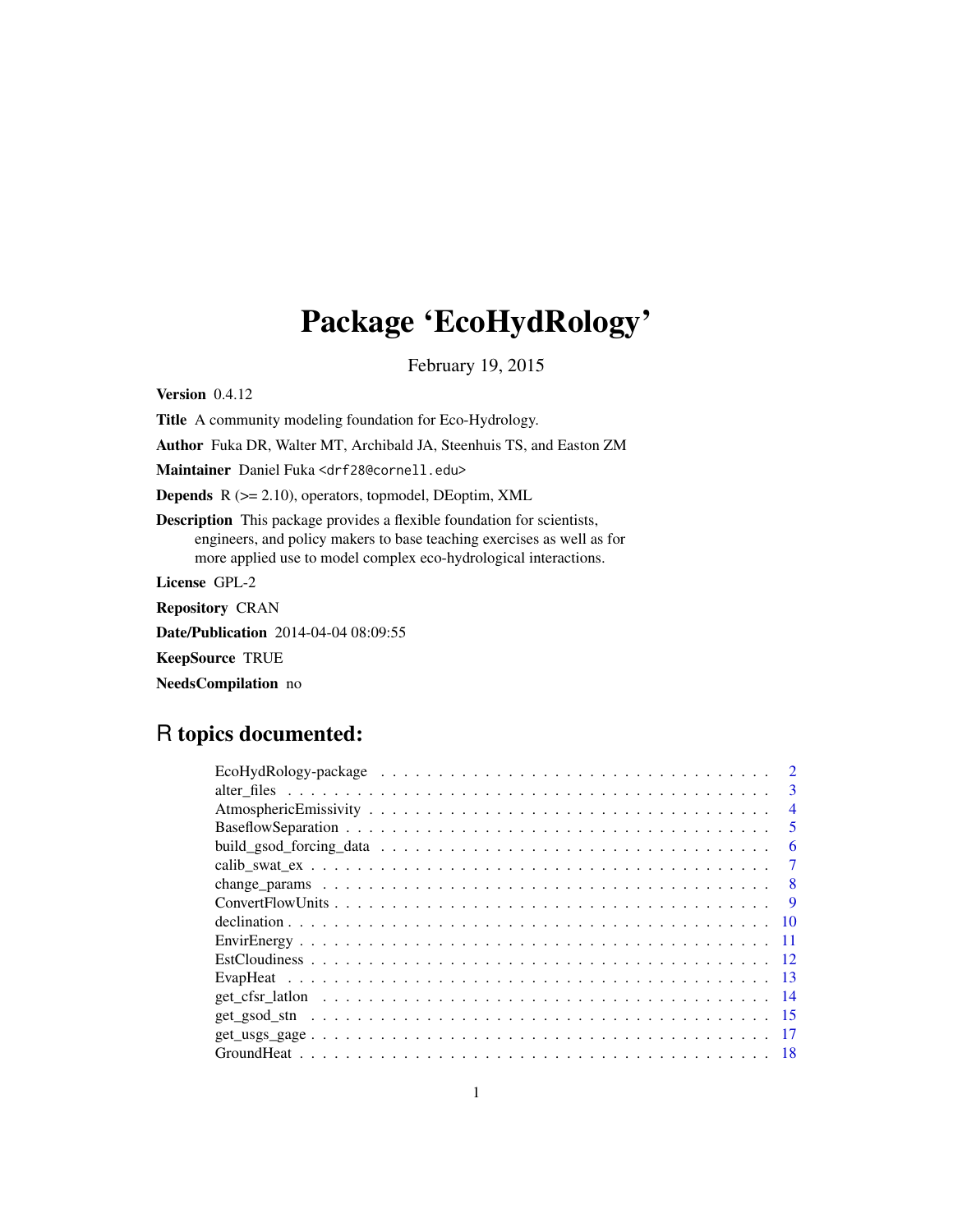<span id="page-1-0"></span>

|       |       | 22  |
|-------|-------|-----|
|       |       | 24  |
|       |       | 25  |
|       |       | 26  |
|       |       | 27  |
|       |       |     |
|       | PTpet | 29  |
|       |       | 29  |
|       |       | 30  |
|       |       |     |
|       |       | -31 |
|       |       |     |
|       |       | 32  |
|       |       |     |
|       |       |     |
|       |       |     |
|       |       | 36  |
|       |       | 37  |
|       |       | -38 |
|       |       | 38  |
|       |       | 39  |
|       |       | 44  |
|       |       | 45  |
|       |       |     |
|       |       |     |
|       |       |     |
| Index |       | 48  |

EcoHydRology-package *A community modeling foundation for Eco-Hydrology.*

# Description

This package provides a flexible foundation for scientists, engineers, and policy makers to base teaching exercises as well as for more applied use to model complex eco-hydrological interactions.

# Details

| Package:  | EcoHydRology |
|-----------|--------------|
| Type:     | Package      |
| Version:  | 0.4.12       |
| Date:     | 2013-09-27   |
| License:  | $GPL-2$      |
| LazyLoad: | yes          |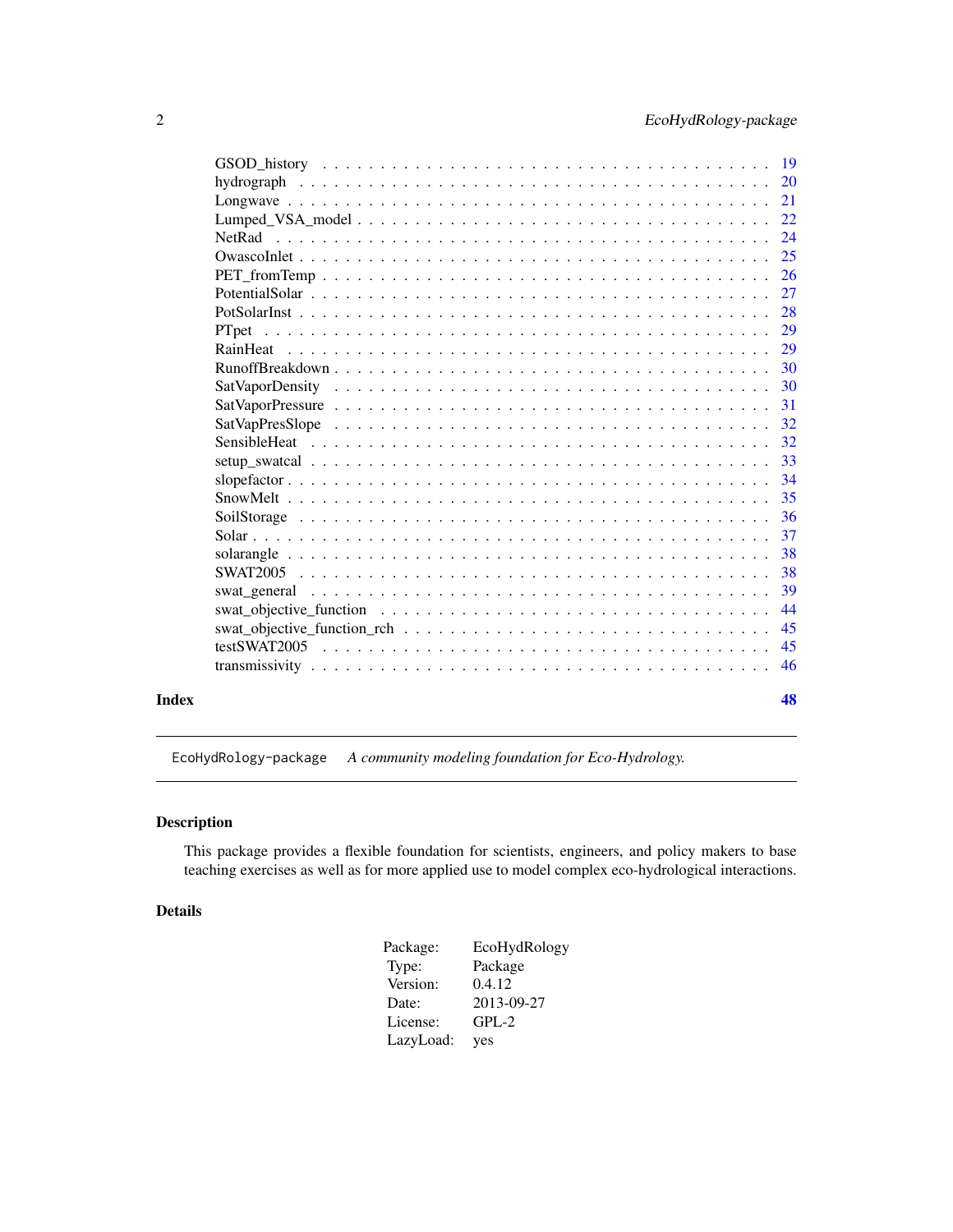#### <span id="page-2-0"></span>alter\_files 3

Included Energy Budget Functions: AtmosphericEmissivity EnvirEnergy EstCloudiness EvapHeat GroundHeat Longwave NetRad PotentialSolar RainHeat SatVaporDensity SensibleHeat Solar declination slopefactor solarangle solaraspect transmissivity

Included Data Handeling Functions: get\_gsod\_stn build\_gsod\_forcing\_data

Included data: GSOD\_history

# Author(s)

Fuka DR, Walter MT, Archibald JA, Steenhuis, TS, and Easton ZM Maintainer: Daniel Fuka <drf28@cornell.edu>

alter\_files *A function to alter files called from swat\_objective\_function*

# Description

A function to alter files called from swat\_objective\_function

# Usage

```
alter_files(change_params)
```
# Arguments

change\_params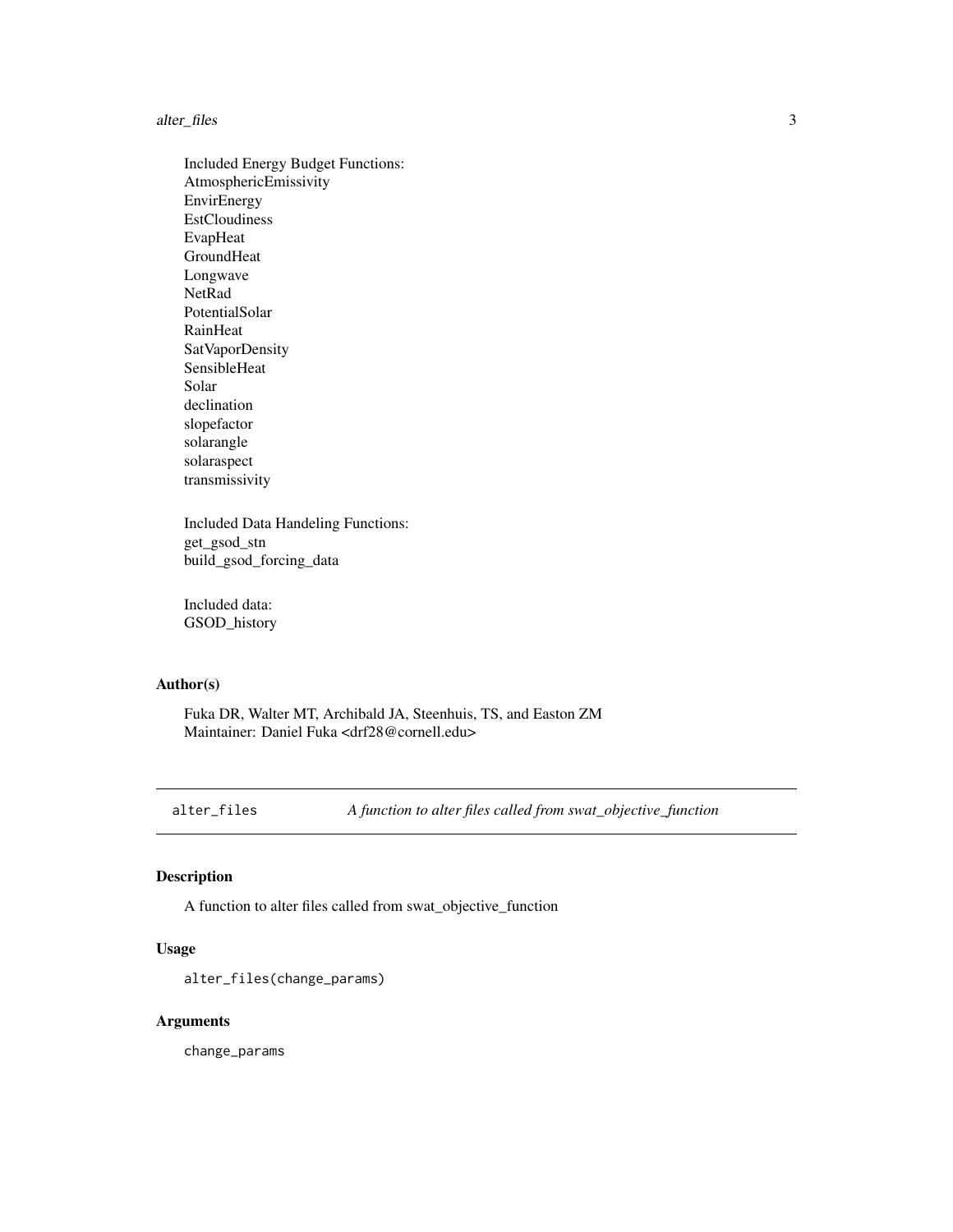# <span id="page-3-0"></span>Author(s)

Daniel R. Fuka

AtmosphericEmissivity *Atmospheric Emissivity*

# Description

The emissivity of the atmsophere [-]

# Usage

```
AtmosphericEmissivity(airtemp, cloudiness, vp=NULL, opt="linear")
```
# Arguments

| airtemp    | Air temperature: air temperature [C]                                                                                                                                                                                       |
|------------|----------------------------------------------------------------------------------------------------------------------------------------------------------------------------------------------------------------------------|
| cloudiness | Cloudiness: fraction of the sky covered in clouds [-]                                                                                                                                                                      |
| vp         | Vapor Pressure : [kPa]                                                                                                                                                                                                     |
| opt        | option: either "linear" for a linear relationship between clear sky emissivity and<br>temperature, or "Brutsaert" to use Brutsaert's (1975) clear sky emissivity formu-<br>lation - this requires input for vapor pressure |

### Value

The emissivity of the atmsophere [-]

# Author(s)

Fuka, D.R., Walter, M.T., Archibald, J.A.

# References

Campbell, G. S., Norman, J.M., 1998. An Introduction to Environmental Biophysics, second ed., Springer, New York, p. 286.

Brutsaert, W. (1975 On a Derivable Formula for Long-Wave Radiation From Clear Skies. Water Resources Research, 11(5) 742-744

# Examples

```
temp=15
clouds=.5
AtmEm=AtmosphericEmissivity(temp,clouds)
print(AtmEm)
```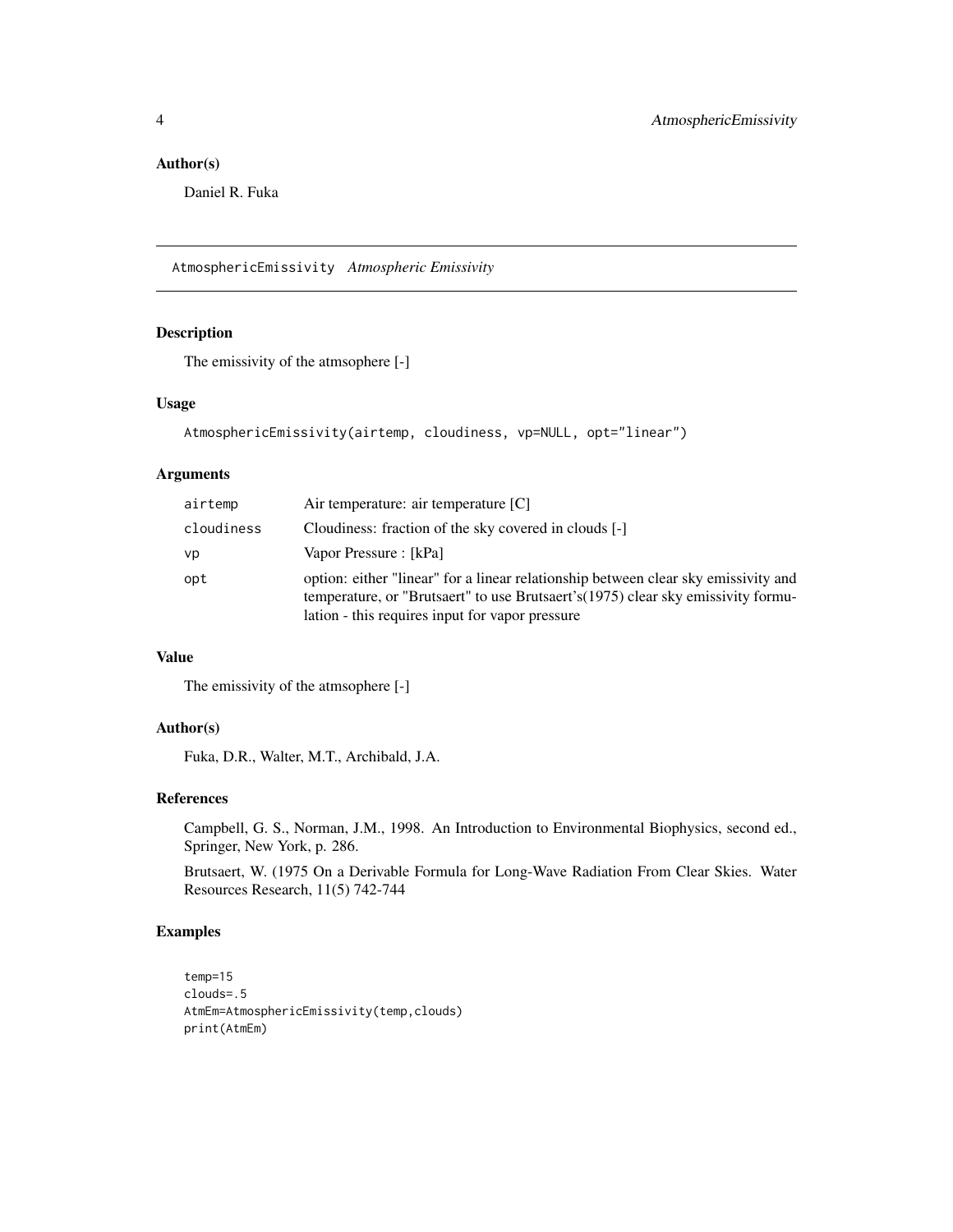<span id="page-4-0"></span>BaseflowSeparation *Baseflow Separation*

#### Description

This function reads a streamflow dataset and produces a baseflow dataset. It can be run using 1, 2 or 3 passes

#### Usage

```
BaseflowSeparation(streamflow, filter_parameter = 0.925, passes = 3)
```
#### Arguments

| streamflow       | A vector containing streamflow values                                                                                             |
|------------------|-----------------------------------------------------------------------------------------------------------------------------------|
| filter_parameter |                                                                                                                                   |
|                  | The value recommended by Nathan and McMahon (1990) is 0.925, however,<br>the user might want to play with this value $(0.9-0.95)$ |
| passes           | The number of times you want the filter to pass over your data. 1-3                                                               |

### Value

This will return a 2 column data frame with nrow = length of input streamflow data. The first column contains baseflow, while the second contains quickflow, both in the same units as the input.

#### Author(s)

Josephine Archibald

#### References

Lyne, V. D. and M. Hollick (1979). Stochastic time-variable rainfall-runoff modelling. Hydrology and Water Resources Symposium, Perth, Institution of Engineers, Australia.

Nathan, R. J. and T. A. McMahon (1990). "Evaluation of automated techniques for base flow and recession analysis." Water Resources Research 26(7): 1465-1473.

#### Examples

```
######### Look at a dataset for Owasco Lake in NY:
data(OwascoInlet)
summary(OwascoInlet)
```
## Get an approximation for baseflow using a 3 pass filter: bfs<-BaseflowSeparation(OwascoInlet\$Streamflow\_m3s, passes=3)

## You can check out how this looks with the hydrograph function: hydrograph(input=OwascoInlet,streamflow2=bfs[,1])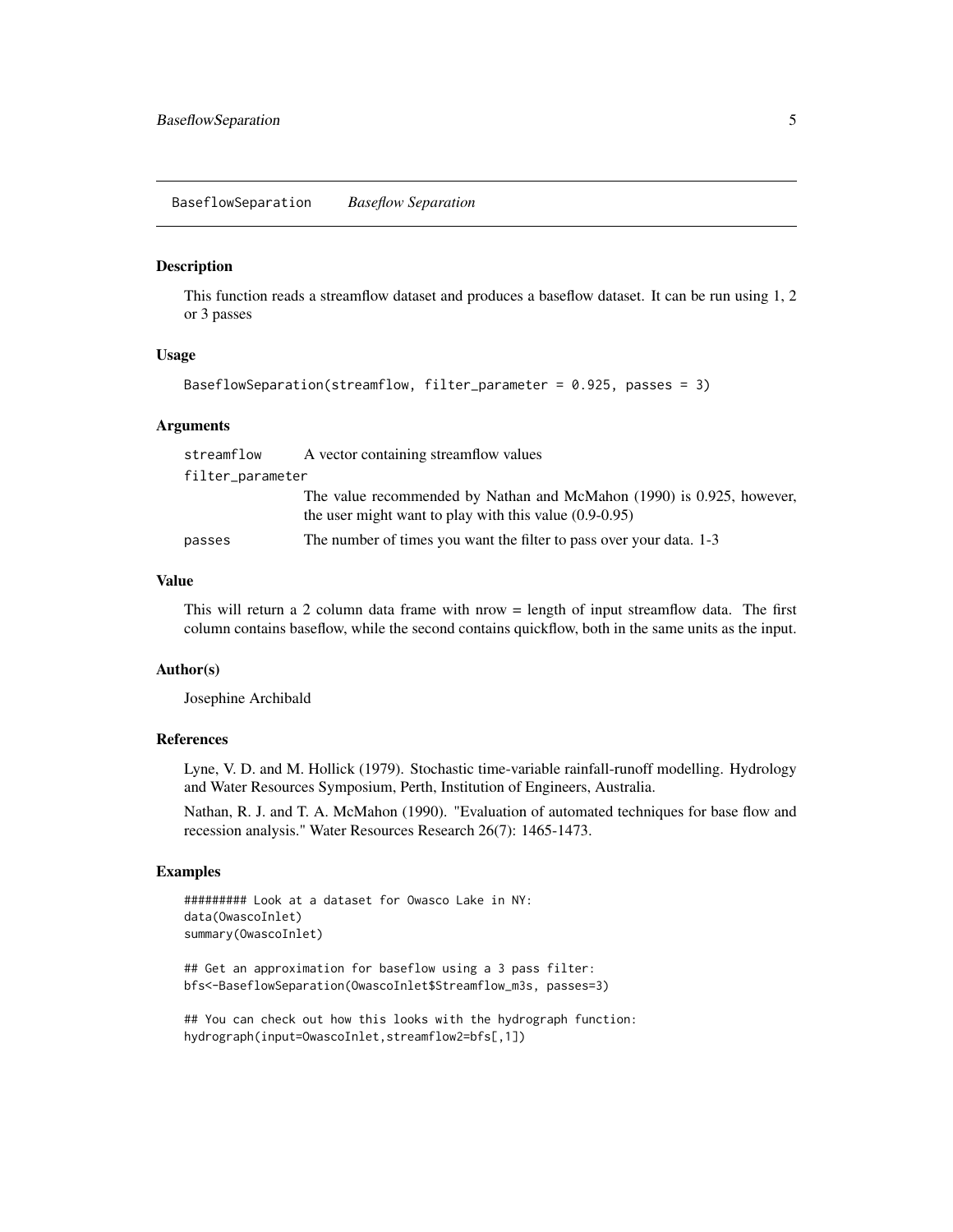```
build_gsod_forcing_data
```
*Parsing gzipped GSOD dataset.*

#### **Description**

Parsing of the gzipped GSOD forcing data as returned from get\_gsod\_stn()

#### Usage

```
build_gsod_forcing_data()
```
#### Author(s)

Daniel R. Fuka

# Examples

```
#
# After running get_gsod_stn() with addis as a temp directory then:
#
## Not run:
tmp_ppt<-build_gsod_forcing_data()
addis
## End(Not run)
## The function is currently defined as
function(){
 tmpdir=readline("Please enter a temp directory where you stored the
 *.op.gz datafiles? \n")
 files=dir(tmpdir,"*.op.gz",full.names=T)
 start_year=min(substr(files,nchar(files)-9,nchar(files)-6))
 end_year=max(substr(files,nchar(files)-9,nchar(files)-6))
 alldates=data.frame(fdate=seq(from=as.Date(paste(start_year,"-01-01",
 sep="")), to=as.Date(paste(end_year,"-12-31",sep="")), by=1))
 stn=matrix()
 tmin=matrix()
 tmax=matrix()
 ppt=matrix()
 fdate=matrix()
 for (tmpfile in files){
#
# There is more data in this dataset we can extract later as we need it.
#
#
        tmpstring<-grep("MAX",readLines( gzfile(tmpfile)),value=TRUE,invert=TRUE)
       stn<-c(stn,as.numeric(as.character(substring(tmpstring,1,5))))
       tmax<-c(tmax,as.numeric(as.character(substring(tmpstring,103,108))))
```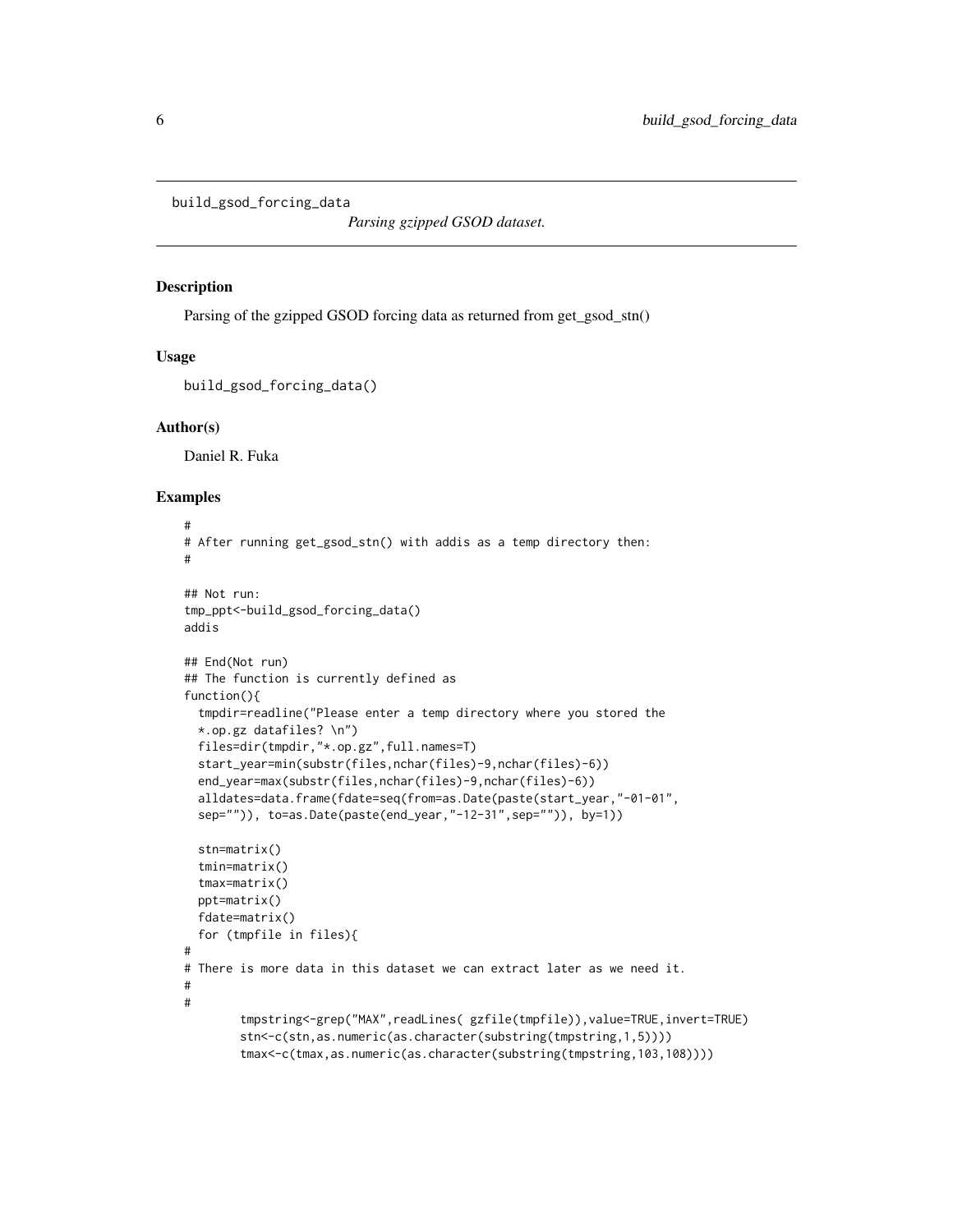```
tmin<-c(tmin,as.numeric(as.character(substring(tmpstring,111,116))))
       ppt<-c(ppt,as.numeric(as.character(substring(tmpstring,119,123))))
       fdate<-c(fdate,as.Date(yearmoda<-substring(tmpstring,15,22),
"%Y%m%d"))
 }
 stn<-as.numeric(stn)
 ppt<-as.numeric(ppt)
 tmax<-as.numeric(tmax)
 tmin<-as.numeric(tmin)
 fdate<-as.Date(as.numeric(fdate), origin="1970-01-01")
 forcing=data.frame(stn=stn,ppt=ppt,tmax=tmax,tmin=tmin,
 fdate=as.Date(fdate))
 forcing=na.omit(forcing)
 forcing=merge(alldates,forcing,all=TRUE)
 forcing$ppt_mm <- forcing$ppt*25.4
 forcing$tmax_C <- (forcing$tmax-32) * 5/9
 forcing$tmin_C <- (forcing$tmin-32) * 5/9
 forcing$tavg_C <-(forcing$tmin_C+forcing$tmax_C)/2
 forcing$ppt_mm[forcing$ppt_mm > 999]=0.0
 return(forcing)
 }
```

| calib_swat_ex | A function demostrate an example series of steps to calibrate a reach |
|---------------|-----------------------------------------------------------------------|
|               | in the SWAT2005 watershed model.                                      |

# Description

A function demostrate an example series of steps to calibrate a reach in the SWAT2005 watershed model. This should act only as a simple demonstration, and should be modified to inidivduals use.

#### Usage

calib\_swat\_ex(flowgage, rch = 3)

#### Arguments

| flowgage | A list in the format that would be returned from the get_usgs_gage |
|----------|--------------------------------------------------------------------|
| rch      | The reach in the output.rch file you wish to calibrate against.    |

# Details

This should act only as a simple demonstration, and should be modified to inidivduals use.

#### Value

List (of length 2) containing the results of the internally called DEoptim function. See DEoptim for more information.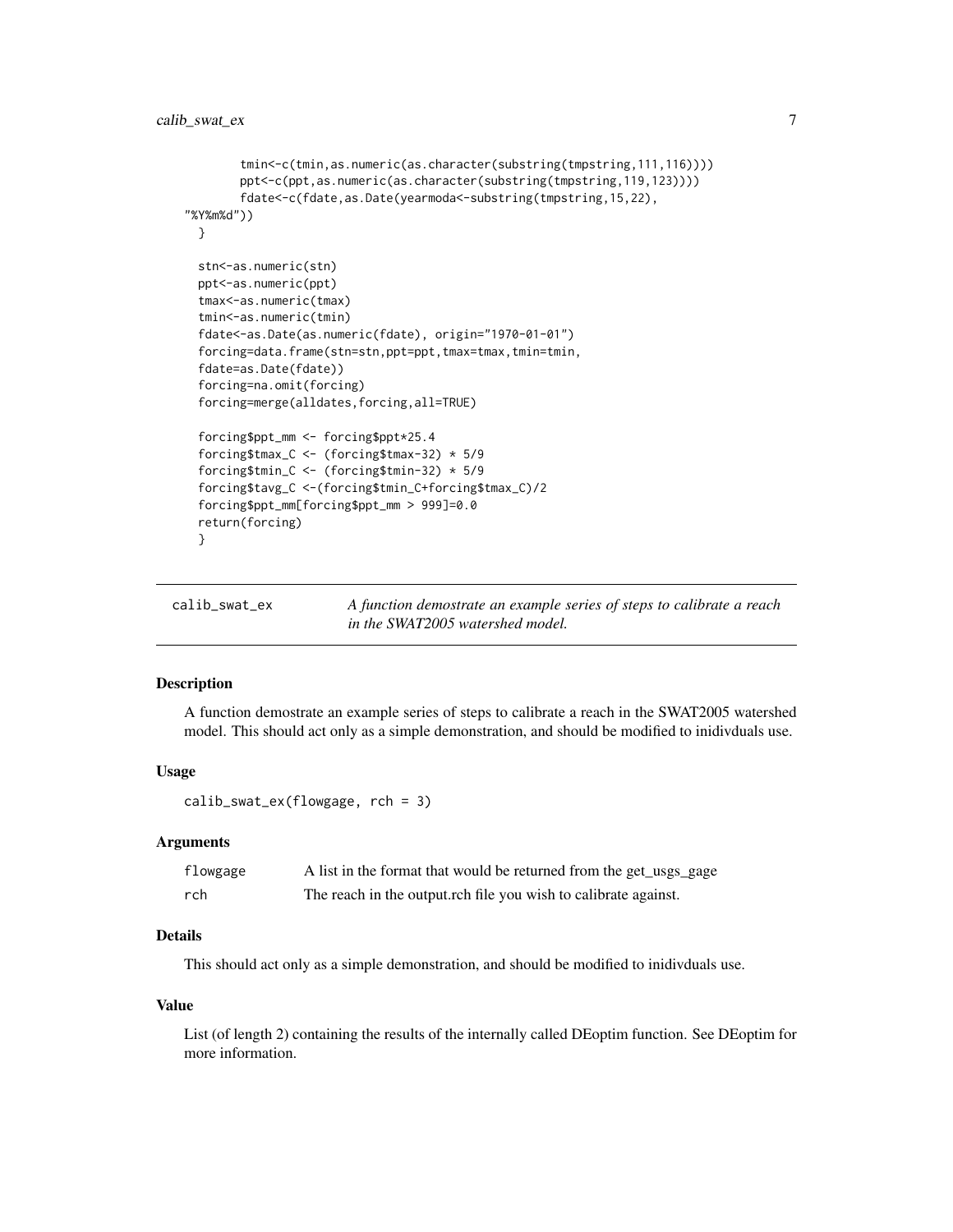#### <span id="page-7-0"></span>Author(s)

Daniel R. Fuka

#### Examples

```
## Not run:
#
install.packages("SWATmodel")
#
# Load library, test SWAT numerics, define a flow gage id for USGS gage, or build similar list
# of data as presented in ?get_usgs_gage
#
library(SWATmodel)
testSWAT2005()
flowgage_id="04216500"
flowgage=get_usgs_gage(flowgage_id)
#
# Obtain basic set of historical forcing data from TAMU/Cornell/IWMI CFSR repository
#
hist_wx=get_cfsr_latlon(flowgage$declat,flowgage$declon)
#
# Build a generic 9 HRU SWAT initialization, which builds and changes into directory
# named as flowgage_id above.
#
build_swat_basic(dirname=flowgage_id,iyr="1979",nbyr=6,flowgage$area,
flowgage$elev,flowgage$declat,flowgage$declon,hist_wx=hist_wx)
#
# Simple calibration based on the outflow from RCH 3 of the simple SWAT initialization
#
calib_swat_results=calib_swat_ex(flowgage,rch=3)
#
# Graph output as hydro graph and pred/obs graphics
plot(calib_swat_results$flowdata,flowgage$flowdata)
```
## End(Not run)

| change_params | Example dataframe of parameters, ranges, and search strings for op- |
|---------------|---------------------------------------------------------------------|
|               | timizing swat2005                                                   |

#### Description

Example dataframe of parameters, ranges, and search strings for optimizing swat2005

#### Usage

data(change\_params)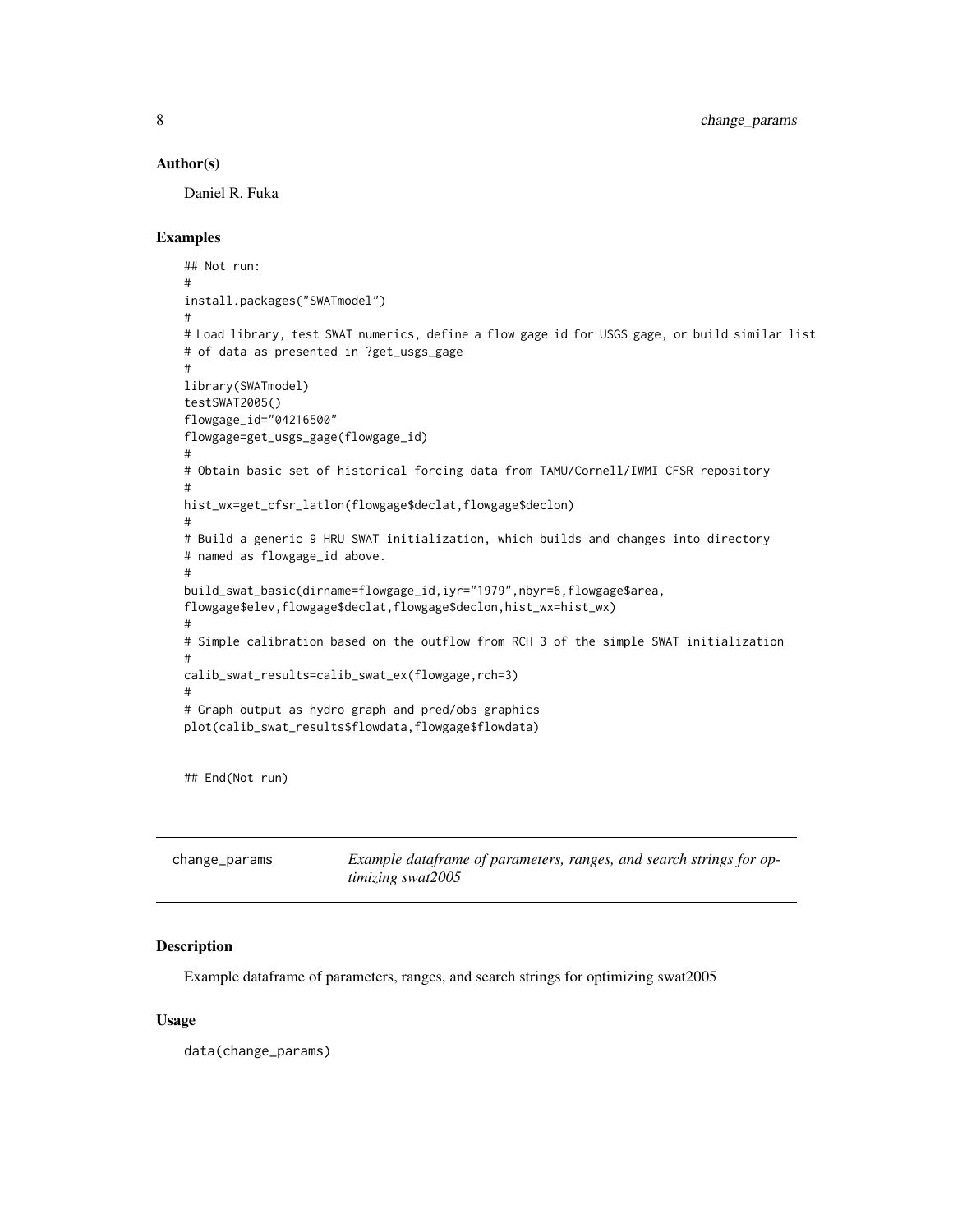# <span id="page-8-0"></span>ConvertFlowUnits 9

# Format

A data frame with 15 observations on the following 11 variables.

filetype a factor with levels 0\*.gw 0\*.mgt 0\*.sol basins.bsn

parameter a factor with levels ALPHA\_BF Ave\. AW Bulk Density CN2 Depth ESCO GW\_DELAY GWQMN Ksat\. \(est\.\) SFTMP SMFMN SMFMX SMTMP SURLAG TIMP

alter\_type a factor with levels new percent

min a numeric vector max a numeric vector current a numeric vector multi a logical vector frformat a factor with levels A27,10f12 fwformat a factor with levels F16.4 F20

#### Examples

```
data(change_params)
## maybe str(change_params) ; plot(change_params) ...
```
ConvertFlowUnits *Unit conversion for flow rates*

# Description

Converts volumetric flow (cfs, cms, cmd) to depth flow rate over a watershed (mm/d). Or, it converts a depth flow rate to volumetric (mm/d to cfs)

# Usage

```
ConvertFlowUnits(cfs = NULL, cmd=NULL, cms = NULL, WA, mmd = NULL, AREAunits = "mi2")
```
# Arguments

| cfs                     | Input flow in cubic feet per second                                                                                     |
|-------------------------|-------------------------------------------------------------------------------------------------------------------------|
| cmd                     | Input flow in cubic meters per day                                                                                      |
| $\mathsf{cm}\mathsf{s}$ | Input flow in cubic meters per second                                                                                   |
| <b>WA</b>               | Watershed area. Can be entered in square miles (default), or square km (in this<br>case, change the AREAunits to "km2") |
| mmd                     | Input flow in mm/d                                                                                                      |
| AREAunits               | Units of the watershed area ("mi2" or " $km2$ ")                                                                        |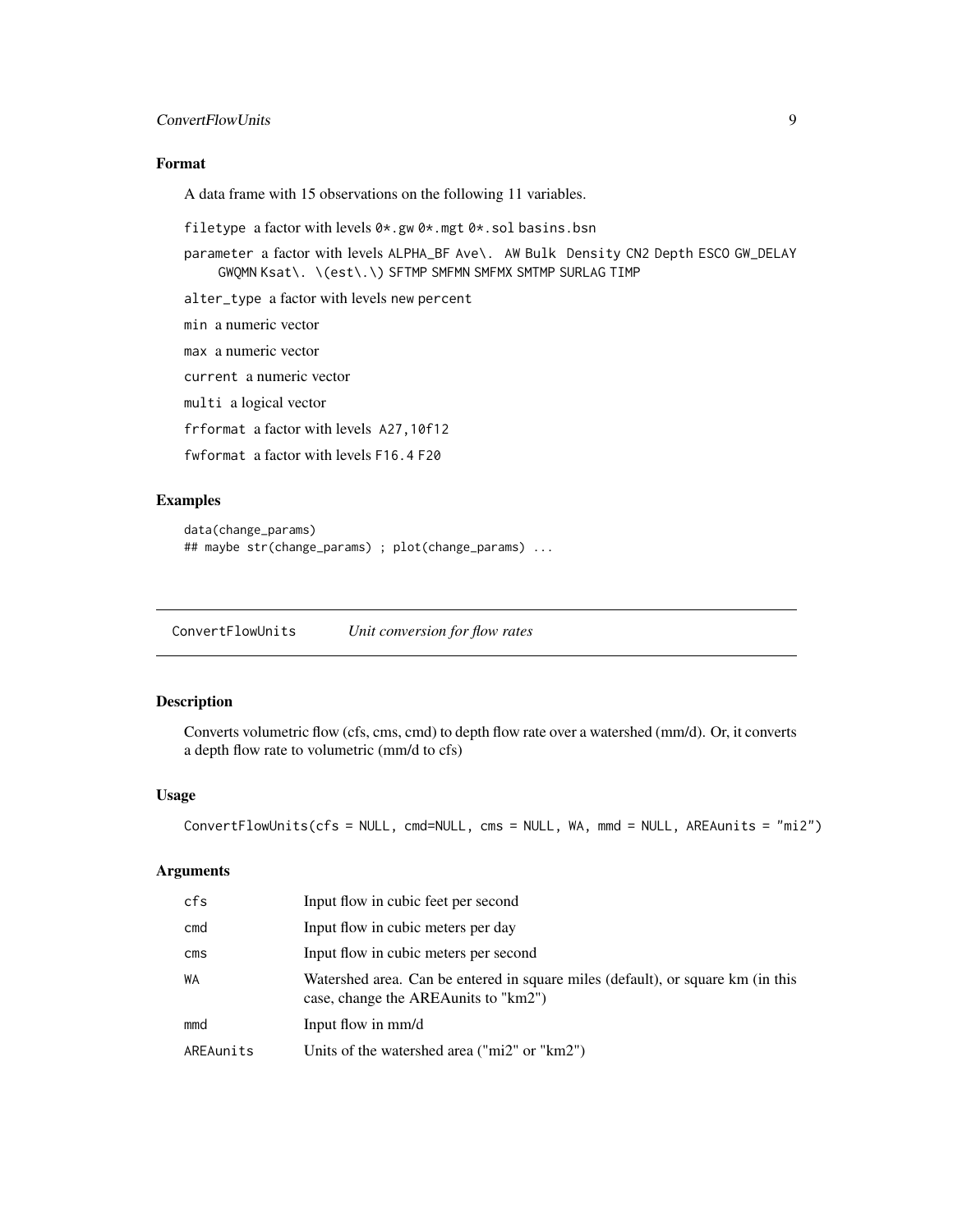# <span id="page-9-0"></span>Details

Note, only one flow input should be used. (i.e., user should define cfs OR cmd OR cms OR mmd). Watershed area must always be defined.

#### Value

converted flow rate in either mm/d (if converting from volumetric flow) or cfs (if converting from flow depth in mm/d)

#### Author(s)

Josephine Archibald

#### Examples

```
data(OwascoInlet)
OwascoInlet$Streamflow_mmd<-ConvertFlowUnits(cms=OwascoInlet$Streamflow_m3s,WA=271.,AREAunits="km2")
## The following commented example isn't currently working in Linux systems, but should
## work in windows/macs
```

```
##
## Get some streamflow (reported in cubic meters per day here):
# OI <- get_usgs_gage("04235299", "2013-03-01", "2013-05-20")
# FC <- get_usgs_gage("04234000", "2013-03-01", "2013-05-20")
```

```
## Convert to mm/d
# OwascoInlet_mmd <- ConvertFlowUnits(cmd=OI$flowdata$flow, WA=OI$area, AREAunits="km2")
# FallCreek_mmd <- ConvertFlowUnits(cmd=FC$flowdata$flow, WA=FC$area, AREAunits="km2")
```

```
## Compare the watershed area normalized flow depth for two watersheds near Ithaca NY :
# hydrograph(streamflow=OwascoInlet_mmd, streamflow2=FallCreek_mmd, timeSeries=FC$flowdata$mdate,
# stream.label="flow depth (mm/d)")
# legend("topright", legend=c("Owasco Inlet", "Fall Creek"), lty=c(1,2), col=c("black", "red"))
```
declination *Solar Declination*

#### **Description**

Solar declination for a given day of the year.

#### Usage

```
declination(Jday)
```
#### Arguments

Jday Julian date or day of the year [day]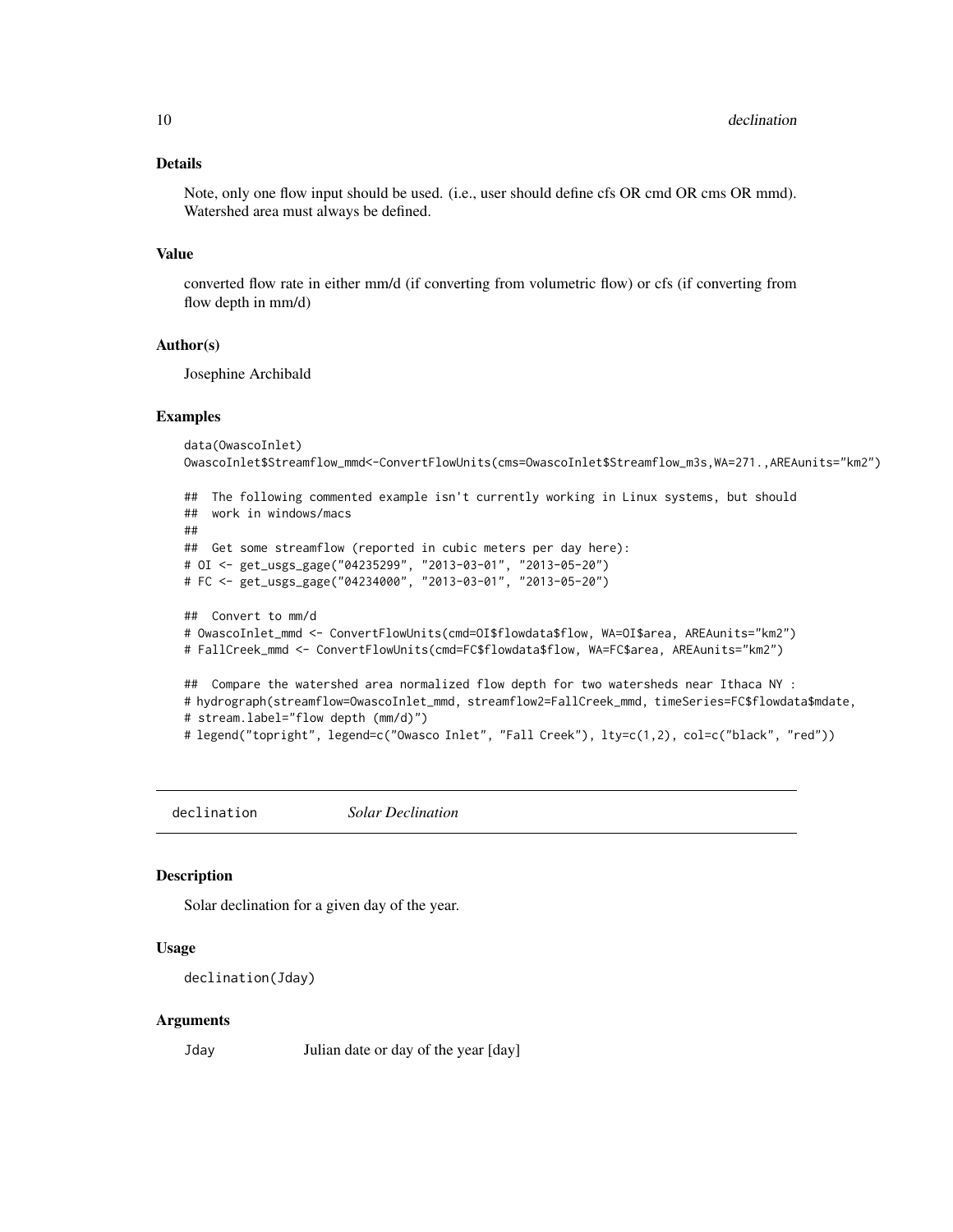# <span id="page-10-0"></span>EnvirEnergy 11

#### Author(s)

M. Todd Walter

#### Examples

```
##---- Should be DIRECTLY executable !! ----
##-- ==> Define data, use random,
##--or do help(data=index) for the standard data sets.
## The function is currently defined as
function(Jday){
# solar declination [rad]
#
#Jday: Julian date or day of the year [day]
#
return(0.4102*sin(pi*(Jday-80)/180))
 }
```
EnvirEnergy *The Surface Net Energy Budget*

#### Description

Net Energy=S+La-Lt+S+E+R+G, where S is the net incident solar radiation, La is the atmospheric long wave radiation, Lt is the terrestrial long wave radiation, H is the sensible heat exchange, E is the energy flux associated with the latent heats of vaporization and condensation, G is ground heat conduction, P is heat added by precipitation

#### Usage

```
EnvirEnergy(lat, Jday, Tx, Tn, wind, rain, relativehumidity,
albedo=0.2, cloudiness=NULL, forest=0, slope=0, aspect=0,
surftemp=(Tx+Tn)/2, surfemissivity=0.97)
```
# Arguments

| lat              | latitdue [rad]                                                             |
|------------------|----------------------------------------------------------------------------|
| Jday             | Julian day / day of the year, 1-365 [day]                                  |
| Tx               | Maximum daily temperature [C]                                              |
| Tn               | Minimum daily temperature [C]                                              |
| wind             | Average daily windspeed [m/s]                                              |
| rain             | precipitation [mm/day]                                                     |
| relativehumidity |                                                                            |
|                  | Relative humidity; if negative, air vapor density will be approximated [-] |
| albedo           | #albedo: surface albedo or reflectivity [-]                                |
|                  |                                                                            |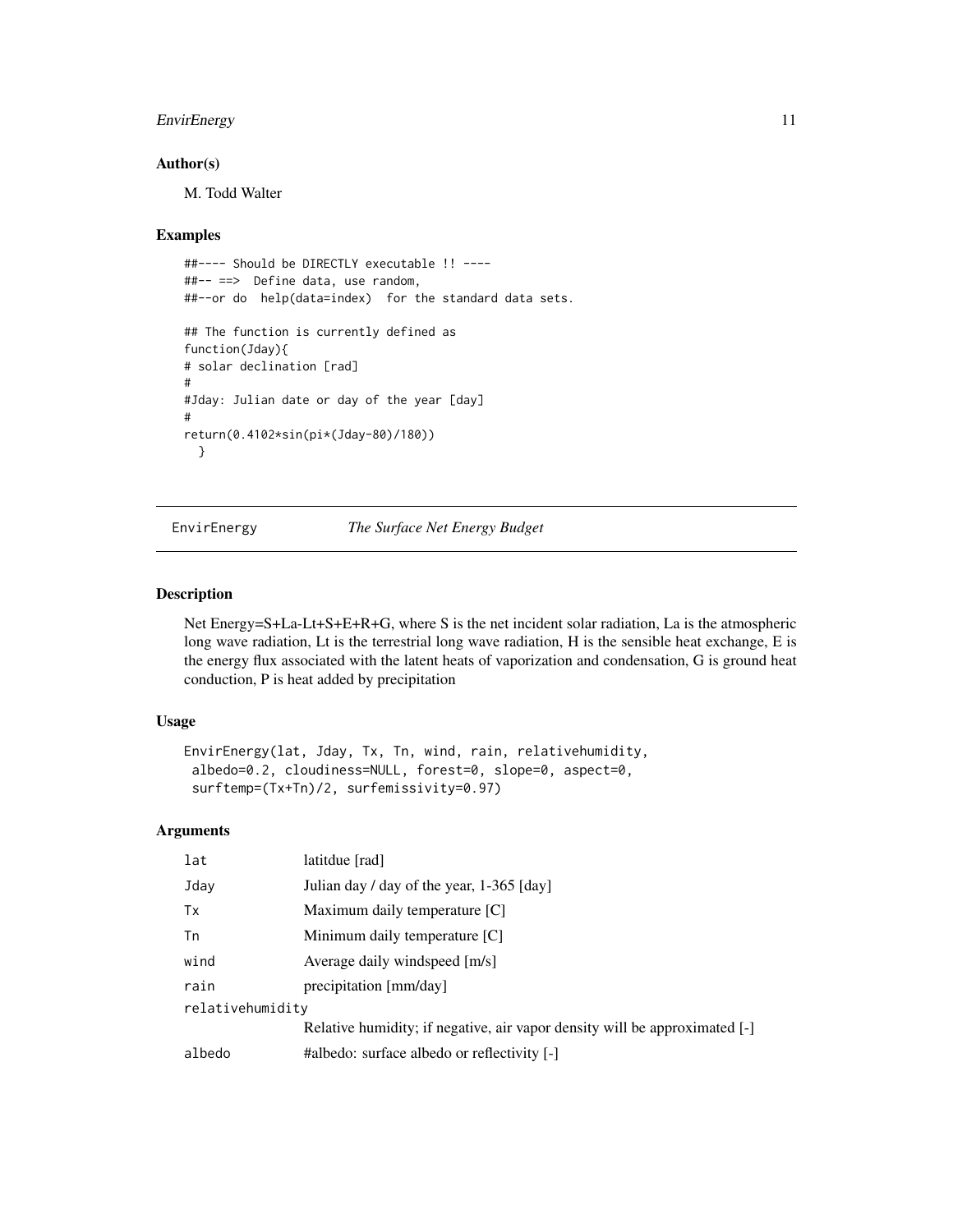<span id="page-11-0"></span>

| cloudiness     | Fraction of the sky covered in clouds, if no value provided, cloudiness will be<br>approximated [-] |
|----------------|-----------------------------------------------------------------------------------------------------|
| forest         | Forest or vegeation cover [-]                                                                       |
| slope          | Slope of the ground [rad]                                                                           |
| aspect         | Ground aspect [rad from north]                                                                      |
| surftemp       | surface temperature [C]                                                                             |
| surfemissivity | surfice emissivity: [-]                                                                             |

# Value

NetEnergy Surface net energy

# Author(s)

.

Walter, M.T.,Fuka, D.R. Maintainer: Daniel Fuka <drf28@cornell.edu>

#### Examples

```
## The function is currently defined as
function(lat,Jday,Tx,Tn,wind,relativehumidity,cloudiness,albedo,forest,
slope,aspect,surftemp,surfemissivity){
if(cloudiness<0){cloudiness<-EstCloudiness(lat,Jday,Tx,Tn)}
airtemp<-(Tx+Tn)/2 #average daily air temperature [C]
return(Solar(lat,Jday,Tx,Tn,albedo,forest,slope,aspect)+
Longwave(AtmosphericEmissivity(airtemp,cloudiness),airtemp)-
Longwave(surfemissivity,surftemp)+SensibleHeat(surftemp,airtemp,wind)+
EvapHeat(surftemp,airtemp,relativehumidity,Tn,wind)+
RainHeat(airtemp,rain)+GroundHeat())
  }
```
EstCloudiness *Estimated Cloudiness*

# Description

Estimates the cloudiness of the atmosphere by scaling to atmospheric transmissivity

# Usage

```
EstCloudiness(Tx=(-999), Tn=(-999), trans=NULL, transMin = 0.15,
transMax = 0.75, opt = "linear")
```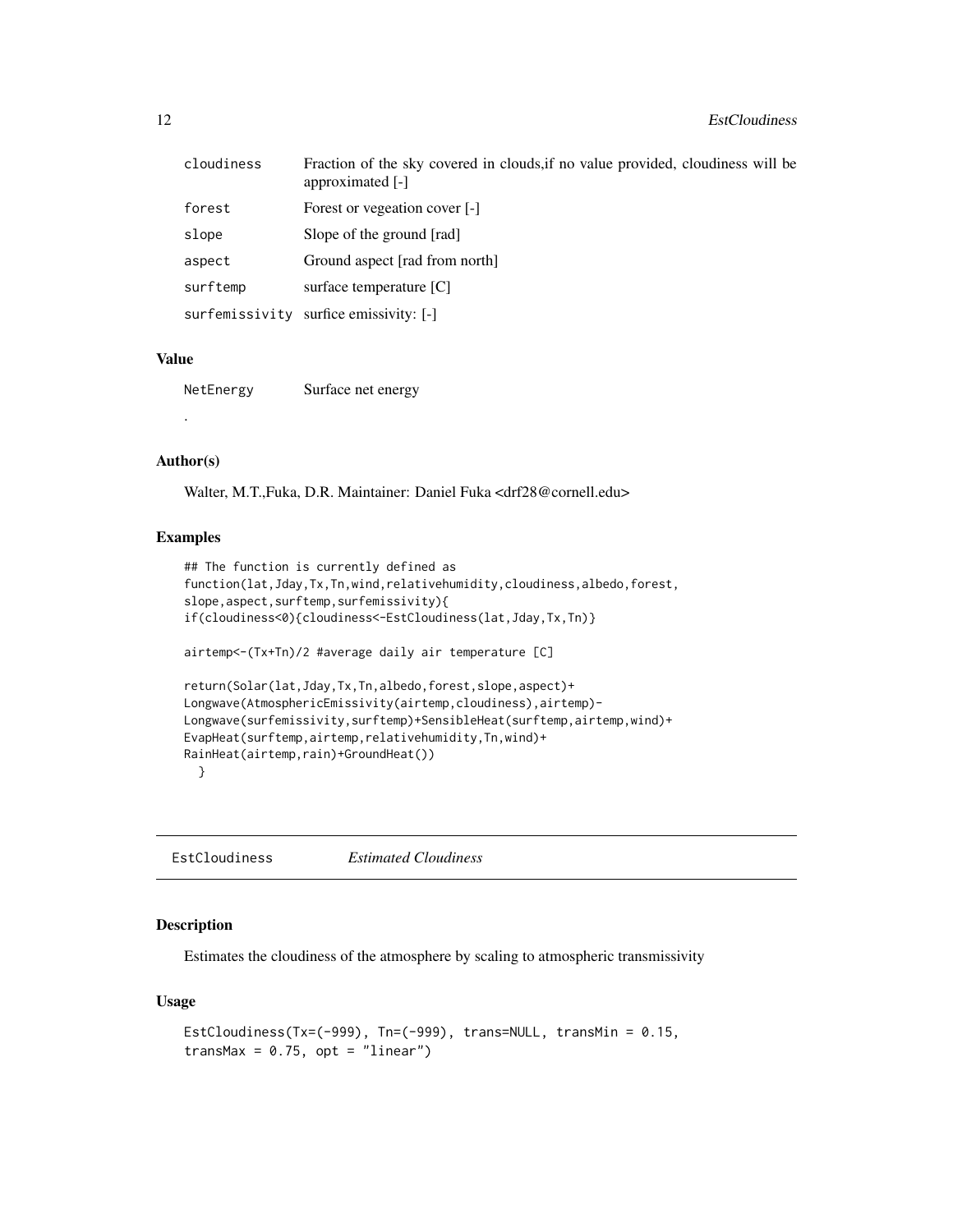#### <span id="page-12-0"></span>EvapHeat 13

# Arguments

| Tx       | $maximum$ daily temperature $[C]$                                                                             |
|----------|---------------------------------------------------------------------------------------------------------------|
| Tn       | minimum daily temperature $[C]$                                                                               |
| trans    | transmissivity of the atmosphere (value between 0-1)                                                          |
| transMin | Transmissivities equal and below this value will return a cloudiness value of 1<br>(for linear approximation) |
| transMax | Transmissivities equal and above this value will return a cloudiness value of 0<br>(for linear approximation) |
| opt      | Currently there are two options: "linear" (Campbell 1985) and "Black" (1956)                                  |

# Author(s)

M. Todd Walter, Josephine Archibald

# References

Campbell G.S. (1985) Soil Physics with Basic: Transport Models for Soil Plant Systems. Elsevier, New York

Black, J.N. (1956) The Distribution of Solar Radiation over the Earth's Surface. Theoretical and Applied Climatology 7:2 165-189

# Examples

EstCloudiness(trans=0.2) EstCloudiness(20,12,opt="Black")

EvapHeat *Evaporative heat exchange between a wet surface and the surrounding air*

# Description

Evaporative heat exchange between a surface and the surrounding air [kJ m-2 d-1]. This function is only intended for wet surfaces, i.e., it assumes the vapor density at the surface is the saturation vapor density

# Usage

EvapHeat(surftemp, airtemp, relativehumidity=NULL, Tn=NULL, wind=2)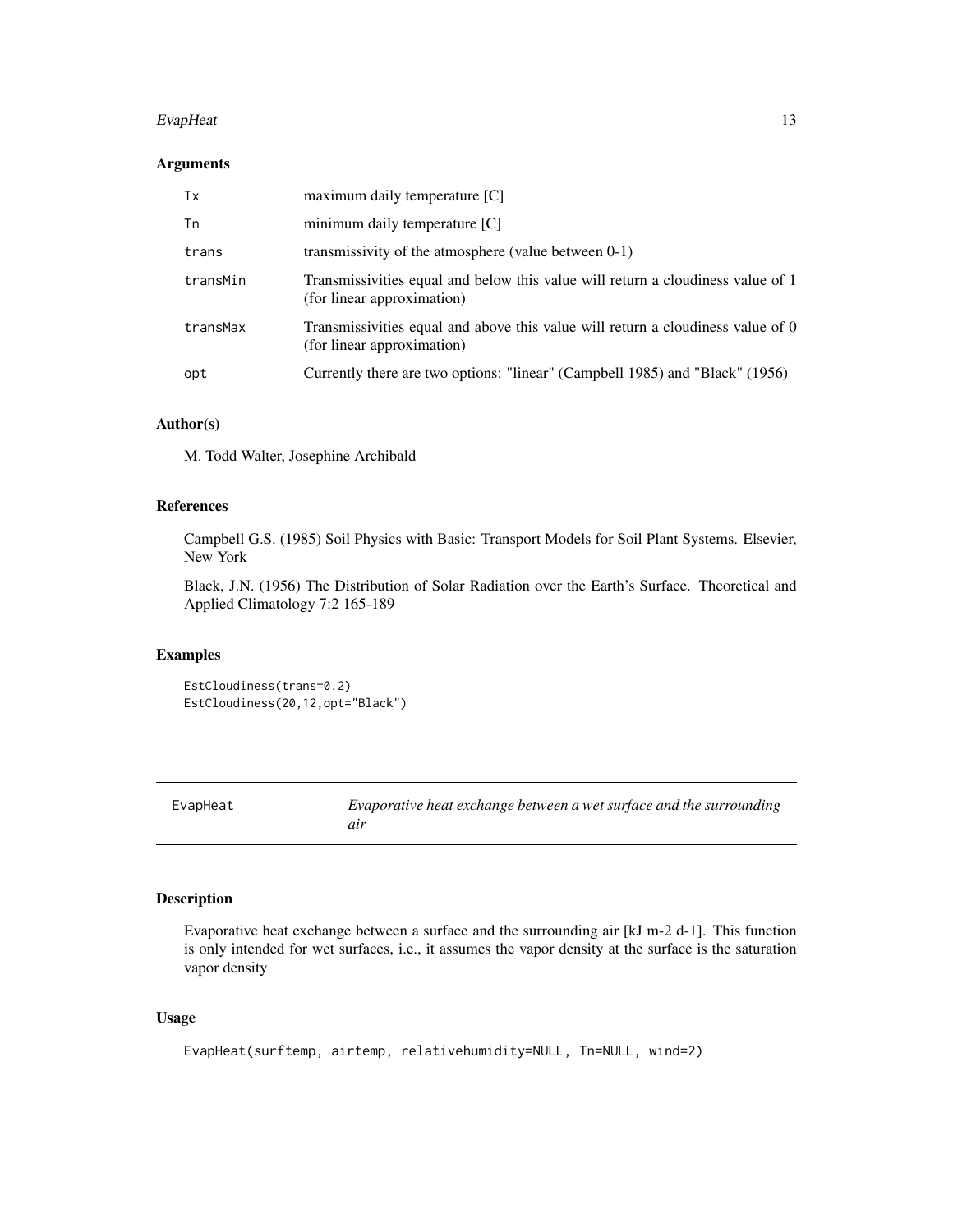# <span id="page-13-0"></span>Arguments

| surftemp         | surface temperature [C]                                                                                  |
|------------------|----------------------------------------------------------------------------------------------------------|
| airtemp          | average daily air temperature [C]                                                                        |
| relativehumidity |                                                                                                          |
|                  | relative humidity, $0-1$ [-]                                                                             |
| Тn               | minimum dailiy air temperature, assumed to be dew point temperature if rela-<br>tivehumidity unknown [C] |
| wind             | average daily windspeed [m/s]                                                                            |

# Note

This function will use the relative humidity to esimate air vapor density if the value passed is between 0-1. Otherwise, it will assume the minimum daily air temperature is approximately the dew point temp.

#### Author(s)

M. Todd Walter

# References

Campbell, Gaylon S. An Introduction to Environmental Biophysics. New York: Springer-Verlag, 1977.

#### Examples

EvapHeat(surftemp=15, airtemp=5, relativehumidity=0.7)

| get_cfsr_latlon | This is a funciton to grab daily summaries of the CFSR from the dr- |
|-----------------|---------------------------------------------------------------------|
|                 | <i>fuka.org service</i>                                             |

# Description

This is a funciton to grab daily summaries of the CFSR from the drfuka.org service

# Usage

```
get_cfsr_latlon(declat, declon, emailaddr, timeoff = 0, interppow = 2)
```
# Arguments

declat declon emailaddr timeoff interppow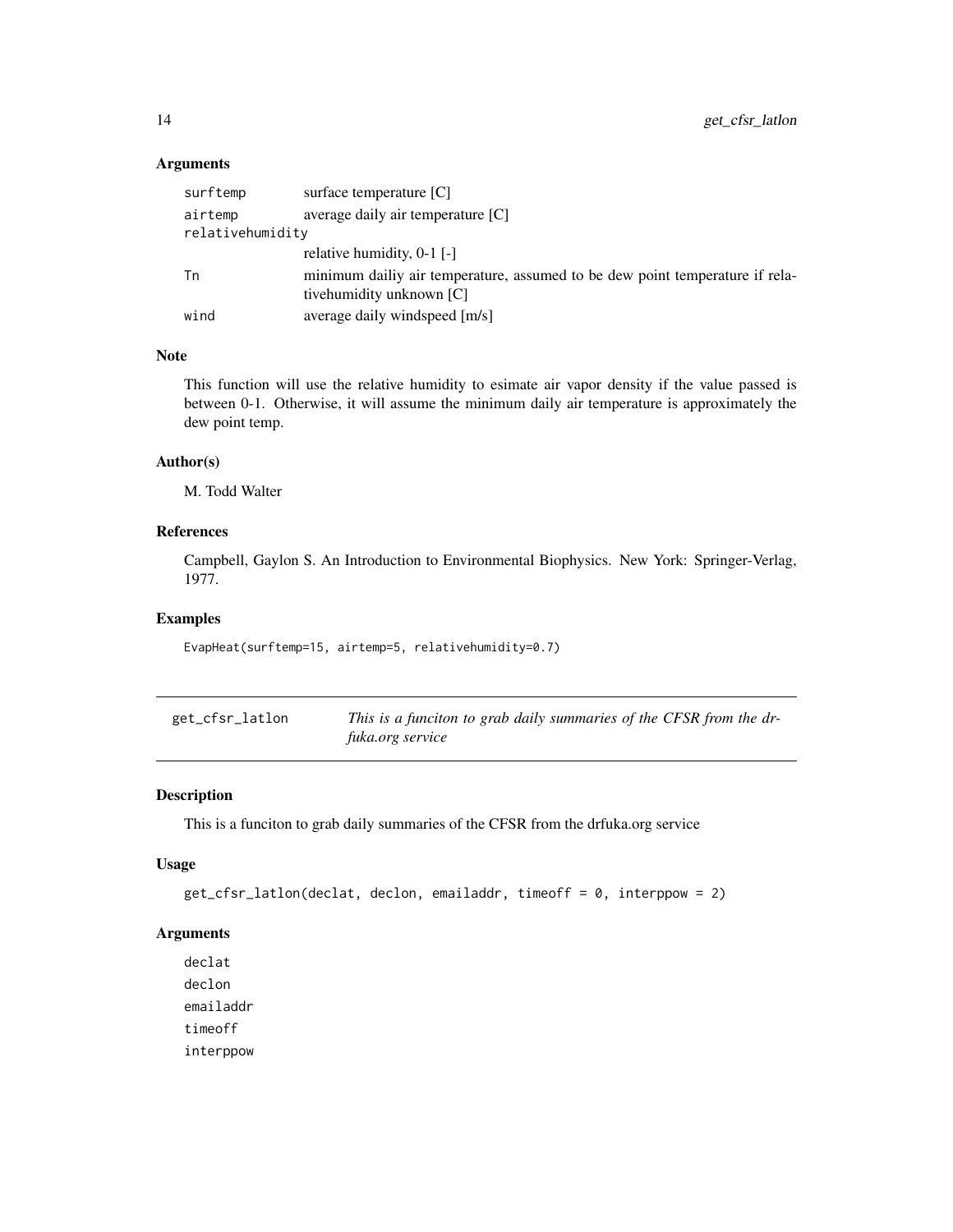<span id="page-14-0"></span>get\_gsod\_stn 15

#### Author(s)

Daniel R Fuka

#### Examples

## Not run:

```
hist_wx=get_cfsr_latlon(45,-72,"dan@dan.com",timeoff=0,interppow=2)
plot(hist_wx$TMX)
```

```
## End(Not run)
## The function is currently defined as
function (declat, declon, emailaddr, timeoff = 0, interppow = 2)
{
   library(XML)
   options(timeout = 120)
   url = paste("http://www.cfsr.tamu-cornell.drfuka.org/swat-cfsr-v02.pl?lat=",
       declat, "&lon=", declon, "&timeoff=", timeoff, "&interppow=",
        interppow, "&.submit=Submit", sep = "")
   hist_wx = readHTMLTable(url, which = 1, header = T, colClasses = c("character",
       "numeric", "numeric", "numeric", "numeric", "numeric",
        "numeric", "numeric", "numeric"))
   hist_wx$DATE = as.Date(hist_wx$DATE, format = "%Y-%m-%d")
   return(hist_wx)
 }
```

| get_gsod_stn | Obtain Global Summary of Day data |  |  |
|--------------|-----------------------------------|--|--|
|--------------|-----------------------------------|--|--|

# Description

This function will grab available GSOD data for stations and years for which the data is available.

#### Usage

get\_gsod\_stn()

#### Author(s)

Daniel R. Fuka

# Examples

```
# Example of downloading data for ADDIS ABABA
## Not run: get_gsod_stn()
# Please enter a temp directory ....
addis
# What is the station name you want to look for?
```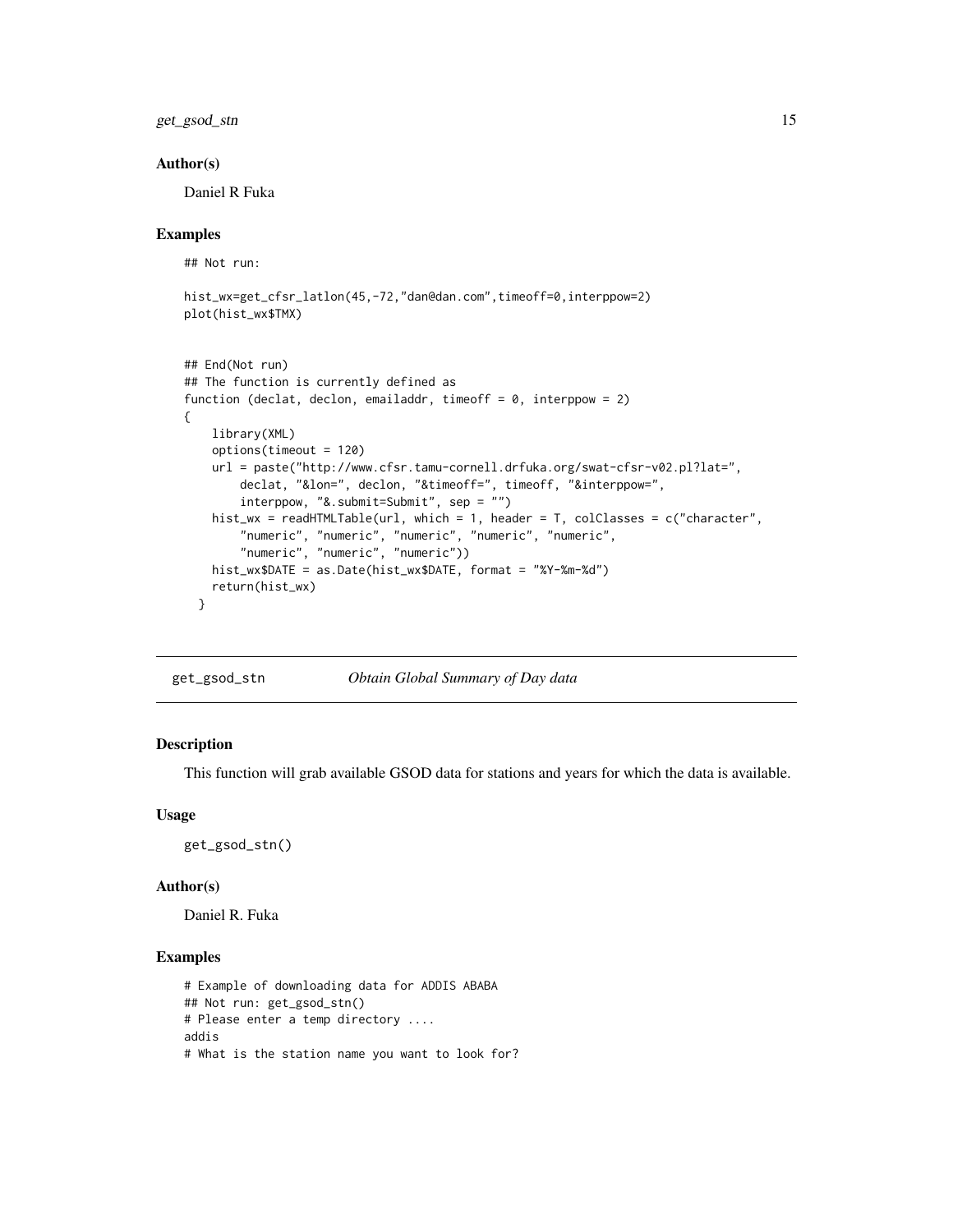```
ADDIS\ A
# USAF WBAN STATION.NAME ....
#13582 634500 99999 ADDIS ABABA-BOLE ....
#Good Enough?
y
#Given the start and end years, ....
n
#Date range available is 1957 to 2011 , what start year would you like?
1990
#Date range available is 1957 to 2011 , what end year would you like?
1992
#Good enough?
y
## End(Not run)
## The function is currently defined as
function(){
 tmpdir=readline("Please enter a temp directory to store the datafiles in, remember this directory
 when parsing with build_gsod_forcing_data()? \n")
 dir.create(tmpdir)
 stnlist=GSOD_history
 ANSWER="n"
 while(ANSWER=="n"){
 stnreq=readline("What is the station name you want to look for? \n")
  test=grep(stnreq,stnlist$STATION.NAME)
 print(stnlist[test,])
 ANSWER <- readline("Good enough? ")
  }
 ANSWER <- readline("Given the start and end years, would you like to
 update the stnlist file from NDCD? (may take a few minutes) ")
 ## a better version would check the answer less cursorily, and
 ## perhaps re-prompt
 if (substr(ANSWER, 1, 1) == "y")
 stnlist=read.csv(url("
 ftp://ftp.ncdc.noaa.gov/pub/data/gsod/ish-history.csv"))
#
# Add one more request to make sure the number of years is ok as some
# stations have really long histories.
#
#
 working_tmp <- stnlist$STATION.NAME
 has_stn<- working_tmp %in% grep(stnreq, working_tmp, value=TRUE)
 dl_wbans=subset(stnlist, has_stn , USAF:END)
 start_year=min(trunc(subset(stnlist, has_stn, BEGIN)/10000))
 end_year=max(trunc(subset(stnlist, has_stn , END)/10000))
 start_year_rec<- readline(paste("Date range available
 is",start_year,"to",end_year,", what start year would you like?"))
 end_year_rec<- readline(paste("Date range available
 is",start_year,"to",end_year,", what end year would you like?"))
 for (wbans in row.names(dl_wbans)){
    start_year=max(start_year_rec,substr(dl_wbans[wbans,"BEGIN"],1,4))
    end_year=min(end_year_rec,substr(dl_wbans[wbans,"END"],1,4))
```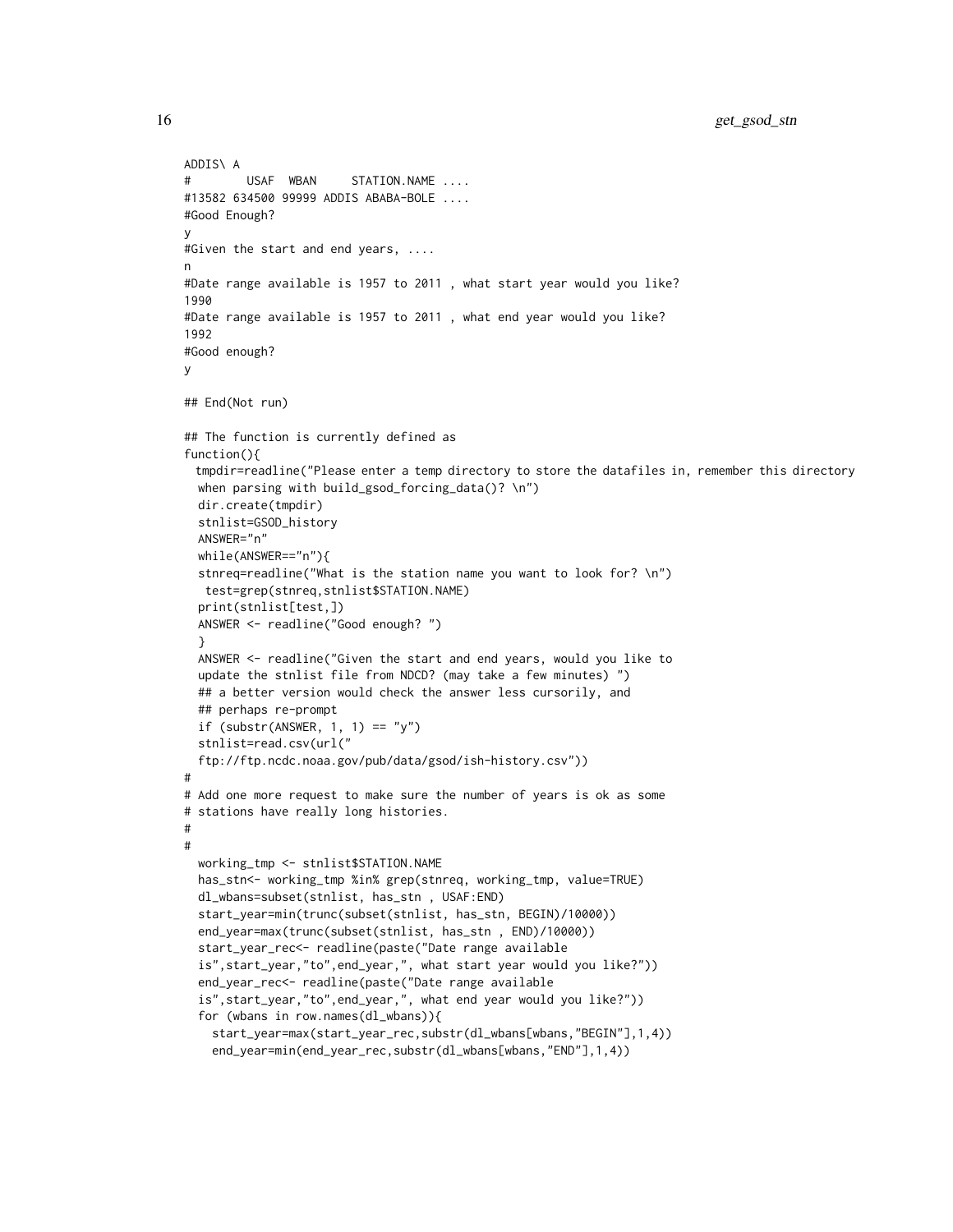```
print(c(start_year,end_year))
   if(start_year > end_year) next()
   for (year in start_year:end_year){
   dlurl=paste("ftp://ftp.ncdc.noaa.gov/pub/data/gsod/
",year,"/",dl_wbans[wbans,1],"-",dl_wbans[wbans,2],"-",year,".op.gz"
, sep=")
 dlfile=paste(tmpdir,"/",dl_wbans[wbans,1],"-",dl_wbans[wbans,2],"-
 ",year,".op.gz",sep="")
     print(dlurl)
     try(download.file(dlurl,dlfile),silent=T)
   }
 }
 files=dir(tmpdir,"*op.gz")
 print(files)
 ANSWER <- readline("Good enough? ")
 }
```
get\_usgs\_gage *A function to grab daily stream flow measurements from the USGS waterdata.usgs.gov server.*

# Description

A function to grab daily stream flow measurements from the USGS waterdata.usgs.gov server.

# Usage

```
get_usgs_gage(flowgage_id,begin_date="1979-01-01",end_date="2013-01-01")
```
# Arguments

| flowgage_id | flowgage_id Gage is a TEXT/String rather than numeric or the query will fail<br>on gages with leading 0s                          |  |
|-------------|-----------------------------------------------------------------------------------------------------------------------------------|--|
| begin_date  | begin_date begin_date is a TEXT/String for the start date for the data you want.<br>Default is the beginning of the cfsr dataset. |  |
| end_date    | end date end date is a TEXT/String for the end date for the data you want.<br>Default is in the future sometime.                  |  |

# Value

| area     | The area above the gage [km2]                                             |
|----------|---------------------------------------------------------------------------|
| declat   | Decimal Lat                                                               |
| declon   | Decimal Lon                                                               |
| flowdata | Dataframe with the historical flow data - flow is in cubic meters per day |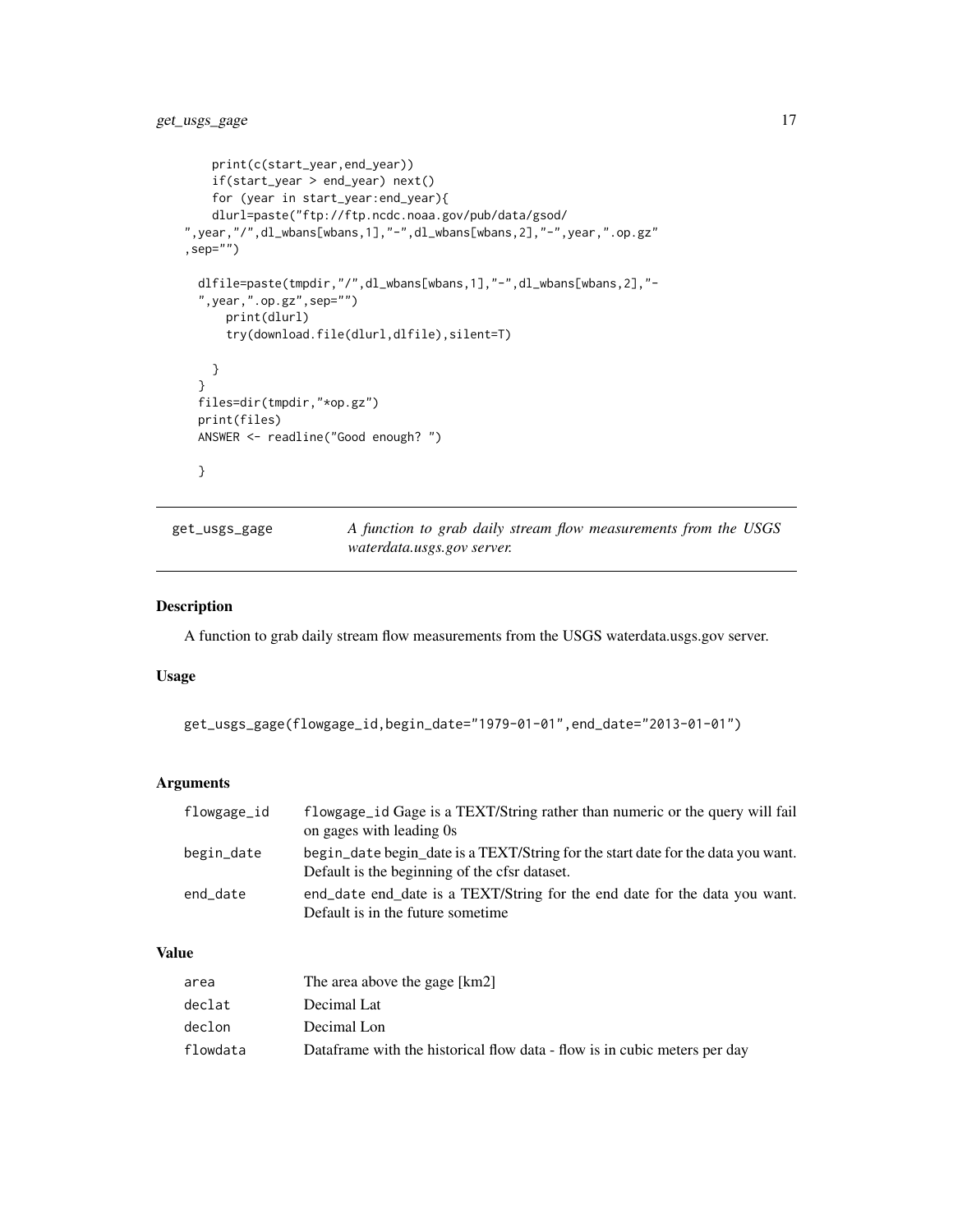#### Author(s)

Daniel R Fuka

# Examples

flowgage\_id="04216500" flowgage=get\_usgs\_gage(flowgage\_id)

## The function is currently defined as

GroundHeat *Heat conducted to the bottom of a snowpack*

# Description

The heat conducted to the bottom of a snowpack, assumed constant [kJ m-2 d-1]

# Usage

GroundHeat()

# Author(s)

M. Todd Walter

# Examples

```
##---- Should be DIRECTLY executable !! ----
##-- ==> Define data, use random,
##--or do help(data=index) for the standard data sets.
## The function is currently defined as
function(){
# the heat conducted to the bottom of a snowpack, assumed constant [kJ m-2 d-1]
return(173)
 }
```
<span id="page-17-0"></span>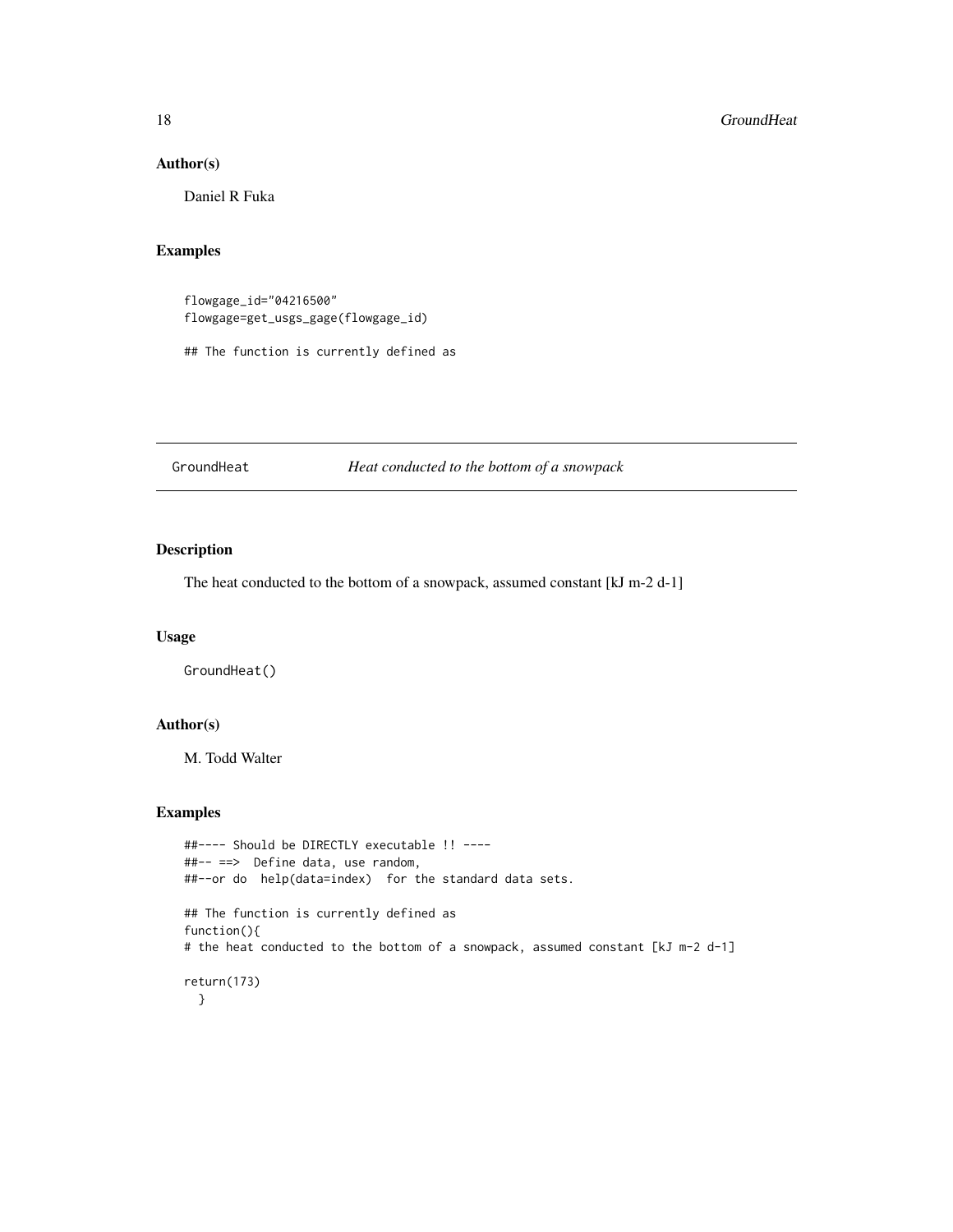<span id="page-18-0"></span>GSOD\_history *ish-history.txt*

#### Description

A station list to be used with the GSOD data files, showing the names and locations for each station. Note: Global summary of day contains a subset of the stations listed in this station history.

#### Usage

data(GSOD\_history)

#### Format

A data frame with 30558 observations on the following 12 variables.

USAF a numeric vector WBAN a numeric vector

STATION.NAME a factor with levels

CTRY a factor with levels

FIPS a factor with levels

STATE a factor with levels

CALL a factor with levels

LAT a numeric vector

LON a numeric vector

ELEV..1M. a numeric vector

BEGIN a numeric vector

END a numeric vector

#### Source

ftp://ftp.ncdc.noaa.gov/pub/data/gsod/ish-history.csv

#### Examples

data(GSOD\_history)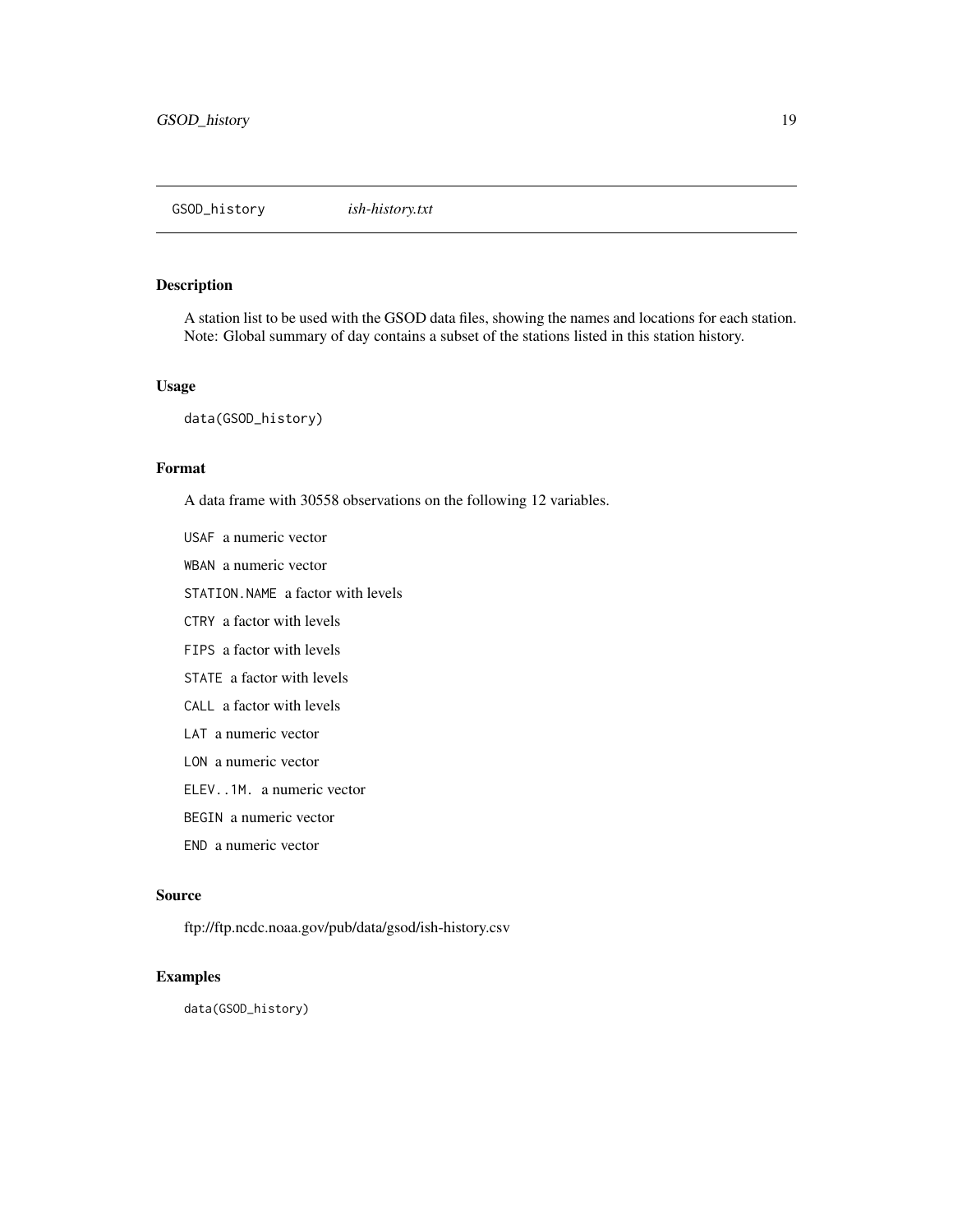<span id="page-19-0"></span>

# Description

Creates a hydrograph with one or two streamflow data sets, and can include a precipitation hyetograph.

# Usage

```
hydrograph(input = matrix(ncol = 2, nrow = 2), streamflow = input[, 2],
timeSeries = input[, 1], streamflow2 = NULL, precip = NULL, begin = 1,
endindex = length(streamflow), P.units = "", S.units = "",
S1.col = "black", S2.col = "red", stream.label = "Streamflow",
 streamflow3 = NULL, streamflow4 = NULL, precip2 = NULL)
```
# Arguments

| input        | This is a data frame with at least two columns of data First column: Must be a<br>time/date series Second column: If including precip, precip. Otherwise, stream-<br>flow - AND do not include any other columns Third column: (Only include<br>if precip is in the second column) First streamflow dataset Forth column: (op-<br>tional) Second streamflow dataset |
|--------------|---------------------------------------------------------------------------------------------------------------------------------------------------------------------------------------------------------------------------------------------------------------------------------------------------------------------------------------------------------------------|
| streamflow   | vector of streamflow values - not necessary if using "input"                                                                                                                                                                                                                                                                                                        |
| timeSeries   | vector of time or date values - not necessary if using "input"                                                                                                                                                                                                                                                                                                      |
| streamflow2  | optional vector of streamflow values - not necessary if using "input"                                                                                                                                                                                                                                                                                               |
| precip       | vector of precipitation values - not necessary if using "input"                                                                                                                                                                                                                                                                                                     |
| begin        | If you don't want to graph the whole data set, include the index where you would<br>like to start                                                                                                                                                                                                                                                                   |
| endindex     | If you don't want to graph the whole dataset, include the index where you would<br>like to end                                                                                                                                                                                                                                                                      |
| P.units      | Precipitation units (character)                                                                                                                                                                                                                                                                                                                                     |
| S.units      | Streamflow units (character). Users who have volumetric flow will have the<br>superscript correctly formatted if they enter "m3s" or "ft3s"                                                                                                                                                                                                                         |
| S1.col       | color of the line representing streamflow                                                                                                                                                                                                                                                                                                                           |
| S2.col       | color of the line representing second streamflow data                                                                                                                                                                                                                                                                                                               |
| stream.label | character string - Label for vertical axis                                                                                                                                                                                                                                                                                                                          |
| streamflow3  | optional vector of additional streamflow values                                                                                                                                                                                                                                                                                                                     |
| streamflow4  | optional vector of additional streamflow values                                                                                                                                                                                                                                                                                                                     |
| precip2      | optional vector of a second precip gage data if you are interested in comparing<br>precip inputs                                                                                                                                                                                                                                                                    |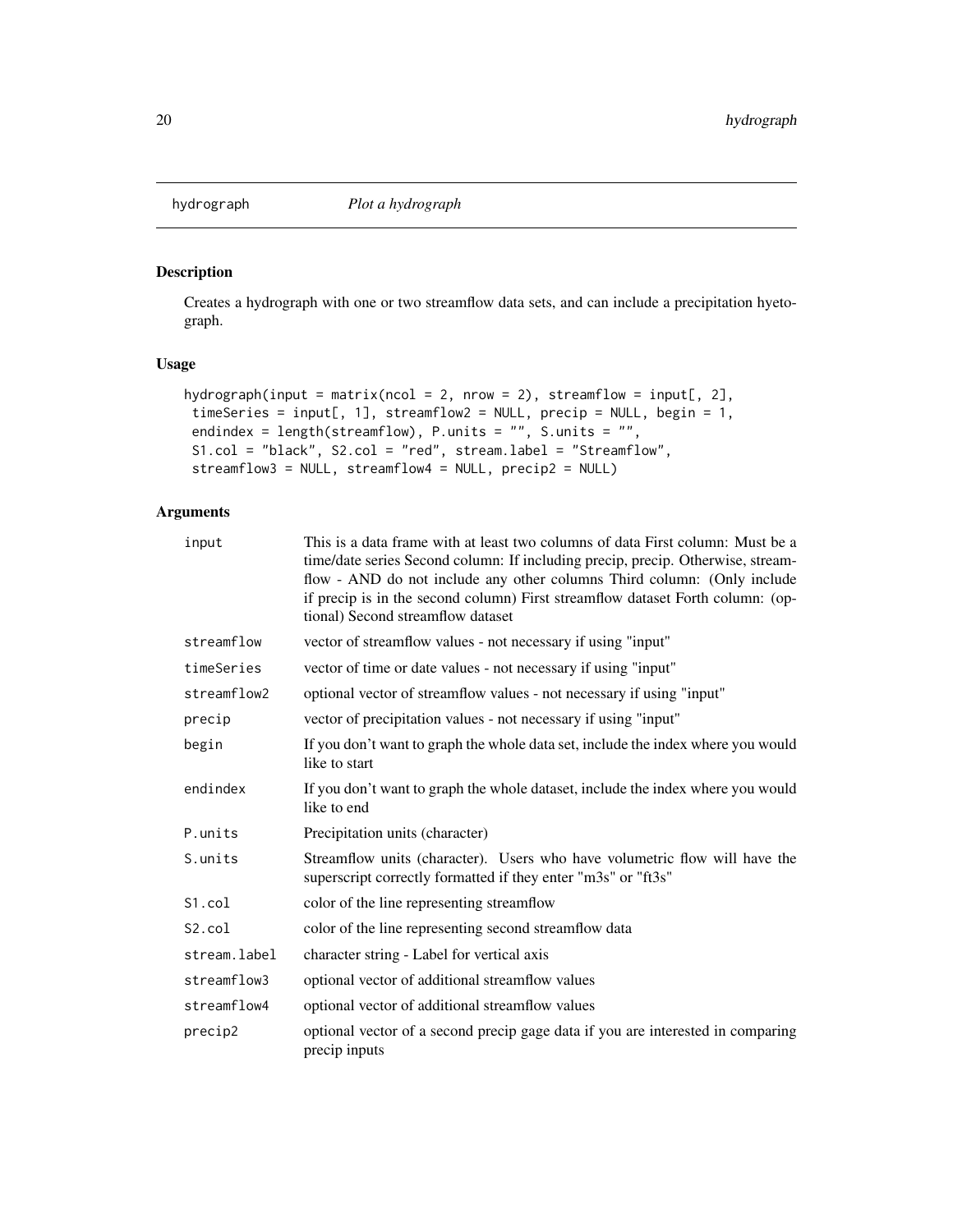# <span id="page-20-0"></span>Longwave 21

# Warning

The date series should be continuous and evenly spaced. If not, the dates will not line up accurately on the x-axis.

#### Note

This function can now take NA values. If you chose to use the input argument but are not including precipitation, input must only have two columns - you will need to add the second streamflow dataset using the "streamflow2" argument.

#### Author(s)

Josephine Archibald

### Examples

```
data(OwascoInlet)
head(OwascoInlet)
hydrograph(OwascoInlet)
```
Longwave *Daily Longwave Radiation*

# Description

Daily longwave radiation based on the Sefan-Boltzman equation [kJ m-2 d-1]

#### Usage

```
Longwave(emissivity, temp)
```
# Arguments

| emissivity | emissivity $[-]$                     |
|------------|--------------------------------------|
| temp       | temperature of the emitting body [C] |

# Author(s)

M. Todd Walter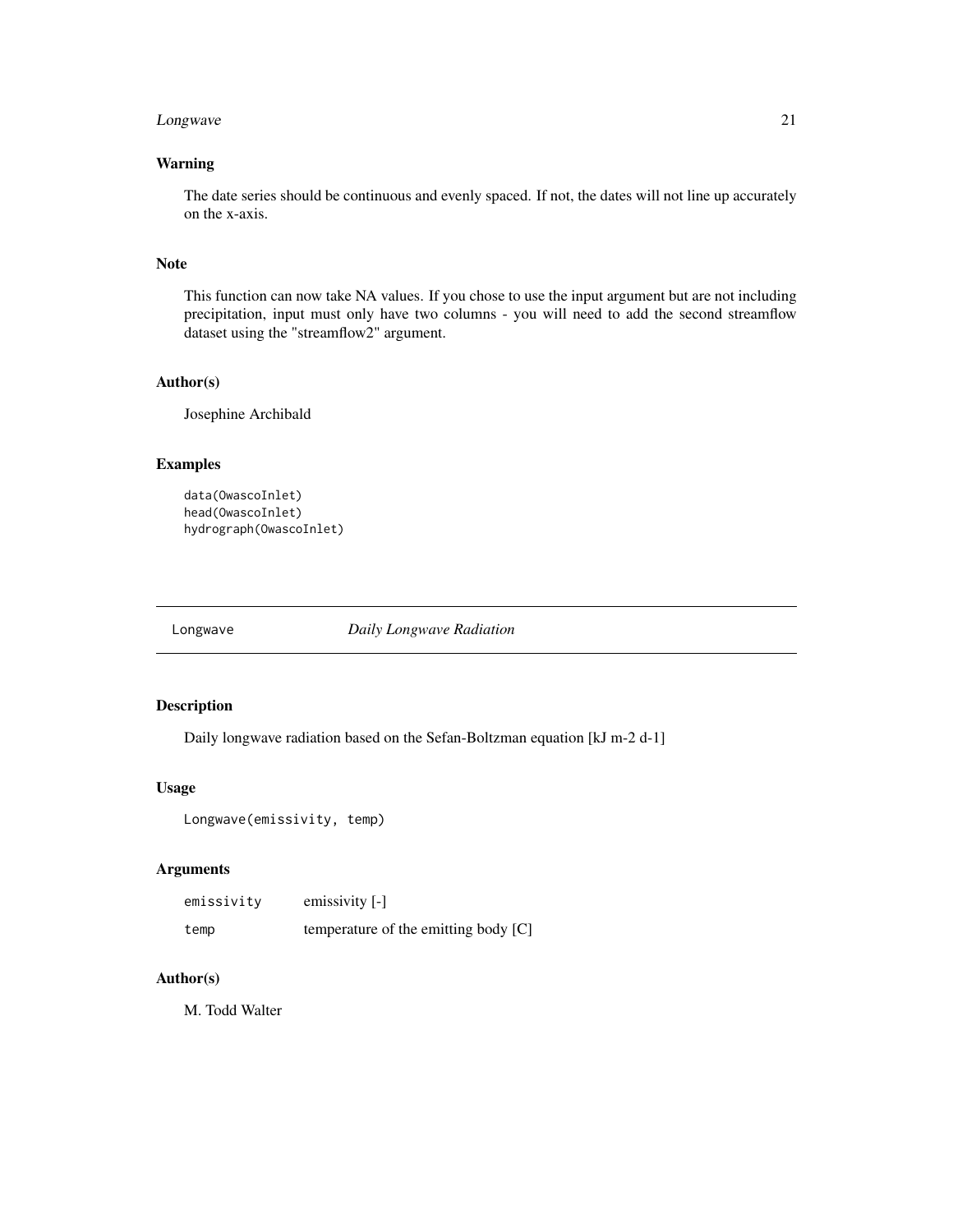<span id="page-21-0"></span>

# Description

This model calculates streamflow and approximate saturated area percentage contributing to overland flow. It was developed in saturation-excess dominated watersheds, and is based on the Thornthwaite-Mather water budget and SCS Curve Number approach for overland runoff.

#### Usage

```
Lumped_VSA_model(dateSeries, P, Tmax, Tmin, Depth = NULL, SATper = NULL, AWCper = NULL,
percentImpervious = 0, no\_wet_class = 10, Tp = 5, latticeDegrees = 42.38, albedo = 0.23,
StartCond = "avg", PETin = NULL, AWC = Depth * AWCper, SAT = Depth * SATper, SW1 = NULL,
BF1 = 1, PETcap = 5, rec_coef = 0.1, Se_min = 78, C1 = 3.1, Ia_coef = 0.05,
PreviousOutput = NULL, runoff_breakdown = RunoffBreakdown(Tp, HrPrcDelay = (Tp/2 - 4)))
```
# Arguments

| dateSeries        | Daily date series in the format "2013-05-21"                                                                                                                  |
|-------------------|---------------------------------------------------------------------------------------------------------------------------------------------------------------|
| P                 | Rain + Snowmelt (mm)                                                                                                                                          |
| Tmax              | Maximum daily $T(C)$                                                                                                                                          |
| Tmin              | Minimum daily $T(C)$                                                                                                                                          |
| Depth             | Average watershed soil depth (mm) Not needed if SAT and AWC depth entered<br>directly                                                                         |
| SATper            | Porosity of the soil (volumetric fraction, 0-1) Not needed if SAT (porosity depth)<br>entered directly                                                        |
| AWCper            | Available water capacity, Field capacity - wilting point (volumetric fraction, 0-1)<br>Not needed if AWC entered directly                                     |
| percentImpervious |                                                                                                                                                               |
|                   | Percent of the watershed that is impervious (percentage, 0-100)                                                                                               |
| no_wet_class      | Number of wetness classes to distribute runoff over. Default is 10.                                                                                           |
| Tp                | Time to peak of hydrograph (hours)                                                                                                                            |
| latitudeDegrees   |                                                                                                                                                               |
|                   | latitude (degrees)                                                                                                                                            |
| albedo            | Average surface albedo, defaults to average 0.23                                                                                                              |
| StartCond         | Watershed conditions before first day of run (options are "wet", "dry", "avg")                                                                                |
| PETin             | # User has the option to enter PET values (mm/day), otherwise this will be<br>estimated from Priestley-Taylor equation, estimating radiation from temperature |
| AWC               | # AWC depth (mm)                                                                                                                                              |
| SAT               | Porosity depth (mm)                                                                                                                                           |
| SW1               | Soil water on the first day (depth, mm)                                                                                                                       |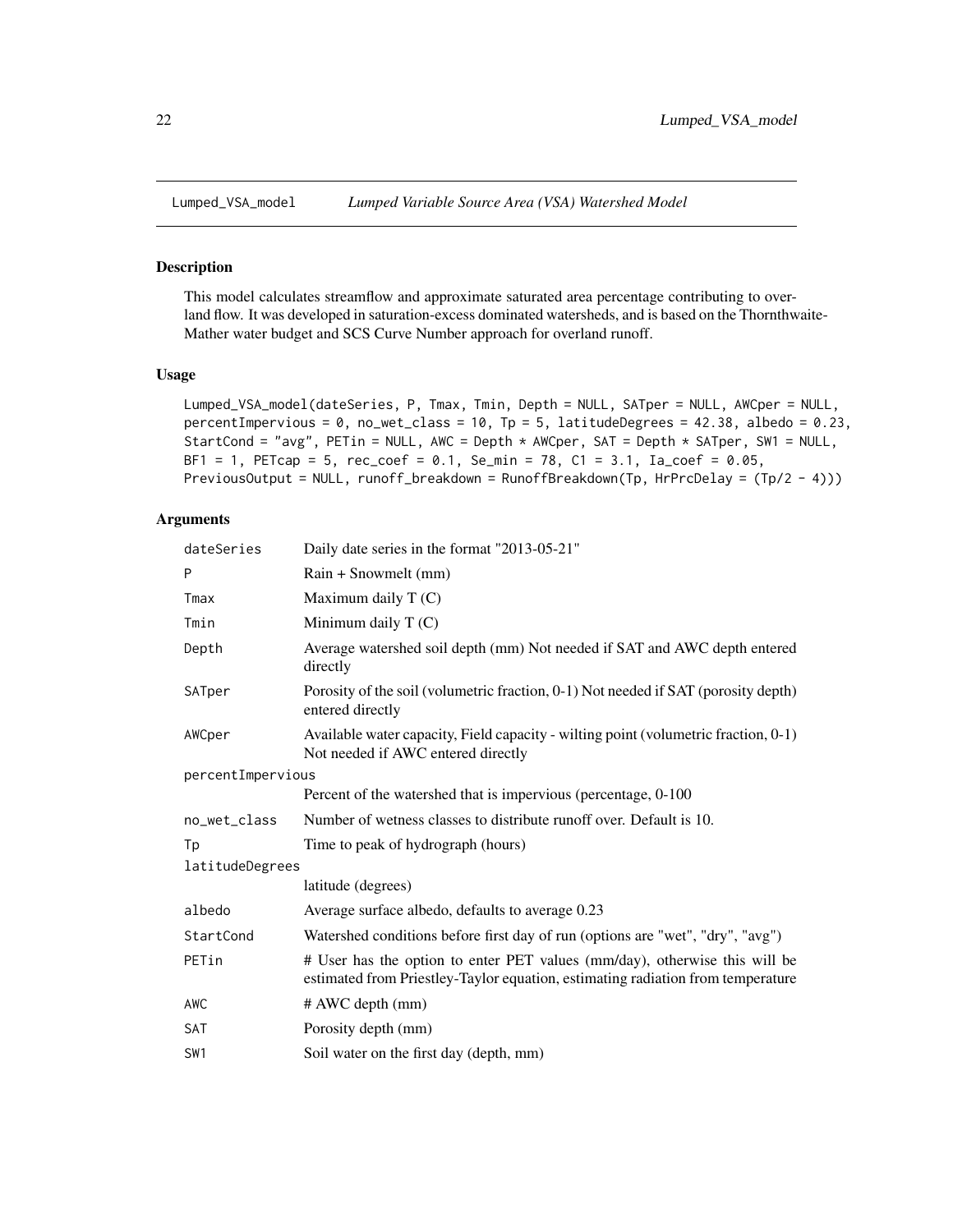| BF1              | Baseflow on the first day (mm/day)                                                                                                                    |
|------------------|-------------------------------------------------------------------------------------------------------------------------------------------------------|
| PETcap           | Cutoff for maximal PET allowed per day (mm)                                                                                                           |
| rec_coef         | Baseflow recession coefficient                                                                                                                        |
| Se_min           | Minimal daily CN S value. (mm)                                                                                                                        |
| C.1              | Coefficient relating daily Curve Number S to soil water                                                                                               |
| Ia_coef          | Initial abstraction coefficient for CN-equation. (range $\sim 0.05 - 0.2$ )                                                                           |
|                  | Previous Output If the model is run repeatedly, previous output can be provided so that the model<br>only needs to calculate from that point forward. |
| runoff_breakdown |                                                                                                                                                       |
|                  | mi 2001 March 2014 March 2014 March 2015                                                                                                              |

The proportion of runoff that reaches the outlet on a given day after the storm event. Can be calculated from Tp

#### Details

The model expects continuous input on a daily time-step, since the soil-water is calculated over time, and affects the amount of runoff that will be generated after a storm. Also, note that precipitation values are actually Rain + Snowmelt (mm). Users can use the snowmelt function to determine this if needed.

#### Value

Returns a data frame with modeled streamflow, baseflow, ET, and maximum wetness class generating runoff for all dates. Soil water and other modeled intermediate results are also returned. All flow values (modeled\_flow, baseflow, OverlandFlow, ShallowInterflow, totQ, quickflow\_combined, impervRunoff, excess) are in depth of flow per day (mm/d)

#### Warning

This function cannot handle NA values in input, and can only be run for a daily time-step. If Tx < Tn for any day, this will produce an error. Currently, the crop coefficients used to estimate PET are specific for deciduous northeastern USA.

#### **Note**

This function is under development and might change substantially in further versions.

#### Author(s)

Josephine Archibald

### References

Archibald, J.A., B.P. Buchanan, D.R. Fuka, C.B Georgakakos, S.W. Lyon, M.T. Walter. A simple, regionally parameterized model for predicting nonpoint source areas in the Northeastern US. Submitted to Journal of Hydrology: Regional Studies

Schneiderman EM. Steenhuis TS, Thongs DJ, Easton ZM, Zion MS, Neal AL, Mendoza GF, Walter MT. 2007. Incorporating variable source area hydrology into a curve-number-based watershed model. Hydrological Processes. 21: 3420-3430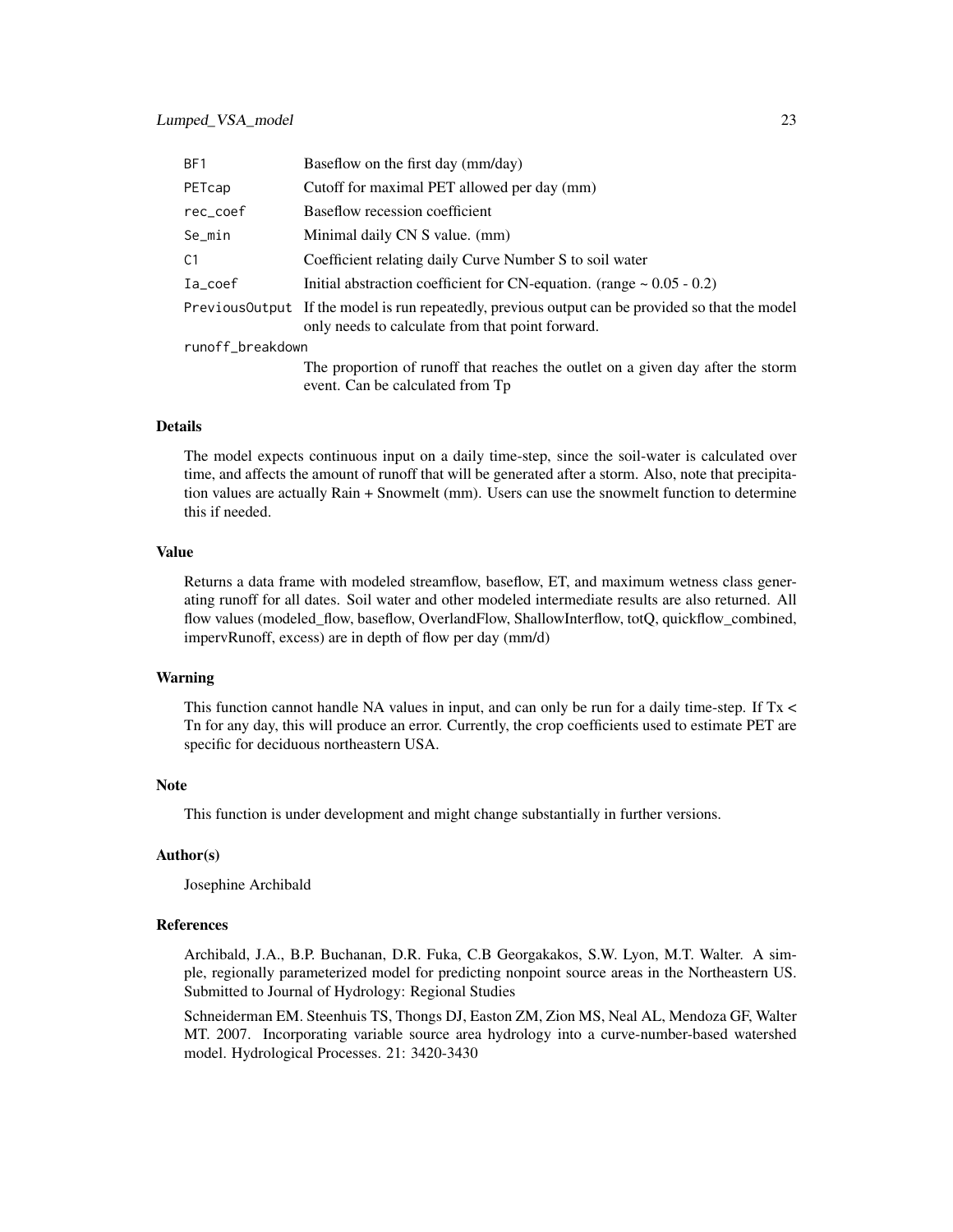<span id="page-23-0"></span>Shaw, SB, MT Walter. 2009. Improving runoff risk estimates: Formulating runoff as a bivariate process using the SCS curve number method. Water Resources Research. 45

Thornthwaite CW, JR Mather. 1957 Instructions for computing potential evapotranspiration and water balance. Publ Climatol 3: 183-311

United States Department of Agriculture (USDA). (1986). SCS publication Technical Release 55: Urban Hydrology for Small Watersheds. Natural Resources Conservation Service

Weiler K. Unpublished. Determination of the Linear Bedrock Coefficient From Historical Flow Data

#### See Also

PET\_fromTemp

#### Examples

```
data(OwascoInlet)
# First get rain and snow-melt input:
rsm <- SnowMelt(Date=OwascoInlet$date, precip_mm=OwascoInlet$P_mm, Tmax_C=OwascoInlet$Tmax_C,
Tmin_C=OwascoInlet$Tmin_C, lat_deg=42.66)
# Calculate streamflow based on watershed characteristics:
Results <- Lumped_VSA_model(dateSeries = OwascoInlet$date, P = rsm$Rain_mm+rsm$SnowMelt_mm,
Tmax=OwascoInlet$Tmax_C, Tmin = OwascoInlet$Tmin_C, latitudeDegrees=42.66, Tp = 5.8, Depth = 2010,
SATper = 0.27, AWCper = 0.13, StartCond = "wet")
# View results:
hydrograph(streamflow=ConvertFlowUnits(cms=OwascoInlet$Streamflow_m3s, WA=106, AREAunits="mi2"),
timeSeries=OwascoInlet$date, streamflow2=Results$modeled_flow, precip=rsm$Rain_mm+rsm$SnowMelt_mm)
```
NetRad *Daily Net Radiation*

#### Description

Daily net radiation [kJ m-2 d-1]

#### Usage

```
NetRad(lat, Jday, Tx, Tn, albedo = 0.18, forest = 0, slope = 0,
aspect = 0, airtemp = (Tn+Tx)/2, cloudiness = "Estimate",
surfemissivity = 0.97, surftemp = (Tn+Tx)/2, units = "kJm2d",
AEparams=list(vp=NULL, opt="linear"))
```
#### Arguments

| lat  | latitude. Default is radians, but will automatically convert from degrees if value<br>is larger than $pi/2$ or less than $-pi/2$ |
|------|----------------------------------------------------------------------------------------------------------------------------------|
| Jdav | Day of the year $\lceil - \rceil$                                                                                                |
| Тx   | Max temperature [C]                                                                                                              |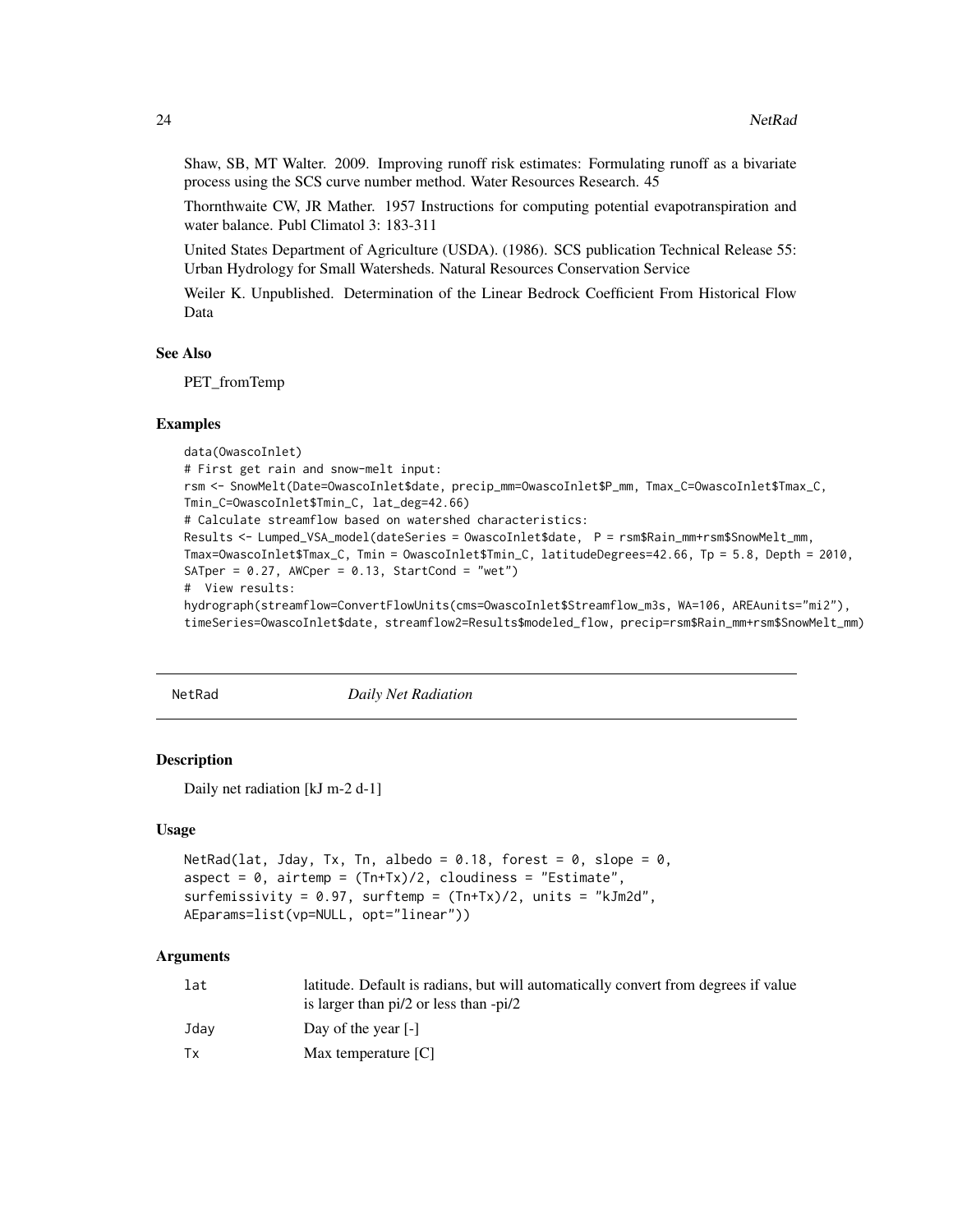# <span id="page-24-0"></span>OwascoInlet 25

| Tn             | Min temperature $[C]$                                                                                                                       |
|----------------|---------------------------------------------------------------------------------------------------------------------------------------------|
| albedo         | Albedo $(0-1)$ [-]                                                                                                                          |
| forest         | Forest can opy or shade cover $(0-1)$ [-]                                                                                                   |
| slope          | Slope [radians]                                                                                                                             |
| aspect         | Ground aspect [radians from north]                                                                                                          |
| airtemp        | Average air temp $[C]$                                                                                                                      |
| cloudiness     | Cloudiness percentage $(0-1)$ [-] Default value will estimate cloudiness based on<br>daily temperature difference.                          |
| surfemissivity | Surface emissivity [-]                                                                                                                      |
| surftemp       | Surface temperature [C]                                                                                                                     |
| units          | Units of the result. Defaults to "kJm2d" which returns result in $kJ/m2/d$ , the<br>other option is "Wm2", which will make output in $W/m2$ |
| AEparams       | Atmospheric Emissivity options. Defaults to linear approximation. To use Brut-<br>saert option, include vapor pressure values (kPa)         |

# Author(s)

M. Todd Walter, Josephine Archibald

# Examples

NetRad(42.4\*pi/180, Jday=55, Tx=2, Tn=(-3))

| Owasco Inlet data |
|-------------------|
|                   |

# Description

Streamflow and temperature data for Owasco Inlet from USGS and NRCC

# Usage

data(OwascoInlet)

# Format

A data frame with 888 observations on the following 6 variables.

date a Date P\_mm a numeric vector Streamflow\_m3s a numeric vector baseflow\_m3s a numeric vector Tmax\_C a numeric vector Tmin\_C a numeric vector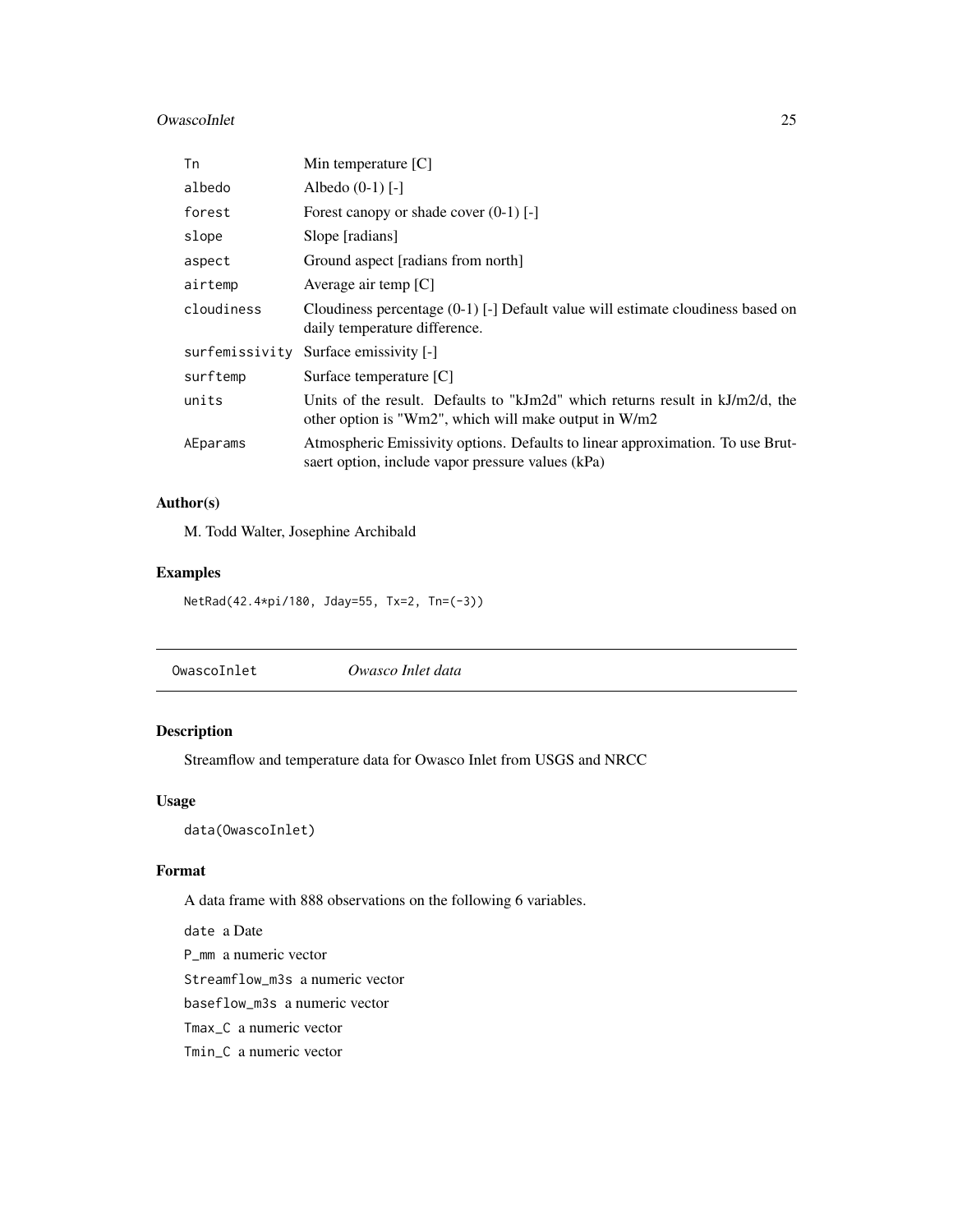# Source

http://www.usgs.gov/ http://www.nrcc.cornell.edu/

#### References

Data taken from USGS (www.usgs.gov) and NRCC (http://www.nrcc.cornell.edu)

# Examples

```
data(OwascoInlet)
## maybe str(OwascoInlet) ; plot(OwascoInlet) ...
```
PET\_fromTemp *Priestley-Taylor Potential Evapotranspiration from temperature*

# Description

Calculates potential Evapotranspiration (in meters) based on the Priestley-Taylor equation (1972). We use an estimation of net radiation based on temperature data.

# Usage

```
PET_fromTemp(Jday, Tmax_C, Tmin_C, lat_radians,
AvgT = (Trans_C + Timin_C)/2, albedo = 0.18, TerrestEmiss = 0.97,
aspect = 0, slope = 0, forest = 0, PTconstant=1.26,
AEparams=list(vp=NULL, opt="linear"))
```
# Arguments

| Jday         | Day of the year                                                                                                                                                                                                                                                                                     |
|--------------|-----------------------------------------------------------------------------------------------------------------------------------------------------------------------------------------------------------------------------------------------------------------------------------------------------|
| $Tmax_C$     | Maximum daily temperature (degrees C)                                                                                                                                                                                                                                                               |
| Tmin_C       | Minimum daily temperature (degrees C)                                                                                                                                                                                                                                                               |
| lat_radians  | latitude (radians = decimal degrees*pi/180)                                                                                                                                                                                                                                                         |
| AvgT         | Average daily temperature (degrees C) (if not known, will be taken as the aver-<br>ages of the daily extremes)                                                                                                                                                                                      |
| albedo       | (-) average surface albedo. Can be expressed as a single value, or as a vector<br>with the same length as Jday, Tmax_C and Tmin_C                                                                                                                                                                   |
| TerrestEmiss | (-) Surface Emissivity - defaults to 0.97                                                                                                                                                                                                                                                           |
| aspect       | (radians) Surface aspect                                                                                                                                                                                                                                                                            |
| slope        | (radians) average slope                                                                                                                                                                                                                                                                             |
| forest       | $\left(-\right)$ Forest or shade cover $(0-1)$ . This modifies the amount of solar radiation<br>reaching the location of interest. It should always set to zero for landscape-<br>wide processes regardless of the amount of forest present. Only change this if<br>calculating PET under a canopy. |
| PTconstant   | (-) Priestley-Taylor Constant, often 1.26                                                                                                                                                                                                                                                           |
| AEparams     | Atmospheric Emissivity options. Defaults to linear approximation. To use Brut-<br>saert option, include vapor pressure values (kPa)                                                                                                                                                                 |

<span id="page-25-0"></span>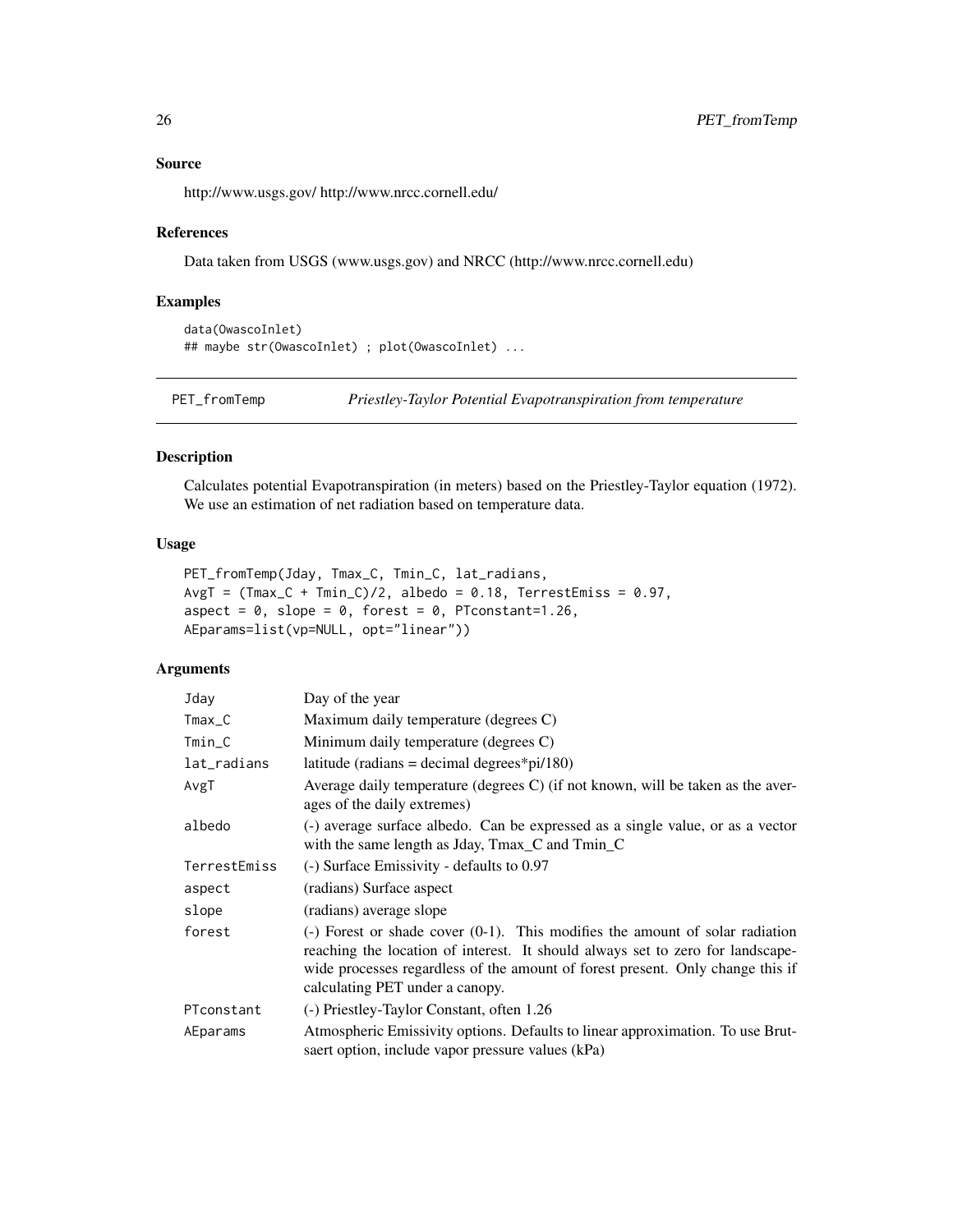# <span id="page-26-0"></span>PotentialSolar 27

# Value

PET (potential evapotranspiration) in m

#### Note

We are assuming that the Ground heat flux on a daily time-step is zero

# Author(s)

Josephine Archibald, M. Todd Walter

#### References

Archibald, J.A. and M. T. Walter, 2013. Do energy-based PET models require more input data than T-based models? - An evaluation at four humid FluxNet sites. Journal of the American Water Resources Association (JAWRA)

Brutsaert, W., 1975. On a Derivable Formula for Long-Wave Radiation from Clear Skies. Water Resources Research 11(5):742-744.

Priestley and Taylor, 1972. On the assessment of surface heat flux and evaporation using large-scale parameters. Mon. Weath. Rev. 100: 81-92

# Examples

```
data(OwascoInlet)
head(OwascoInlet)
attach(OwascoInlet)
PETapprox <- PET_fromTemp(Jday=(1+as.POSIXlt(date)$yday), Tmax_C=Tmax_C,
Tmin_C=Tmin_C, lat_radians=42.45*pi/180)
plot(PETapprox*1000~date, type="l")
detach(OwascoInlet)
```
PotentialSolar *Potential Solar Radiation*

# Description

Potential solar radiation at the edge of the atmospher [kJ m-2 d-1] #lat: latitdue [rad] #Jday: Julian date or day of the year [day]

# Usage

PotentialSolar(lat, Jday)

#### Arguments

| lat  | latitude in radians |
|------|---------------------|
| Jday | Day of the year     |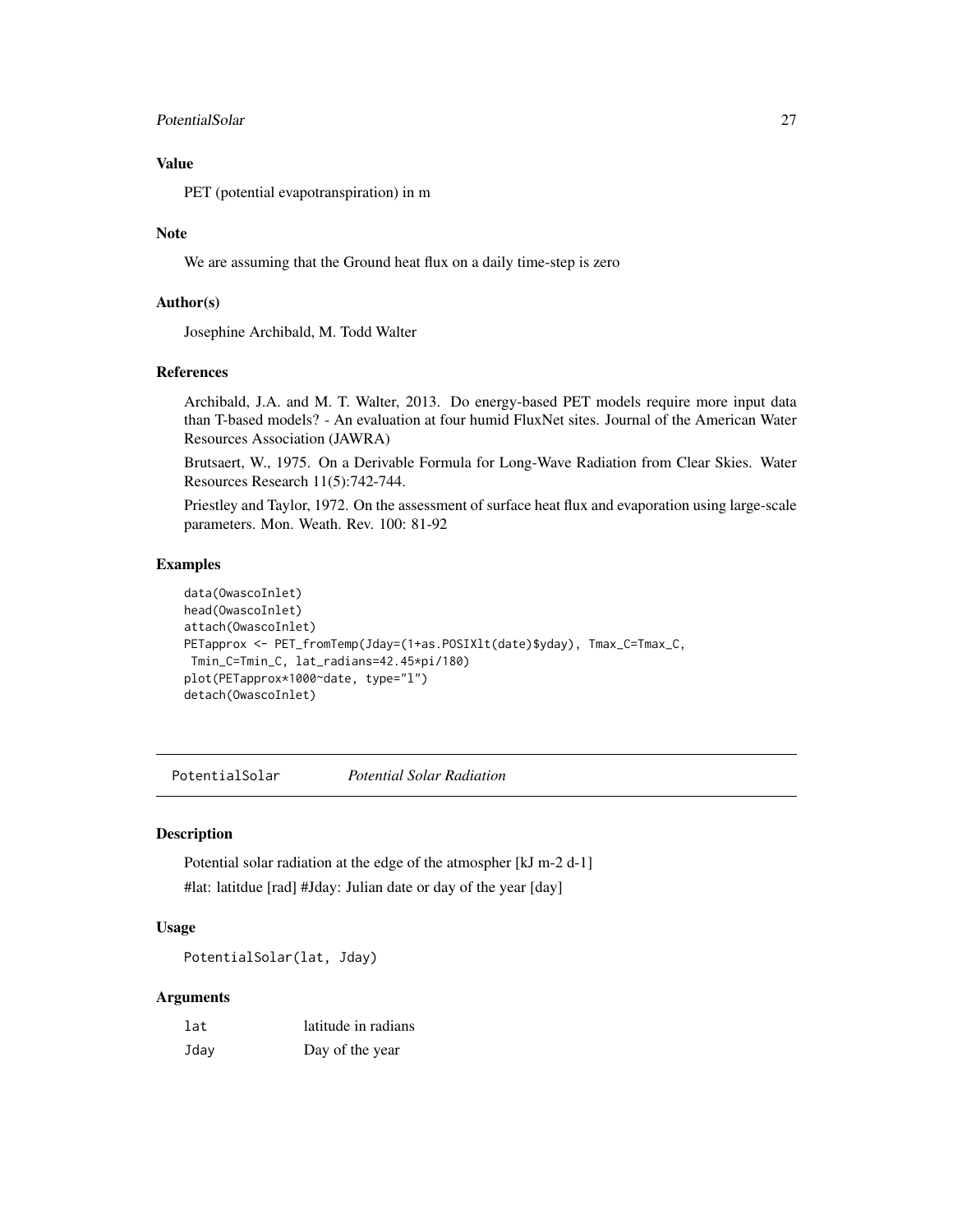# <span id="page-27-0"></span>Author(s)

M. Todd Walter

PotSolarInst *Instantaneous Potential Solar Radiation*

# Description

Potential Solar Radiation at a particular time of day. Defaults to W/m2, can also report in kJ/m2/d if units set to kJ/m2/d

# Usage

```
PotSolarInst(Jday, hour = 12, lat = 42.44 * pi/180, sunrise = NULL,
 sunset = NULL, SolarNoon = mean(c(sunrise, sunset)), units = "Wm2",
latUnits = "unknown")
```
# Arguments

| Jday      | Day of the year $[-]$                                                                                                                                                                         |
|-----------|-----------------------------------------------------------------------------------------------------------------------------------------------------------------------------------------------|
| hour      | Time of the day in hours $[0-24$ hr]                                                                                                                                                          |
| lat       | latitude. Default is radians, but will automatically convert from degrees if value<br>is larger than $1.62$ or less than $-1.62$                                                              |
| sunrise   | Time of sunrise used to calculate solar noon [0-24 hr]                                                                                                                                        |
| sunset    | Time of sunset used to calculate solar noon [0-24 hr]                                                                                                                                         |
| SolarNoon | Time of solar noon. Can be calculated from sunrise and sunset times. [hr]                                                                                                                     |
| units     | Units of the result. Defaults to W/m2                                                                                                                                                         |
| latUnits  | Latitude units can be explicitly stated here, options are 'radians', 'degrees' or<br>default is 'unknown', which will assume radians unless the absolute value of lat<br>is greater than pi/2 |

#### Author(s)

Josephine Archibald

#### References

Lawrence Dingman. Physical Hydrology. Waveland Press, Inc. Illinois, 2002.

# Examples

```
PotSolarInst(Jday=150, hour = 15, lat = 42.44, SolarNoon = 12.5)
PotSolarInst(Jday=c(1,50,100,150), hour = c(9,10,12,17), lat = -pi/4, SolarNoon = 12.5)
```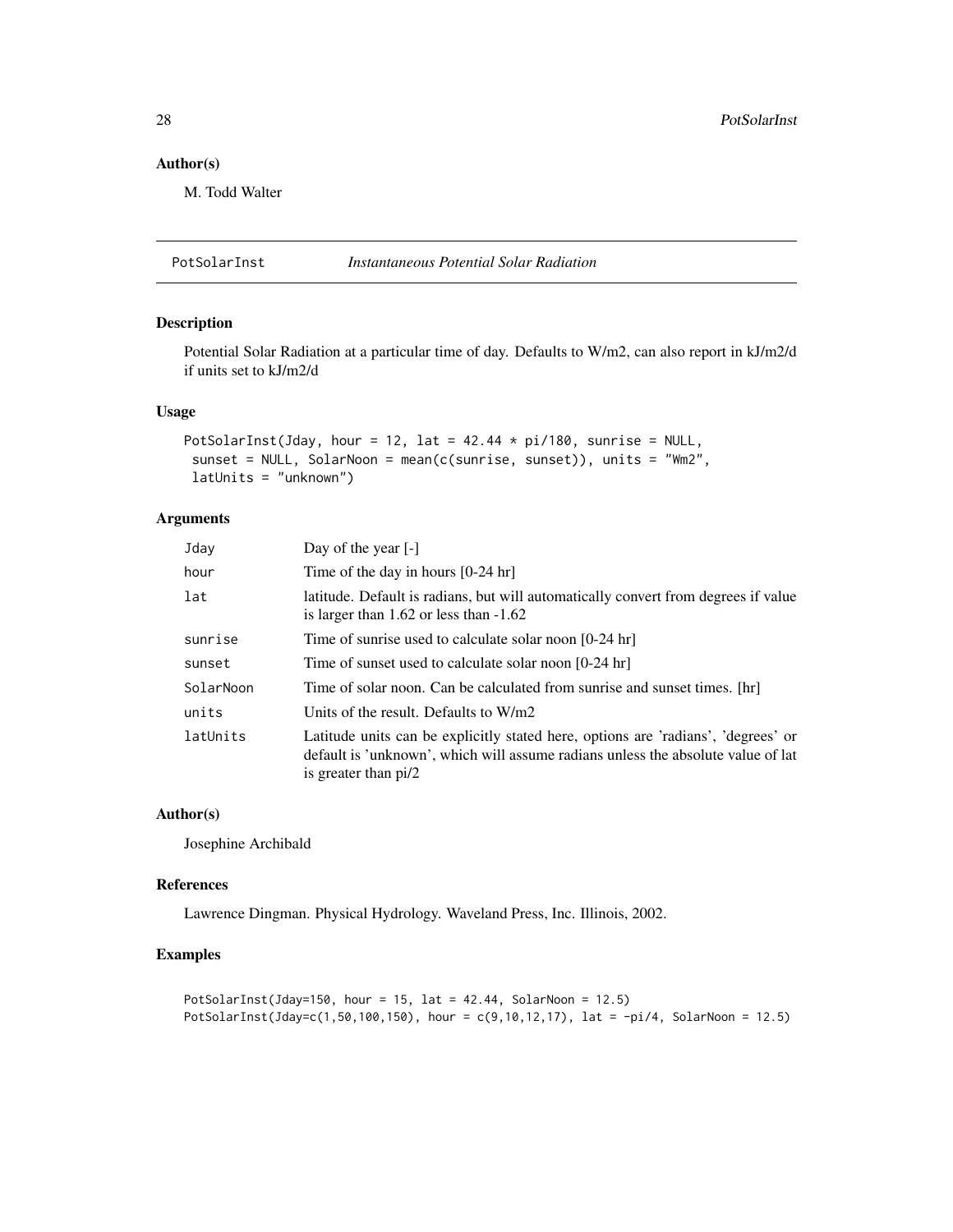<span id="page-28-0"></span>

# Description

Returns potential evapotranspiration in m/day caculated with the Priestley-Taylor equation

#### Usage

```
PTpet(Rn, T_C, PTconstant = 1.26)
```
# Arguments

| Rn         | Net daily radiation [kJ/m2/d]               |
|------------|---------------------------------------------|
| T C        | Average daily temperature $[C]$             |
| PTconstant | Priestley-Taylor constant, usually 1.26 [-] |

#### Author(s)

Josephine Archibald

#### References

Priestley and Taylor (1972). On the assessment of surface heat flux and evaporation using largescale parameters. Mon. Weath. Rev. 100: 81-92

| RainHeat<br>Heat from Rain |  |
|----------------------------|--|
|----------------------------|--|

# Description

Temperature added to the land from heat exchange with rain (usually in the context of snowmelt) [kJ m-2 d-1]

### Usage

RainHeat(airtemp, rain)

# Arguments

| airtemp | average dailiy air temperature [C] |
|---------|------------------------------------|
| rain    | depth of rainfall $[m]$            |

# Examples

RainHeat(20,0.01)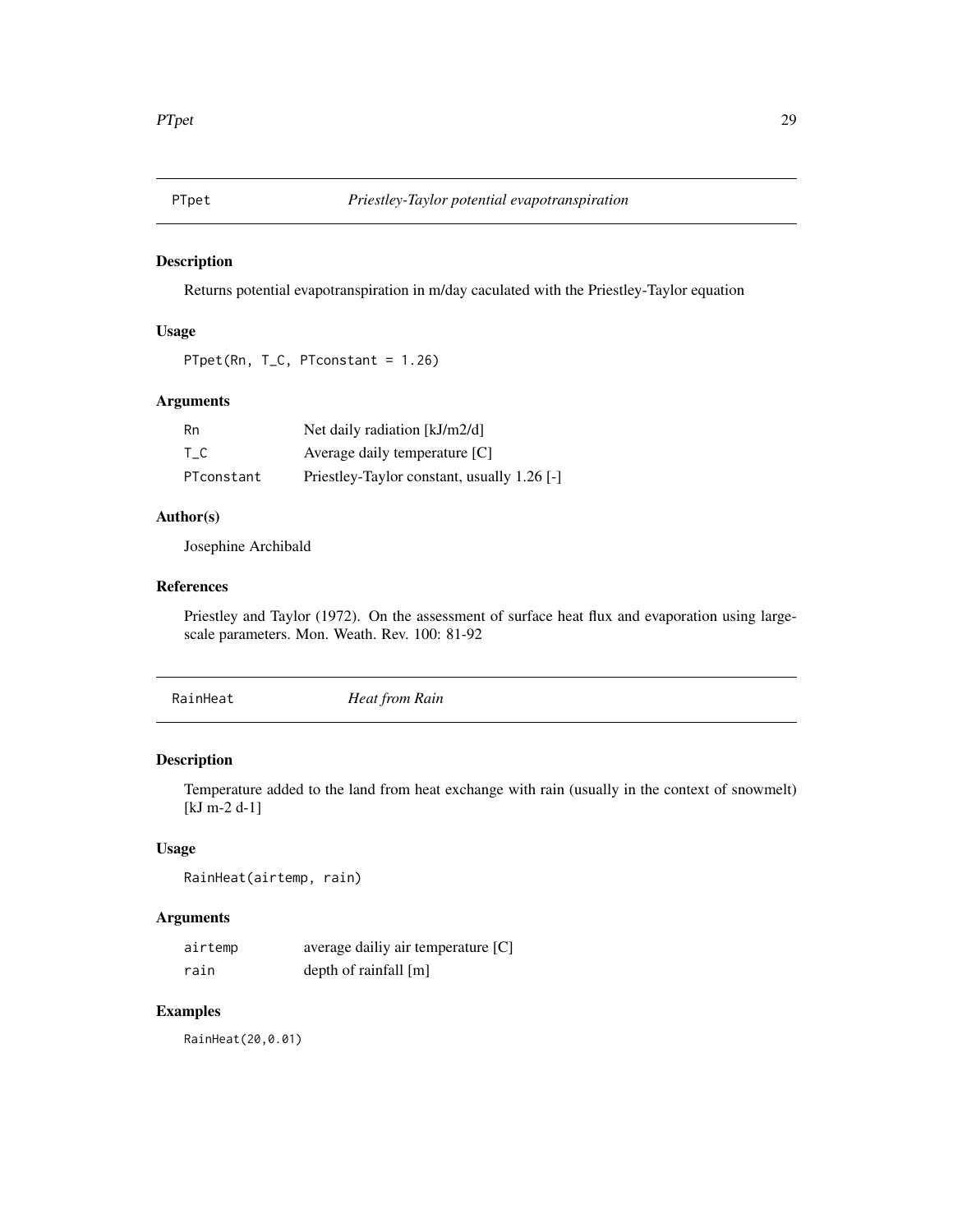<span id="page-29-0"></span>

# Description

Determines the percentage of runoff that occurs on each day following a storm event, based on time to peak of a watershed.

#### Usage

RunoffBreakdown(Tp\_hr,  $a = 4.5$ , HrPrcDelay = 4, numDaysReturn = 5)

# Arguments

| $Tp_h$ r   | Time to peak (hr).                                                     |
|------------|------------------------------------------------------------------------|
| a          | The ratio of the time to recession to the time to peak. Default is 4.5 |
| HrPrcDelay | Lag time $(hr)$                                                        |
|            | numDaysReturn Number of days to return                                 |

# Value

returns a vector corresponding to the amount of runoff per day

# Author(s)

J Archibald

# Examples

RunoffBreakdown(5)

SatVaporDensity *Saturated Vapor Density*

#### Description

Saturated vapor density [kg/m3] at a given temperature

# Usage

```
SatVaporDensity(T_C)
```
#### Arguments

T<sub>C</sub> temperature [C]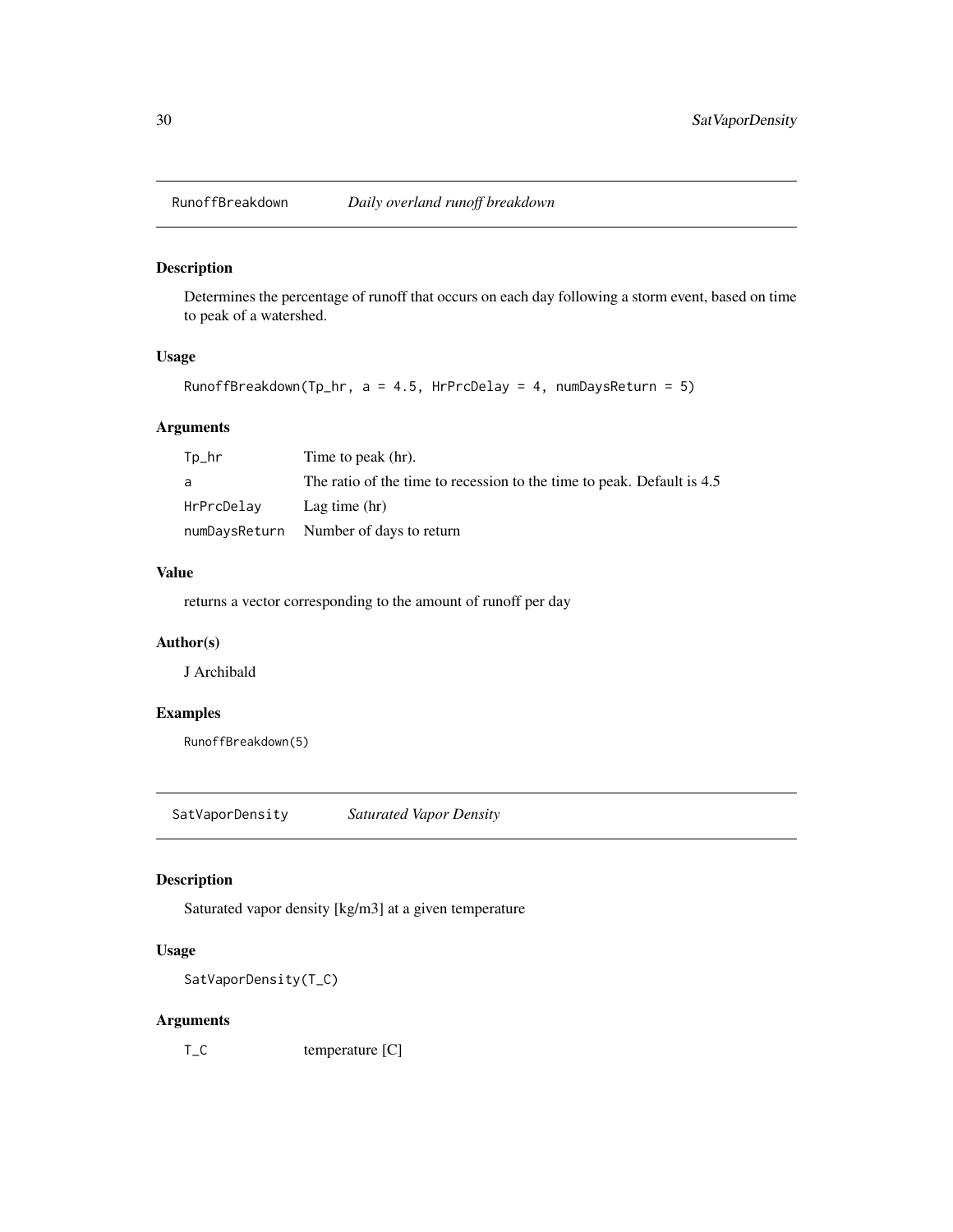# <span id="page-30-0"></span>SatVaporPressure 31

# Author(s)

Josephine Archibald, M. Todd Walter

# References

Campbell, Gaylon S. An Introduction to Environmental Biophysics. New York: Springer-Verlag, 1977.

# Examples

SatVaporDensity(seq(-5,40, by=5))

SatVaporPressure *Saturated Vapor Pressure*

# Description

Calculates the saturated vapor pressure (kPa) at a particular temperature (degrees Celcius)

# Usage

SatVaporPressure(T\_C)

### Arguments

T\_C

# Author(s)

Josephine Archibald

### References

Tetens (1930) : Tetens, V.O (1930) Uber einige meteorologische. Begriffe, Zeitschrift fur Geophysik. 6, 297-309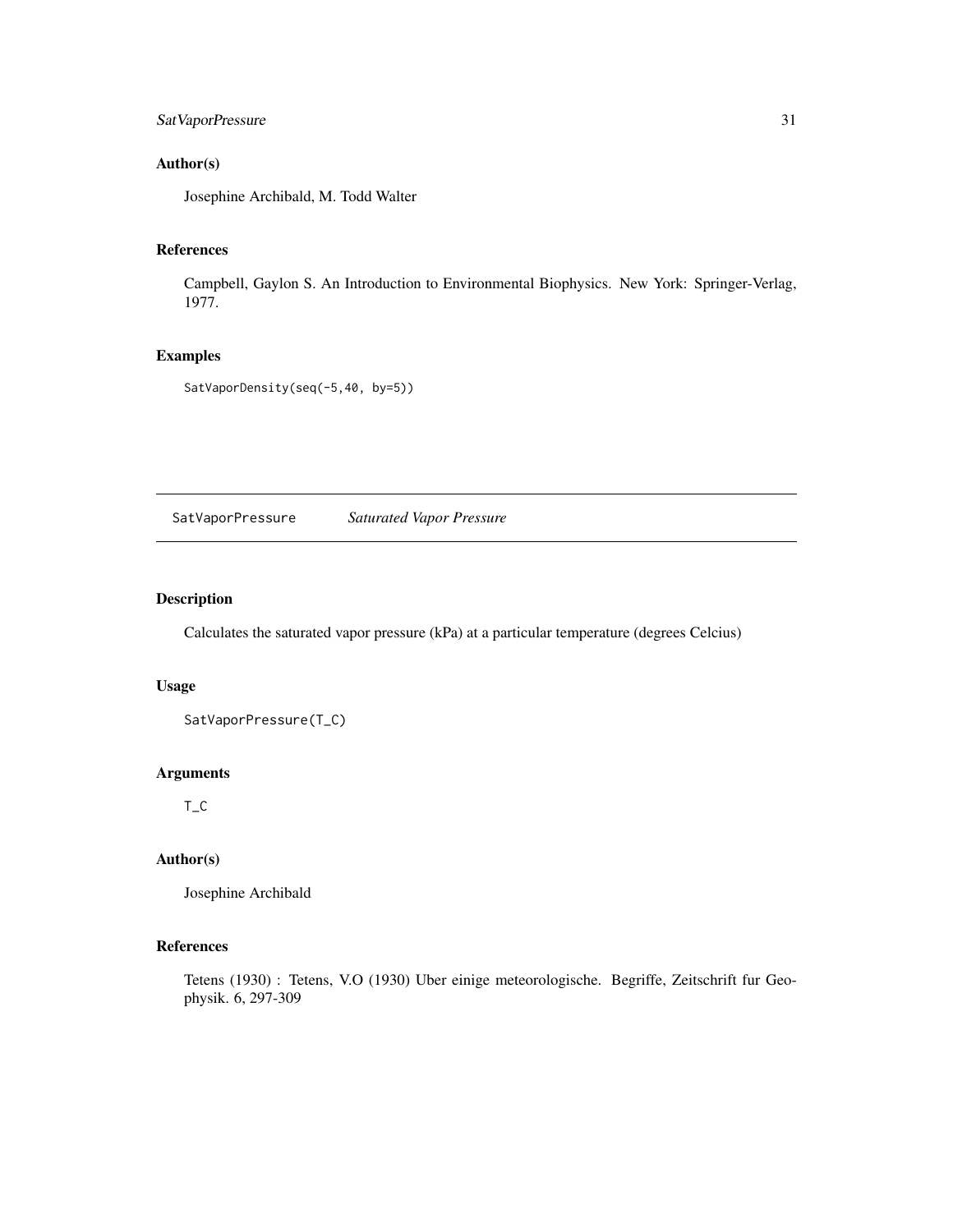<span id="page-31-0"></span>

# Description

Calculates the slope of the Saturation Vapor Pressure vs T (kPa/K)

#### Usage

```
SatVapPresSlope(temp_C)
```
# Arguments

temp\_C Air temperature in degrees C

# Author(s)

Josephine Archibald

# References

Dingman, S. Lawrence. 2002. Physical Hydrology. Waveland Press Inc.

# Examples

```
## The function is currently defined as
function (temp_C)
{
    (2508.3/(temp_C + 237.3)^2) * exp(17.3 * temp_C/(temp_C +237.3))
 }
```
SensibleHeat *Sensible Heat Exchange*

### Description

Sensible heat exchange between a surface and the surrounding air [kJ m-2 d-1]

# Usage

SensibleHeat(surftemp, airtemp, wind)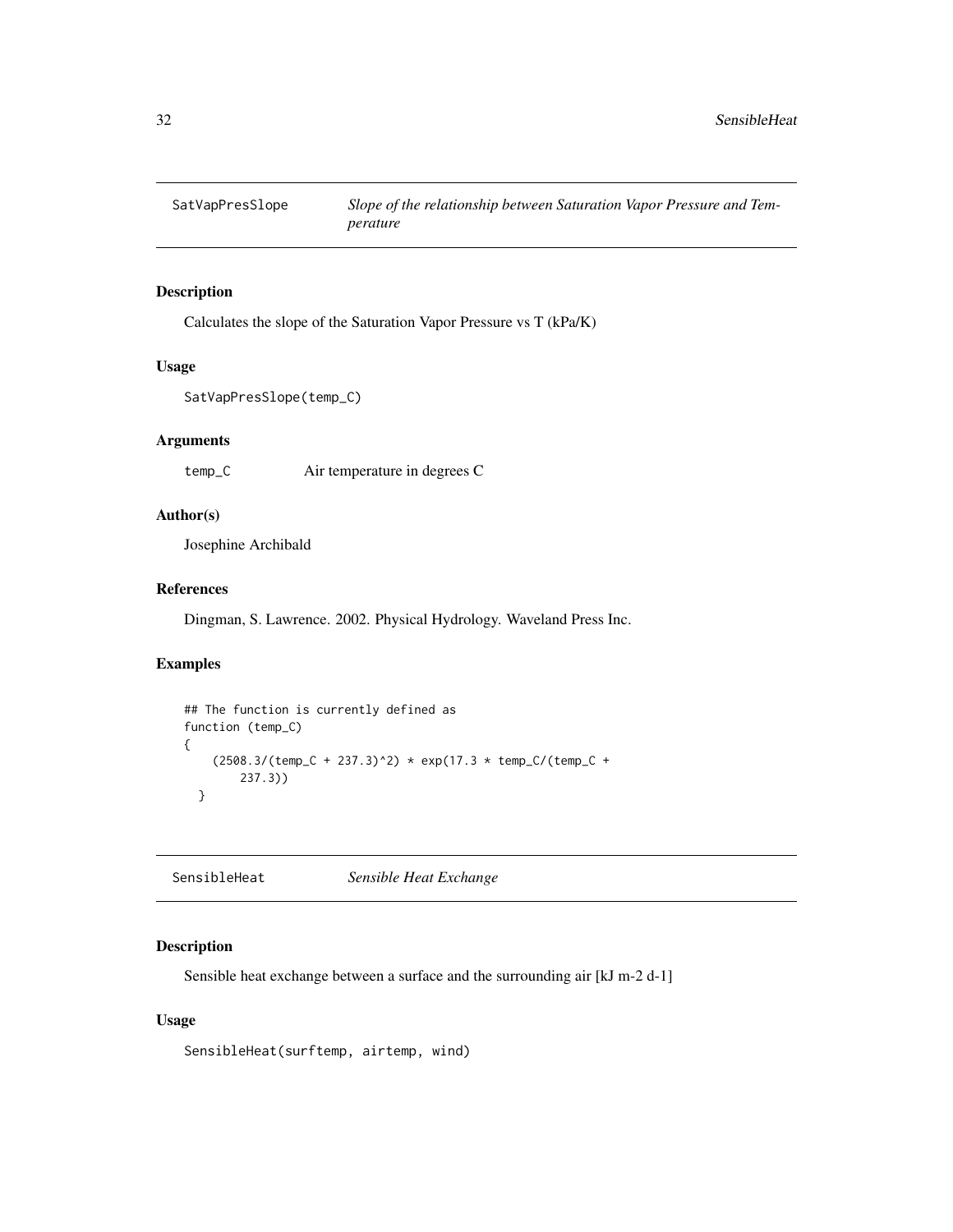# <span id="page-32-0"></span>setup\_swatcal 33

#### **Arguments**

| surftemp | surface temperature [C]            |
|----------|------------------------------------|
| airtemp  | average dailiy air temperature [C] |
| wind     | average daily windspeed [m/s]      |

#### Author(s)

M. Todd Walter

#### Examples

```
##---- Should be DIRECTLY executable !! ----
##-- ==> Define data, use random,
##--or do help(data=index) for the standard data sets.
## The function is currently defined as
function(surftemp,airtemp,wind){
# sensible heat exchange between a surface and the surrounding air [kJ m-2 d-1]
#surftemp: surface temperature [C]
#airtemp: average dailiy air temperature [C]
#wind: average daily windspeed [m/s]
latentht<-2500 #latent heat of vaporization [kJ kg-1]
heatcapacity<-1.25 #approx. heat capacity of air [kJ m-3 C-1]
windfunction<-5.3*(1+wind)
return(86400*heatcapacity*(surftemp-airtemp)*windfunction/latentht)
 }
```
setup\_swatcal *A function to setup a swat calibration*

#### Description

A function to setup a swat calibration, building the template \*.unixorig template files, and cleaning up oddities we find in the default input files. (eg file.cio has cst.cst file which appears to be a bug)

#### Usage

setup\_swatcal(change\_params)

#### Arguments

change\_params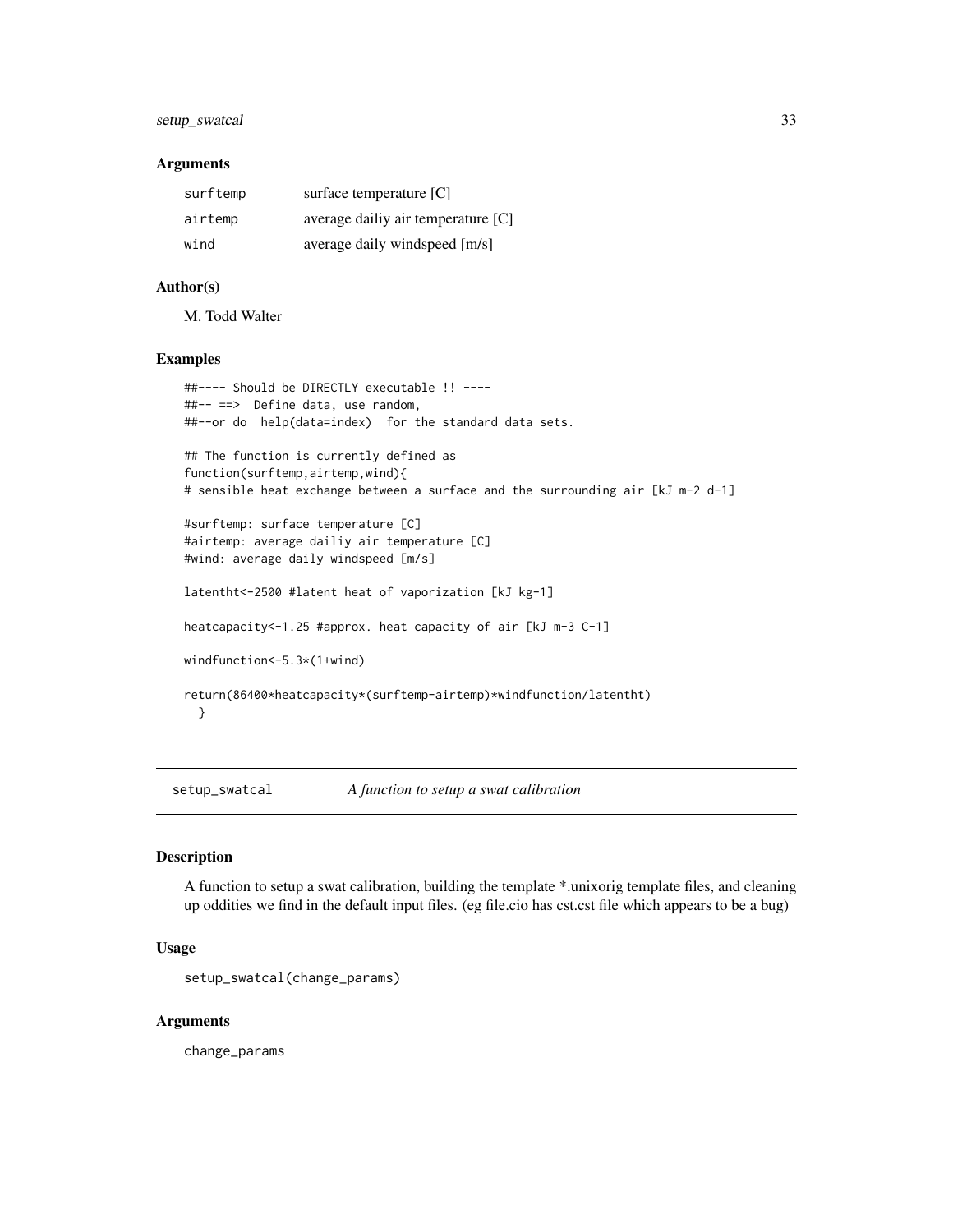# Author(s)

Daniel Fuka drf28@cornell.edu

#### Examples

```
##---- Should be DIRECTLY executable !! ----
##-- ==> Define data, use random,
##--or do help(data=index) for the standard data sets.
## The function is currently defined as
function(change_params){
library(operators)
for(ft in unique(change_params$filetype)){
       print(ft)
        files=list.files(,paste(ft,"$",sep=""))
        for (file in files) {
                junk%<%file
                junk=gsub("\r","",junk)
                file_swatcal=paste(file,".unixorig",sep="");
                cat(junk,file=file_swatcal,sep="\n")
        }
  }
  }
```
slopefactor *Slope Factor*

#### Description

Adjusts solar radiation for land slope and aspect relative to the sun, 0=level ground

# Usage

```
slopefactor(lat, Jday, slope, aspect)
```
# Arguments

| lat    | latitdue [rad]                       |
|--------|--------------------------------------|
| Jday   | Julian date or day of the year [day] |
| slope  | slope of the ground [rad]            |
| aspect | ground aspect [rad from north]       |

# Author(s)

M. Todd Walter, J. Archibald

# References

Monteith and Unsworth (1990) Principles of Environmental Physics, 2nd ed. Chapter 5

<span id="page-33-0"></span>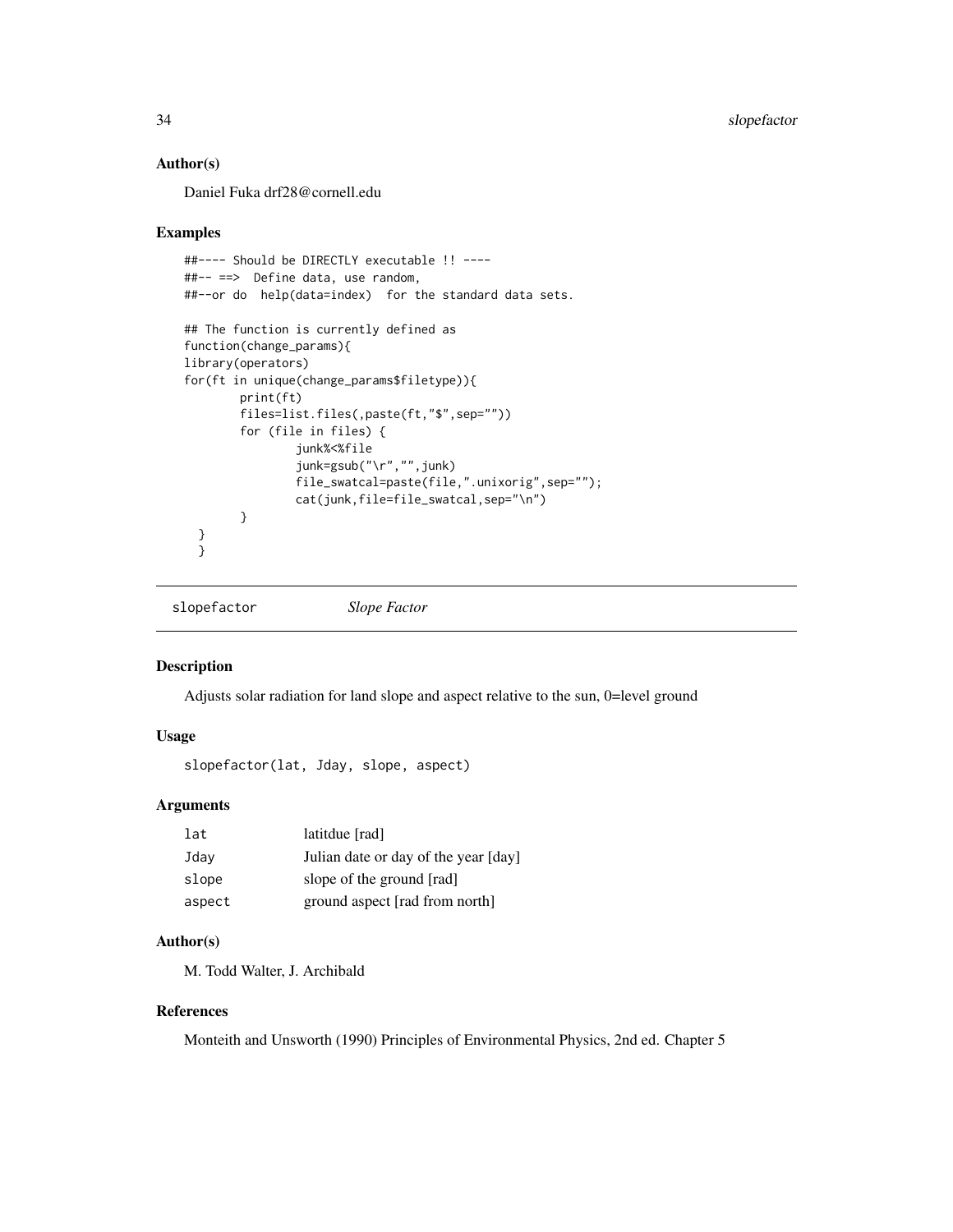<span id="page-34-0"></span>

#### Description

Calculates snow pack accumulation and melt

# Usage

```
SnowMelt(Date, precip_mm, Tmax_C, Tmin_C, lat_deg, slope = 0,
aspect = 0, tempHt = 1, windHt = 2, groundAlbedo = 0.25,
SurfEmissiv = 0.95, windSp = 2, forest = 0, startingSnowDepth_m = 0,
startingSnowDensity_kg_m3=450)
```
#### Arguments

| Date                      | Vector of dates (class Date or character) in this format: Y-m-d                                               |
|---------------------------|---------------------------------------------------------------------------------------------------------------|
| precip_mm                 | Precipitation in mm                                                                                           |
| $Tmax_C$                  | Daily maximum temperature (degrees C)                                                                         |
| $Tmin_C$                  | Daily minimum temperature (degrees C)                                                                         |
| lat_deg                   | Degrees latitude                                                                                              |
| slope                     | Overall slope of area of interest                                                                             |
| aspect                    | Aspect of the area of interest                                                                                |
| tempHt                    | height of temperature measurements (m)                                                                        |
| windHt                    | height of wind measurements (m)                                                                               |
| groundAlbedo              | Ground Albedo, 0-1 (-)                                                                                        |
| SurfEmissiv               | Surface Emissivity, 0-1 (-)                                                                                   |
| windSp                    | Wind speed - either a vector of measured values or a single value of average<br>wind speed for the site (m/s) |
| forest                    | Forest cover (shade) - use this only when determining snowmelt under a canopy,<br>$0-1$ (-)                   |
| startingSnowDepth_m       |                                                                                                               |
|                           | The depth of the snow pack initially (m)                                                                      |
| startingSnowDensity_kg_m3 |                                                                                                               |
|                           | The density of snow on the ground on the first day $(kg/m3)$                                                  |

# Value

This will return a 10 column data frame with nrow = length of input weather data. Column names are : Date, MaxT\_C, MinT\_C, Precip\_mm, Rain\_mm, SnowfallWatEq\_mm, SnowMelt\_mm, NewSnow\_m, SnowDepth\_m, SnowWaterEq\_mm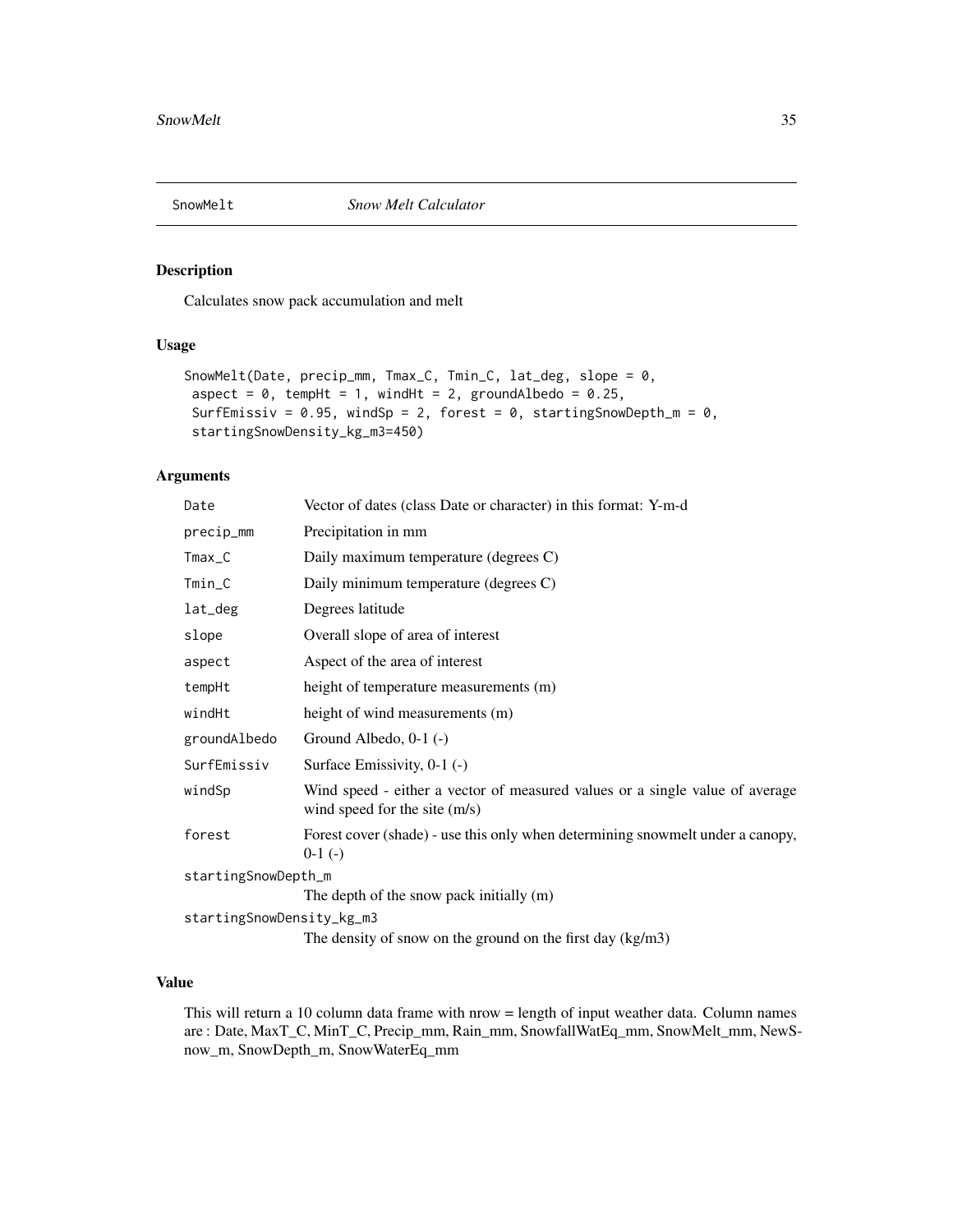#### <span id="page-35-0"></span>Warning

This function cannot handle NA values in input, and can only be run for continuous daily data. For data-sets missing values, run discontinuous segments separately.

#### Author(s)

Josephine Archibald, M. Todd Walter

# References

Walter, M.T. , E.S. Brooks, D.K. McCool, L.G. King, M. Molnau, J. Boll. 2005. Process-based snowmelt modeling: Does it require more input data than temperature-index modeling? Journal of Hydrology 300(1-4): 65-75

# Examples

```
##
data(OwascoInlet)
sm <- SnowMelt(Date=OwascoInlet$date, precip_mm=OwascoInlet$P_mm,
Tmax_C=OwascoInlet$Tmax_C, Tmin_C=OwascoInlet$Tmin_C, lat_deg=42)
summary(sm)
```

| SoilStorage | Calculating S in the Curve Number Equation from soil water content |  |
|-------------|--------------------------------------------------------------------|--|
|             |                                                                    |  |

#### Description

This function calculates S, used in the SCS-CN equation, from the water content of the soil.

#### Usage

```
SoilStorage(S_avg, field_capacity, soil_water_content, porosity)
```
# Arguments

| $S_$ avg           | Average S, as used normally in the CN equation, calculated from the curve num-<br>ber, which is based on land-use. This is in units of depth, often mm or inches |
|--------------------|------------------------------------------------------------------------------------------------------------------------------------------------------------------|
|                    | field_capacity field capacity - the amount of water that a soil can hold after drainage. (fraction)                                                              |
| soil_water_content |                                                                                                                                                                  |
|                    | Soil water content (fraction) on a given day.                                                                                                                    |
| porosity           | Saturated water content, approximately equal to the porosity of a soil (fraction)                                                                                |
|                    |                                                                                                                                                                  |

#### Note

This equation is not the same as the one used in SWAT. It was given to Dr. Todd Walter by Dr. Keith E. Saxton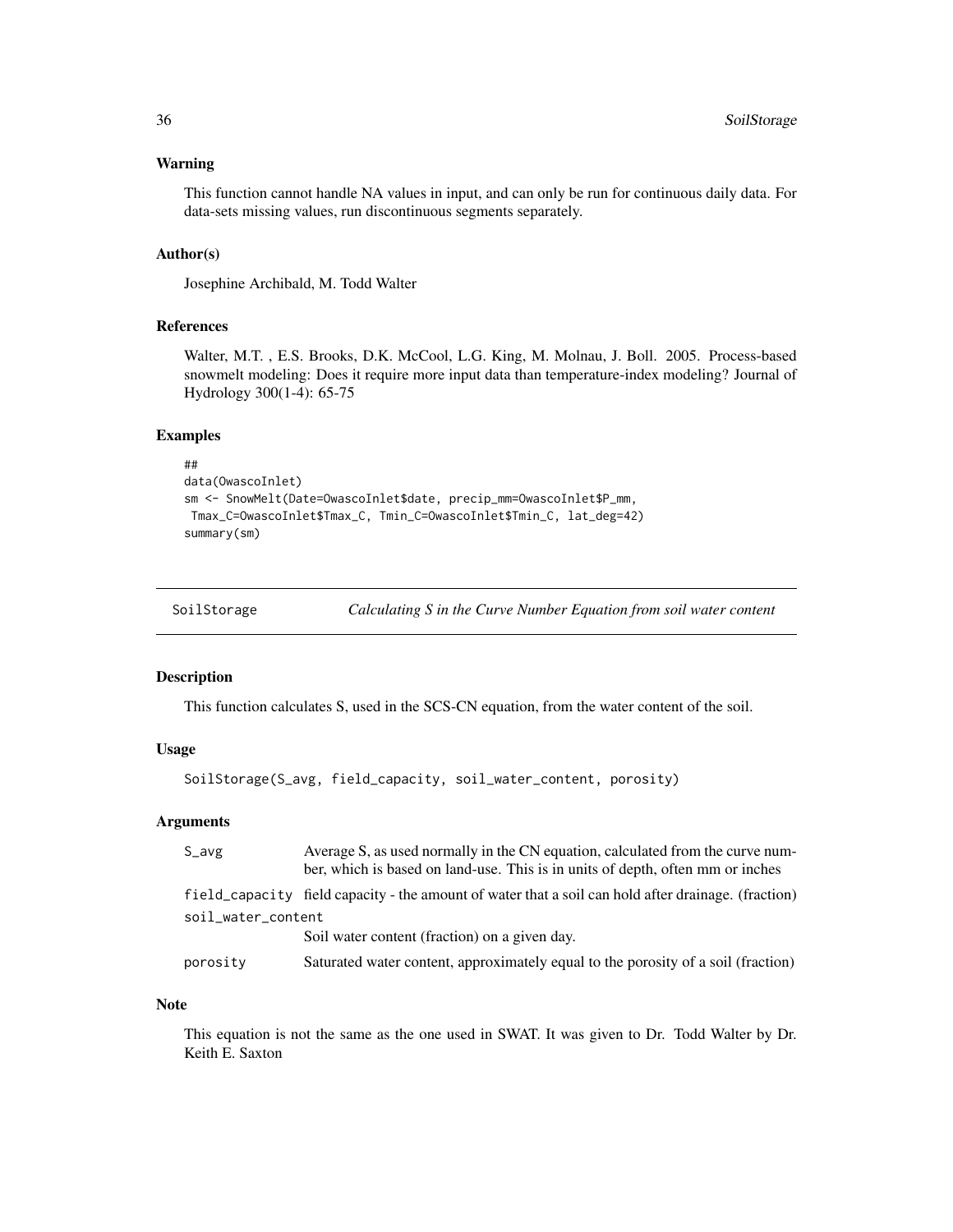#### <span id="page-36-0"></span>Solar 37

# Author(s)

Josephine Archibald

# See Also

SoilStorageSWAT

# Examples

SoilStorage(S\_avg=120, field\_capacity=0.2, soil\_water\_content=0.1, porosity=0.3)

Solar *Solar Radiation*

# Description

Solar radiation at the ground surface [kJ m-2 d-1]

# Usage

```
Solar(lat, Jday, Tx, Tn, albedo=0.2, forest=0, slope=0, aspect = 0,
units="kJm2d", latUnits = "unknown", printWarn=TRUE)
```
# Arguments

| lat       | latitdue [rad]                                                                                                                                                                                |
|-----------|-----------------------------------------------------------------------------------------------------------------------------------------------------------------------------------------------|
| Jday      | Julian date or day of the year [day]                                                                                                                                                          |
| Tx        | maximum daily temperature [C]                                                                                                                                                                 |
| Tn        | minimum daily temperature [C]                                                                                                                                                                 |
| albedo    | surface albedo or reflectivity [-]                                                                                                                                                            |
| forest    | forest or vegeation cover [-]                                                                                                                                                                 |
| slope     | slope of the ground [rad]                                                                                                                                                                     |
| aspect    | ground aspect [rad from north]                                                                                                                                                                |
| units     | Units of the result. Defaults to kJ/m2/d, changing this to "Wm2" will make<br>output in W/m2                                                                                                  |
| latUnits  | Latitude units can be explicitly stated here, options are 'radians', 'degrees' or<br>default is 'unknown', which will assume radians unless the absolute value of lat<br>is greater than pi/2 |
| printWarn | Will print a warning about latitude if set to TRUE                                                                                                                                            |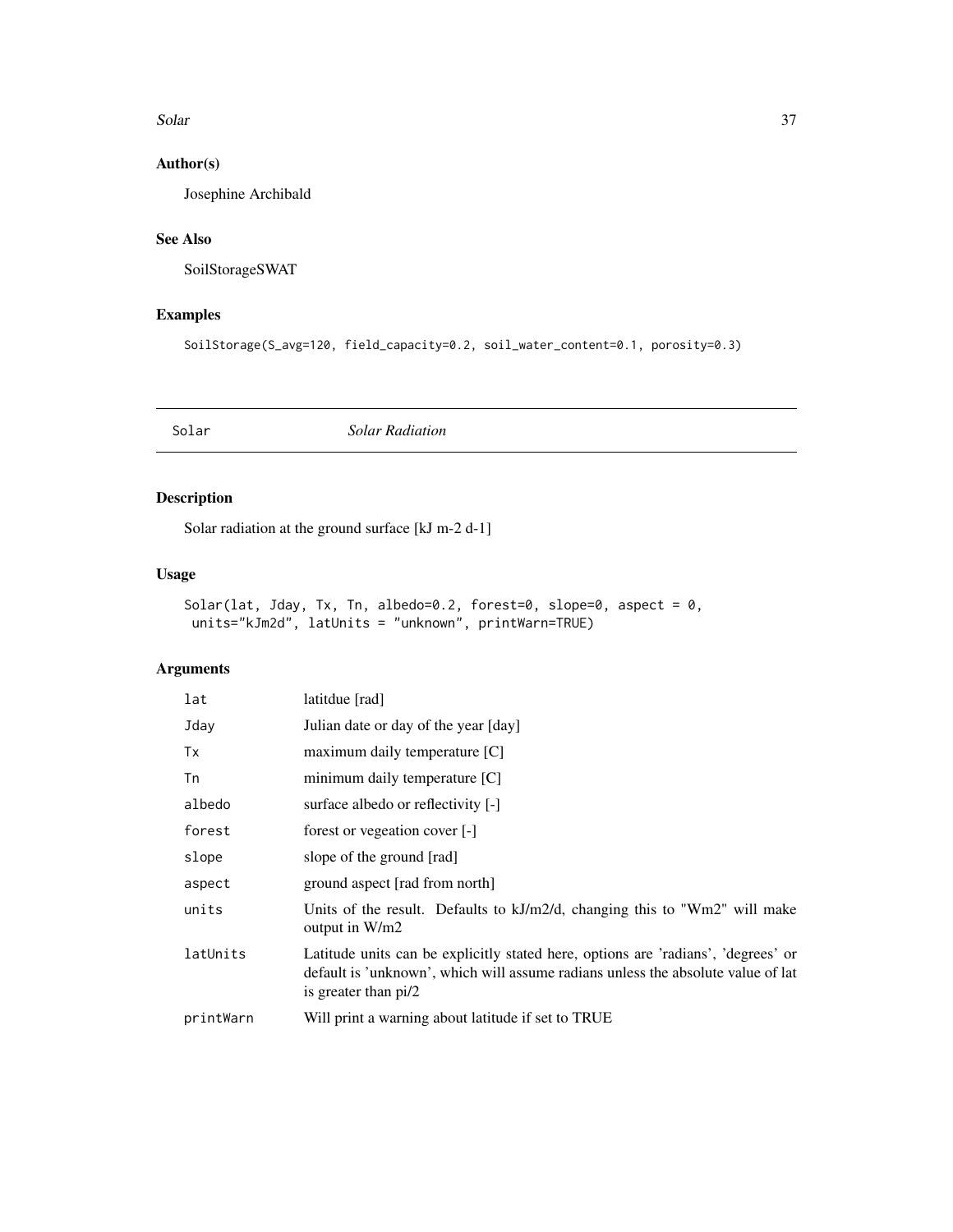<span id="page-37-0"></span>solarangle *Solar Angle*

#### Description

Angle of solar inclination from horizontal at solar noon [rad]

#### Usage

solarangle(lat, Jday)

#### Arguments

| lat  | latitdue [rad]                       |
|------|--------------------------------------|
| Jday | Julian date or day of the year [day] |

#### Examples

```
##---- Should be DIRECTLY executable !! ----
##-- ==> Define data, use random,
##--or do help(data=index) for the standard data sets.
## The function is currently defined as
function(lat,Jday){
# angle of solar inclination from horizontal at solar noon [rad]
#lat: latitdue [rad]
#Jday: Julian date or day of the year [day]
# solar declination [rad]
dec<-declination(Jday)
return(asin(sin(lat)*sin(dec)+cos(lat)*cos(dec)*cos(0)))
 }
```
SWAT2005 *This runs the SWAT2005 executable in the current directory.*

# Description

This function runs the SWAT2005 executable in the current directory.

# Usage

SWAT2005(hist\_wx,elev,rch)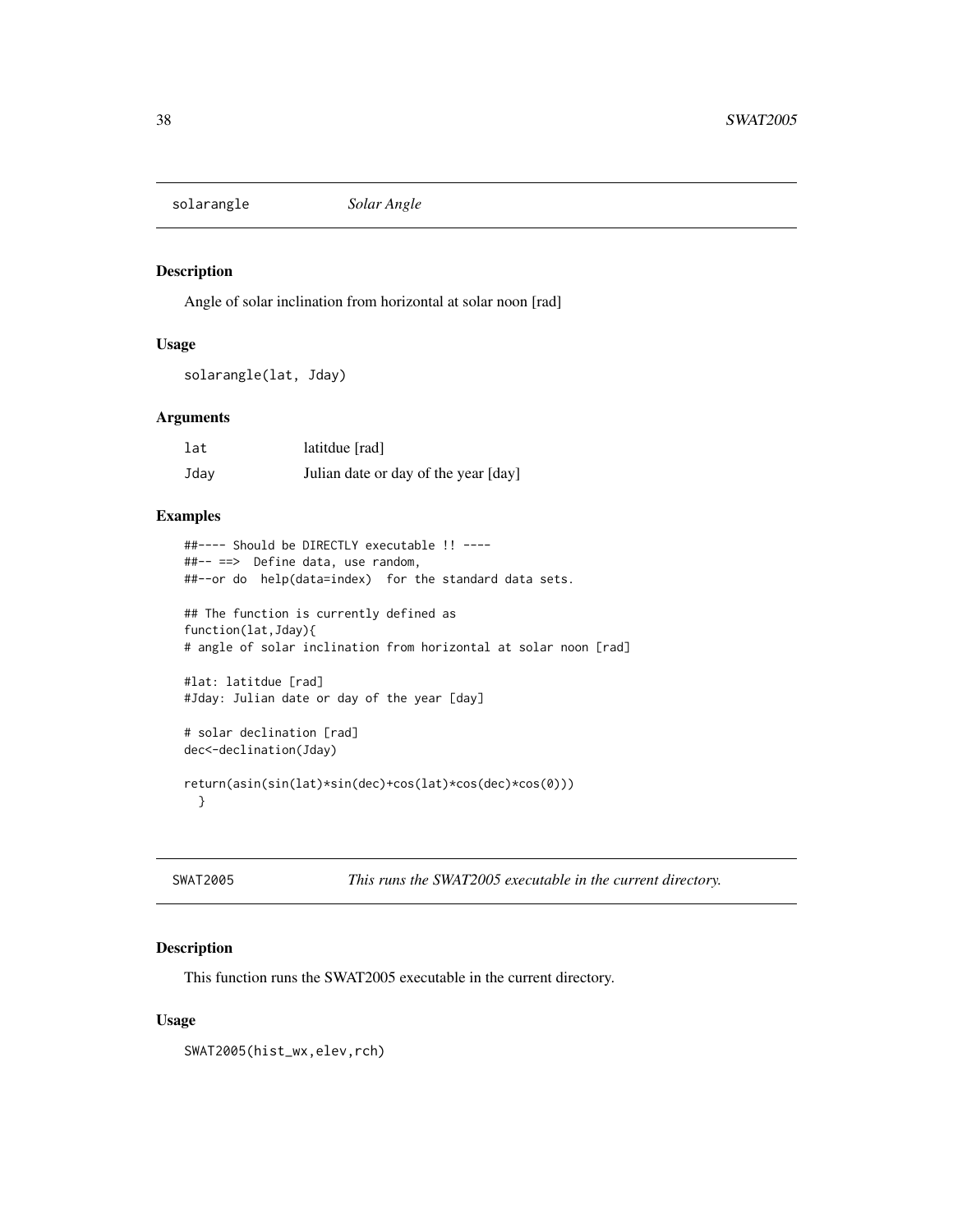#### <span id="page-38-0"></span>swat\_general 39

#### Arguments

| hist_wx | Describe hist wx |
|---------|------------------|
| elev    | Describe el ev   |
| rch     | Describe rch     |

#### Author(s)

Daniel R. Fuka

swat\_general *All files required for a general SWAT run.*

#### Description

All files required for a general SWAT run. This initialization has 3 subbasin init, with 3 HRUs per subbasin.

#### Usage

data(swat\_general)

#### Format

The format is: List of 74 \$ 000010000.pnd: chr [1:47] " .pnd file Subbasin: 2 Monday, March 21, 2011 6:57:24 PM MapWindow - SWAT interface" "Pond inputs:" " 0 | PND\_FR : Fraction of subbasin area that drains into ponds. The value for PND FR should be between 0.0 and" truncated " 0 | PND\_PSA: Surface area of ponds when filled to principal spillway [ha]" ... \$ 000010000.rte: chr [1:23] " .rte file Subbasin: 2 Monday, March 21, 2011 6:57:24 PM MapWindow - SWAT interface" "9.3638387596228 | CH\_W2 : Main channel width [m]" ".304414007785773 | CH\_D : Main channel depth [m]" "0.03293296544532192 | CH\_S2 : Main channel slope [m/m]" ... \$ 000010000.sub: chr [1:64] " .sub file Subbasin: 1 Monday, March 21, 2011 6:57:24 PM Map-Window - SWAT interface" "15 | SUB\_KM : Subbasin area [km2]" "" "Climate in subbasin" ... \$ 000010000.swq: chr [1:30] " .swq file Subbasin: 2 Monday, March 21, 2011 6:57:24 PM Map-Window - SWAT interface" "Nutrient (QUAL2E parameters)" " 1 | RS1: Local algal settling rate in the reach at 20 degC [m/day]" " 0.05 | RS2: Benthic (sediment) source rate for dissolved phosphorus in the reach at 20 degC [mg dissolved P/[m"| \_\_truncated\_\_ ... \$ 000010000.wgn: chr [1:19] " .wgn file Subbasin: 2 Monday, March 21, 2011 6:57:24 PM MapWindow - SWAT interface" " LATITUDE = 20.00 LONGITUDE =  $0.00"$  " ELEV [m] =  $2000.00"$  " RAIN\_YRS =  $10.00"$  ... \$ 000010000.wus: chr [1:11] " .wus file Subbasin: 2 Monday, March 21, 2011 6:57:24 PM Map-Window - SWAT interface" "" "" " 0.0 0.0 0.0 0.0 0.0 0.0" ... \$ 000010001.chm: chr [1:21] " .chm file Subbasin: 2 HRU: 1 Luse: SHRB Soil: Kl15-2ab-5212 Slope: 0-5 Monday, March 21, 2011 6:57:24 PM MapWindow - SWAT inte"| \_\_truncated\_\_ "Soil Nutrient Data" " Soil Layer : 1 2 3 4 5 6 7 8 "| \_\_truncated\_\_ " Soil NO3 [mg/kg] : 0.00 0.00 0.00 0.00 0.00 0.00 0.00 0.00 "| \_\_truncated\_\_ ... \$ 000010001.gw : chr [1:14] " .gw file Subbasin: 2 HRU: 1 Luse: SHRB Soil: Kl15-2ab-5212 Slope: 0-5 Monday, March 21, 2011 6:57:24 PM MapWindow - SWAT inter"| \_\_truncated\_\_ " 0.5 | SHALLST : Initial depth of water in the shallow aquifer [mm]" " 1000 |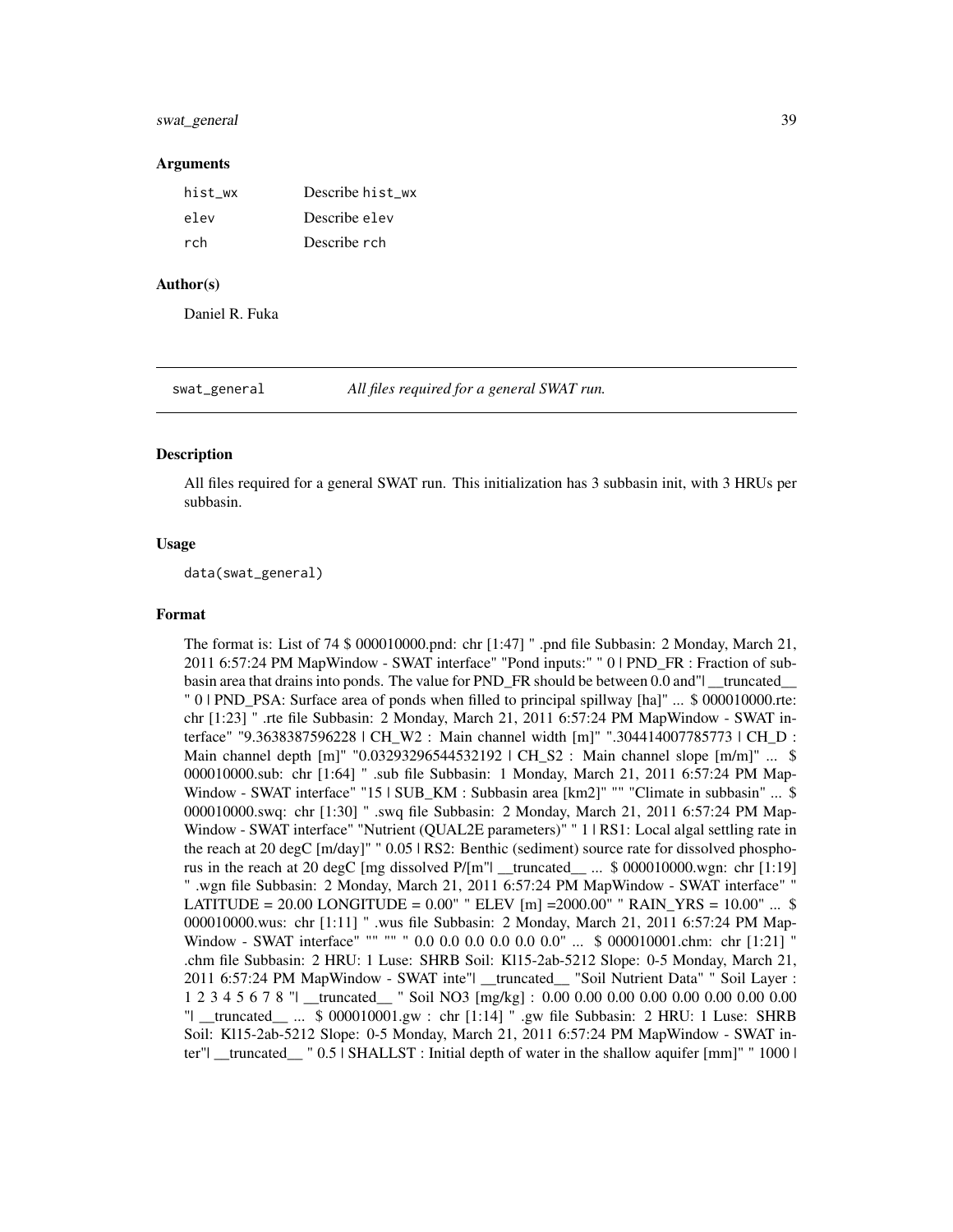DEEPST : Initial depth of water in the deep aquifer [mm]" " 31 | GW\_DELAY : Groundwater delay [days]" ... \$ 000010001.hru: chr [1:25] " .hru file Subbasin: 2 HRU: 1 Luse: SHRB Soil: Kl15-2ab-5212 Slope: 0-5 Monday, March 21, 2011 6:57:24 PM MapWindow - SWAT inte"| \_\_truncated\_\_ "0.347771714415945 | HRU\_FR : Fraction of subbasin area contained in HRU" " 90 | SLSUBBSN : Average slope length [m]" "0.0260677934475378 | HRU\_SLP : Average slope stepness [m/m]" ... \$ 000010001.mgt: chr [1:33] " .mgt file Subbasin: 2 HRU: 1 Luse: SHRB Soil: Kl15-2ab-5212 Slope: 0-5 Monday, March 21, 2011 6:57:24 PM MapWindow - SWAT inte"| \_\_truncated\_\_ " 0 | NMGT: Management code" "Initial Plant Growth Parameters" " 0 | IGRO: Land cover status: 0-none growing; 1-growing" ... \$ 000010001.sol: chr [1:19] " .sol file Subbasin: 2 HRU: 1 Luse: SHRB Soil: Kl15-2ab-5212 Slope: 0-5 Monday, March 21, 2011 6:57:24 PM MapWindow - SWAT inte"| \_\_truncated\_\_ "Soil Name: Kl15-2ab-5212" "Soil Hydrologic Group: C" "Maximum rooting depth(m): 580.00" ... \$ 000010002.chm: chr [1:21] " .chm file Subbasin: 2 HRU: 2 Luse: SHRB Soil: Kl30-2bc-4832 Slope: 0-5 Monday, March 21, 2011 6:57:24 PM MapWindow - SWAT inte"| \_\_truncated\_\_ "Soil Nutrient Data" " Soil Layer : 1 2 3 4 5 6 7 8 "| \_\_truncated\_\_ " Soil NO3 [mg/kg] : 0.00 0.00 0.00 0.00 0.00 0.00 0.00 0.00 "| \_\_truncated\_\_ ... \$ 000010002.gw : chr [1:14] " .gw file Subbasin: 2 HRU: 2 Luse: SHRB Soil: Kl30-2bc-4832 Slope: 0-5 Monday, March 21, 2011 6:57:24 PM MapWindow - SWAT inter"| \_\_truncated\_\_ " 0.5 | SHALLST : Initial depth of water in the shallow aquifer [mm]" " 1000 | DEEPST : Initial depth of water in the deep aquifer [mm]" " 31 | GW\_DELAY : Groundwater delay [days]" ... \$ 000010002.hru: chr [1:25] " .hru file Subbasin: 2 HRU: 2 Luse: SHRB Soil: Kl30-2bc-4832 Slope: 0-5 Monday, March 21, 2011 6:57:24 PM MapWindow - SWAT inte"| \_\_truncated\_\_ "0.351068667576475 | HRU\_FR : Fraction of subbasin area contained in HRU" " 90 | SLSUBBSN : Average slope length [m]" "0.0246108923185198 | HRU\_SLP : Average slope stepness [m/m]" ... \$ 000010002.mgt: chr [1:33] " .mgt file Subbasin: 2 HRU: 2 Luse: SHRB Soil: Kl30-2bc-4832 Slope: 0-5 Monday, March 21, 2011 6:57:24 PM MapWindow - SWAT inte"| \_\_truncated\_\_ " 0 | NMGT: Management code" "Initial Plant Growth Parameters" " 0 | IGRO: Land cover status: 0-none growing; 1-growing" ... \$ 000010002.sol: chr [1:19] " .sol file Subbasin: 2 HRU: 2 Luse: SHRB Soil: Kl30-2bc-4832 Slope: 0-5 Monday, March 21, 2011 6:57:24 PM MapWindow - SWAT inte"| \_\_truncated\_\_ "Soil Name: Kl30-2bc-4832" "Soil Hydrologic Group: C" "Maximum rooting depth(m): 460.00" ... \$ 000010003.chm: chr [1:21] " .chm file Subbasin: 2 HRU: 3 Luse: GRAS Soil: Vp38-3a-5345 Slope: 0-5 Monday, March 21, 2011 6:57:24 PM MapWindow - SWAT inter"| \_\_truncated\_\_ "Soil Nutrient Data" " Soil Layer : 1 2 3 4 5 6 7 8 "| \_\_truncated\_\_ " Soil NO3 [mg/kg] : 0.00 0.00 0.00 0.00 0.00 0.00 0.00 0.00 "| \_\_truncated\_\_ ... \$ 000010003.gw : chr [1:14] " .gw file Subbasin: 2 HRU: 3 Luse: GRAS Soil: Vp38-3a-5345 Slope: 0-5 Monday, March 21, 2011 6:57:24 PM MapWindow - SWAT interf"| \_\_truncated\_\_ " 0.5 | SHALLST : Initial depth of water in the shallow aquifer [mm]" " 1000 | DEEPST : Initial depth of water in the deep aquifer [mm]" " 31 | GW\_DELAY : Groundwater delay [days]" ... \$ 000010003.hru: chr [1:25] " .hru file Subbasin: 2 HRU: 3 Luse: GRAS Soil: Vp38-3a-5345 Slope: 0-5 Monday, March 21, 2011 6:57:24 PM MapWindow - SWAT inter"| \_\_truncated\_\_ "0.301159618008454 | HRU\_FR : Fraction of subbasin area contained in HRU" " 90 | SLSUBBSN : Average slope length [m]" "0.0277888825969753 | HRU\_SLP : Average slope stepness [m/m]" ... \$ 000010003.mgt: chr [1:33] " .mgt file Subbasin: 2 HRU: 3 Luse: GRAS Soil: Vp38-3a-5345 Slope: 0-5 Monday, March 21, 2011 6:57:24 PM MapWindow - SWAT inter"| \_\_truncated\_\_ " 0 | NMGT: Management code" "Initial Plant Growth Parameters" " 0 | IGRO: Land cover status: 0 none growing; 1-growing" ... \$ 000010003.sol: chr [1:19] " .sol file Subbasin: 2 HRU: 3 Luse: GRAS Soil: Vp38-3a-5345 Slope: 0-5 Monday, March 21, 2011 6:57:24 PM MapWindow - SWAT inter"| \_\_truncated\_\_ "Soil Name: Vp38-3a-5345" "Soil Hydrologic Group: C" "Maximum rooting depth(m): 910.00" ... \$ 000020000.pnd: chr [1:47] " .pnd file Subbasin: 2 Monday, March 21, 2011 6:57:24 PM MapWindow - SWAT interface" "Pond inputs:" " 0 | PND\_FR : Fraction of subbasin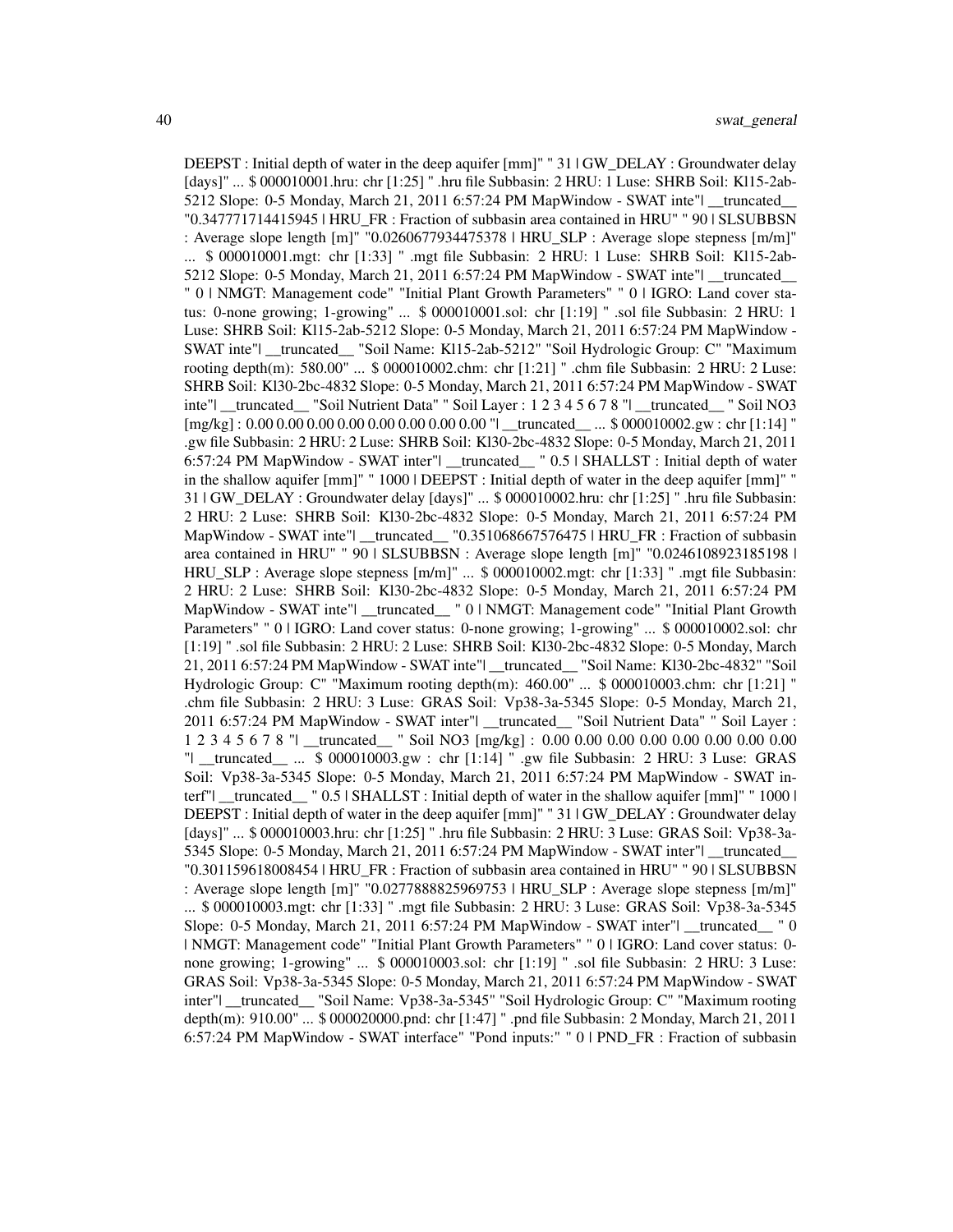area that drains into ponds. The value for PND\_FR should be between 0.0 and"| \_\_truncated\_\_ " 0 | PND\_PSA: Surface area of ponds when filled to principal spillway [ha]" ... \$ 000020000.rte: chr [1:23] " .rte file Subbasin: 2 Monday, March 21, 2011 6:57:24 PM MapWindow - SWAT interface" "9.3638387596228 | CH\_W2 : Main channel width [m]" ".304414007785773 | CH\_D : Main channel depth [m]" "0.03293296544532192 | CH\_S2 : Main channel slope [m/m]" ... \$ 000020000.sub: chr [1:64] " .sub file Subbasin: 2 Monday, March 21, 2011 6:57:24 PM MapWindow - SWAT interface" "15 | SUB\_KM : Subbasin area [km2]" "" "Climate in subbasin" ... \$ 000020000.swq: chr [1:30] " .swq file Subbasin: 2 Monday, March 21, 2011 6:57:24 PM MapWindow - SWAT interface" "Nutrient (QUAL2E parameters)" " 1 | RS1: Local algal settling rate in the reach at 20 degC [m/day]" "  $0.05$  | RS2: Benthic (sediment) source rate for dissolved phosphorus in the reach at 20 degC [mg dissolved P/[m"| \_\_truncated\_ ... \$ 000020000.wgn: chr [1:19] " .wgn file Subbasin: 2 Monday, March 21, 2011 6:57:24 PM MapWindow - SWAT interface" " LATITUDE = 20.00 LONGITUDE =  $0.00''$  " ELEV [m] = 2000.00" " RAIN\_YRS =  $10.00''$  ... \$ 000020000.wus: chr [1:11] " .wus file Subbasin: 2 Monday, March 21, 2011 6:57:24 PM MapWindow - SWAT interface" "" "" " 0.0 0.0 0.0 0.0 0.0 0.0" ... \$ 000020001.chm: chr [1:21] " .chm file Subbasin: 2 HRU: 1 Luse: SHRB Soil: Kl15-2ab-5212 Slope: 0-5 Monday, March 21, 2011 6:57:24 PM MapWindow - SWAT inte"| \_\_truncated\_\_ "Soil Nutrient Data" " Soil Layer : 1 2 3 4 5 6 7 8 "| \_\_truncated\_\_ Soil NO3 [mg/kg] : 0.00 0.00 0.00 0.00 0.00 0.00 0.00 0.00 "| \_\_truncated\_\_ ... \$ 000020001.gw : chr [1:14] " .gw file Subbasin: 2 HRU: 1 Luse: SHRB Soil: Kl15-2ab-5212 Slope: 0-5 Monday, March 21, 2011 6:57:24 PM MapWindow - SWAT inter"| truncated  $\frac{1}{2}$  0.5 | SHALLST : Initial depth of water in the shallow aquifer [mm]" " 1000 | DEEPST : Initial depth of water in the deep aquifer  ${\text{[mm]}}$ " " 31  $\text{|GW}\$  DELAY : Groundwater delay  ${\text{[days]}}$ " ... \$ 000020001.hru: chr [1:25] " .hru file Subbasin: 2 HRU: 1 Luse: SHRB Soil: Kl15-2ab-5212 Slope: 0-5 Monday, March 21, 2011 6:57:24 PM MapWindow - SWAT inte"| \_\_truncated\_\_ "0.347771714415945 | HRU\_FR : Fraction of subbasin area contained in HRU" " 90 | SLSUBBSN : Average slope length [m]" "0.0260677934475378 | HRU\_SLP : Average slope stepness [m/m]" ... \$ 000020001.mgt: chr [1:33] " .mgt file Subbasin: 2 HRU: 1 Luse: SHRB Soil: Kl15-2ab-5212 Slope: 0-5 Monday, March 21, 2011 6:57:24 PM MapWindow - SWAT inte"| \_truncated\_ " 0 | NMGT: Management code" "Initial Plant Growth Parameters" " 0 | IGRO: Land cover status: 0-none growing; 1-growing" ... \$ 000020001.sol: chr [1:19] " .sol file Subbasin: 2 HRU: 1 Luse: SHRB Soil: Kl15-2ab-5212 Slope: 0-5 Monday, March 21, 2011 6:57:24 PM MapWindow - SWAT inte"| \_\_truncated\_\_ "Soil Name: Kl15-2ab-5212" "Soil Hydrologic Group: C" "Maximum rooting depth(m): 580.00" ... \$ 000020002.chm: chr [1:21] " .chm file Subbasin: 2 HRU: 2 Luse: SHRB Soil: Kl30-2bc-4832 Slope: 0-5 Monday, March 21, 2011 6:57:24 PM MapWindow - SWAT inte"| \_\_truncated\_\_ "Soil Nutrient Data" " Soil Layer : 1 2 3 4 5 6 7 8 "| \_\_truncated\_\_ " Soil NO3 [mg/kg] : 0.00 0.00 0.00 0.00 0.00 0.00 0.00 0.00 "| \_\_truncated\_\_ ... \$ 000020002.gw : chr [1:14] " .gw file Subbasin: 2 HRU: 2 Luse: SHRB Soil: Kl30-2bc-4832 Slope: 0-5 Monday, March 21, 2011 6:57:24 PM MapWindow - SWAT inter"| \_\_truncated\_ " 0.5 | SHALLST : Initial depth of water in the shallow aquifer [mm]" " 1000 | DEEPST : Initial depth of water in the deep aquifer [mm]" " 31 | GW\_DELAY : Groundwater delay [days]" ... \$ 000020002.hru: chr [1:25] " .hru file Subbasin: 2 HRU: 2 Luse: SHRB Soil: Kl30-2bc-4832 Slope: 0-5 Monday, March 21, 2011 6:57:24 PM MapWindow - SWAT inte"| \_\_truncated\_\_ "0.351068667576475 | HRU\_FR : Fraction of subbasin area contained in HRU" " 90 | SLSUBBSN : Average slope length [m]" "0.0246108923185198 | HRU\_SLP : Average slope stepness [m/m]" ... \$ 000020002.mgt: chr [1:33] " .mgt file Subbasin: 2 HRU: 2 Luse: SHRB Soil: Kl30-2bc-4832 Slope: 0-5 Monday, March 21, 2011 6:57:24 PM MapWindow - SWAT inte"| \_truncated\_ " 0 | NMGT: Management code" "Initial Plant Growth Parameters" " 0 | IGRO: Land cover status: 0-none growing; 1-growing" ... \$ 000020002.sol: chr [1:19] " .sol file Subbasin: 2 HRU: 2 Luse: SHRB Soil: Kl30-2bc-4832 Slope: 0-5 Monday, March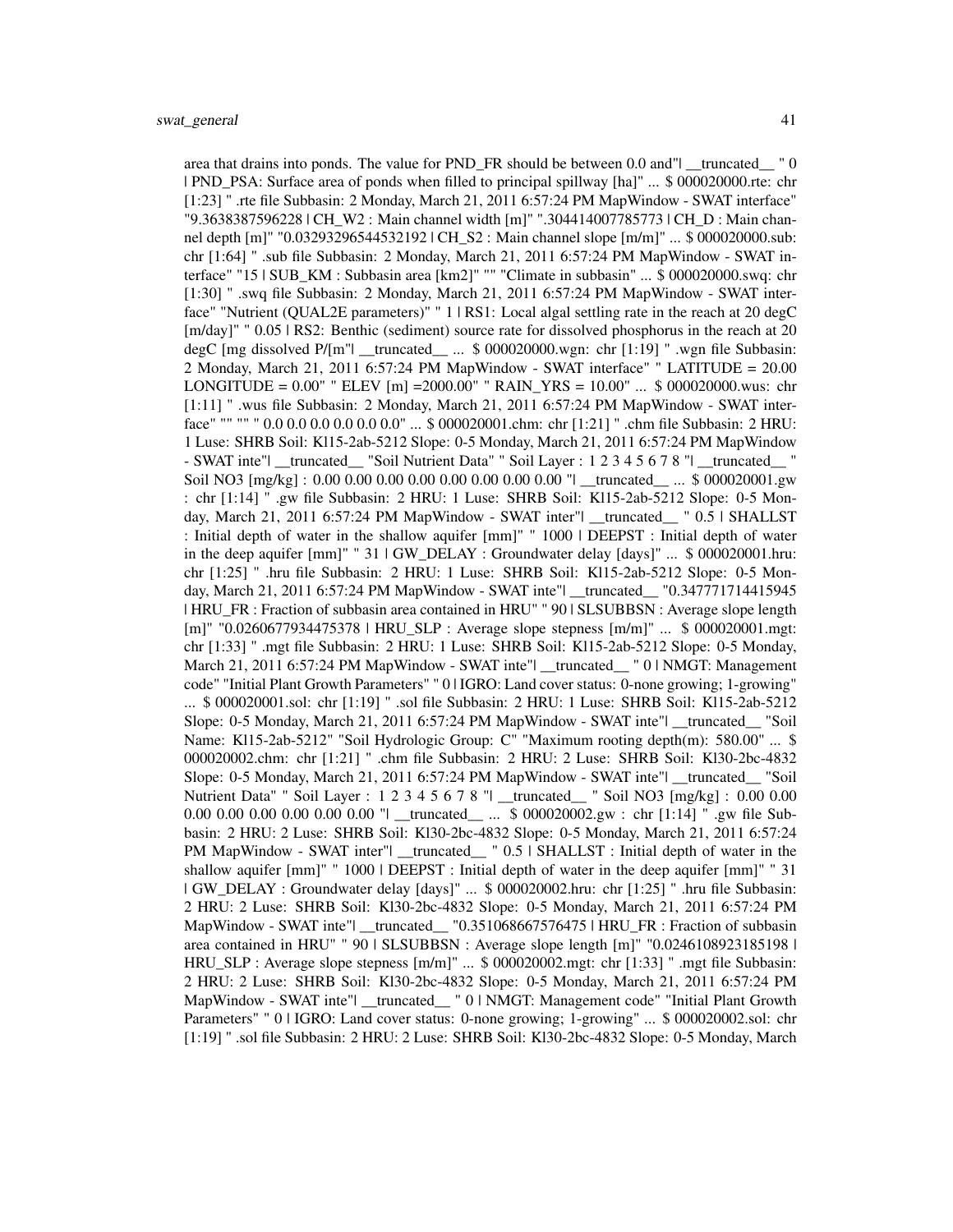21, 2011 6:57:24 PM MapWindow - SWAT inte"| \_\_truncated\_\_ "Soil Name: Kl30-2bc-4832" "Soil Hydrologic Group: C" "Maximum rooting depth(m): 460.00" ... \$ 000020003.chm: chr [1:21] " .chm file Subbasin: 2 HRU: 3 Luse: GRAS Soil: Vp38-3a-5345 Slope: 0-5 Monday, March 21, 2011 6:57:24 PM MapWindow - SWAT inter"| \_\_truncated\_\_ "Soil Nutrient Data" " Soil Layer : 1 2 3 4 5 6 7 8 "| \_\_truncated\_\_ " Soil NO3 [mg/kg] : 0.00 0.00 0.00 0.00 0.00 0.00 0.00 0.00 "| \_\_truncated\_\_ ... \$ 000020003.gw : chr [1:14] " .gw file Subbasin: 2 HRU: 3 Luse: GRAS Soil: Vp38-3a-5345 Slope: 0-5 Monday, March 21, 2011 6:57:24 PM MapWindow - SWAT interf" |  $_t$ truncated  $\frac{1}{2}$  " 0.5 | SHALLST : Initial depth of water in the shallow aquifer  $\lceil \text{mm} \rceil$ "  $\frac{1000 \rceil}{2}$ DEEPST : Initial depth of water in the deep aquifer [mm]" " 31 | GW\_DELAY : Groundwater delay [days]" ... \$ 000020003.hru: chr [1:25] " .hru file Subbasin: 2 HRU: 3 Luse: GRAS Soil: Vp38-3a-5345 Slope: 0-5 Monday, March 21, 2011 6:57:24 PM MapWindow - SWAT inter"| \_\_truncated\_ "0.301159618008454 | HRU\_FR : Fraction of subbasin area contained in HRU" " 90 | SLSUBBSN : Average slope length [m]" "0.0277888825969753 | HRU\_SLP : Average slope stepness [m/m]" ... \$ 000020003.mgt: chr [1:33] " .mgt file Subbasin: 2 HRU: 3 Luse: GRAS Soil: Vp38-3a-5345 Slope: 0-5 Monday, March 21, 2011 6:57:24 PM MapWindow - SWAT inter"| \_\_truncated\_\_ " 0 | NMGT: Management code" "Initial Plant Growth Parameters" " 0 | IGRO: Land cover status: 0 none growing; 1-growing" ... \$ 000020003.sol: chr [1:19] " .sol file Subbasin: 2 HRU: 3 Luse: GRAS Soil: Vp38-3a-5345 Slope: 0-5 Monday, March 21, 2011 6:57:24 PM MapWindow - SWAT inter"| \_\_truncated\_\_ "Soil Name: Vp38-3a-5345" "Soil Hydrologic Group: C" "Maximum rooting depth(m): 910.00" ... \$ 000030000.pnd: chr [1:47] " .pnd file Subbasin: 2 Monday, March 21, 2011 6:57:24 PM MapWindow - SWAT interface" "Pond inputs:" " 0 | PND\_FR : Fraction of subbasin area that drains into ponds. The value for PND FR should be between 0.0 and" $\mid$  truncated  $\mid$  0 | PND\_PSA: Surface area of ponds when filled to principal spillway [ha]" ... \$ 000030000.rte: chr [1:23] " .rte file Subbasin: 2 Monday, March 21, 2011 6:57:24 PM MapWindow - SWAT interface" "9.3638387596228 | CH\_W2 : Main channel width [m]" ".304414007785773 | CH\_D : Main channel depth [m]" "0.03293296544532192 | CH S2 : Main channel slope [m/m]" ... \$ 000030000.sub: chr [1:64] " .sub file Subbasin: 3 Monday, March 21, 2011 6:57:24 PM MapWindow - SWAT interface" "15 | SUB\_KM : Subbasin area [km2]" "" "Climate in subbasin" ... \$ 000030000.swq: chr [1:30] " .swq file Subbasin: 2 Monday, March 21, 2011 6:57:24 PM MapWindow - SWAT interface" "Nutrient (QUAL2E parameters)" " 1 | RS1: Local algal settling rate in the reach at 20 degC [m/day]" "  $0.05$  | RS2: Benthic (sediment) source rate for dissolved phosphorus in the reach at 20 degC [mg dissolved P/[m"| \_\_truncated\_\_ ... \$ 000030000.wgn: chr [1:19] " .wgn file Subbasin: 2 Monday, March 21, 2011 6:57:24 PM MapWindow - SWAT interface" " LATITUDE = 20.00 LON-GITUDE =  $0.00$ " " ELEV [m] =  $2000.00$ " " RAIN\_YRS =  $10.00$ " ... \$ 000030000.wus: chr [1:11] " .wus file Subbasin: 2 Monday, March 21, 2011 6:57:24 PM MapWindow - SWAT interface" "" "" " 0.0 0.0 0.0 0.0 0.0 0.0" ... \$ 000030001.chm: chr [1:21] " .chm file Subbasin: 2 HRU: 1 Luse: SHRB Soil: Kl15-2ab-5212 Slope: 0-5 Monday, March 21, 2011 6:57:24 PM MapWindow - SWAT inte"| \_\_truncated\_\_ "Soil Nutrient Data" " Soil Layer : 1 2 3 4 5 6 7 8 "| \_\_truncated\_\_ " Soil NO3 [mg/kg] : 0.00 0.00 0.00 0.00 0.00 0.00 0.00 0.00 "| \_\_truncated\_\_ ... \$ 000030001.gw : chr [1:14] " .gw file Subbasin: 2 HRU: 1 Luse: SHRB Soil: Kl15-2ab-5212 Slope: 0-5 Monday, March 21, 2011 6:57:24 PM MapWindow - SWAT inter"| \_\_truncated\_\_ " 0.5 | SHALLST : Initial depth of water in the shallow aquifer [mm]" " 1000 | DEEPST : Initial depth of water in the deep aquifer [mm]" " 31 | GW\_DELAY : Groundwater delay [days]" ... \$ 000030001.hru: chr [1:25] " .hru file Subbasin: 2 HRU: 1 Luse: SHRB Soil: Kl15-2ab-5212 Slope: 0-5 Monday, March 21, 2011 6:57:24 PM MapWindow - SWAT inte"| \_\_truncated\_\_ "0.347771714415945 | HRU\_FR : Fraction of subbasin area contained in HRU" " 90 | SLSUBBSN : Average slope length [m]" "0.0260677934475378 | HRU\_SLP : Average slope stepness [m/m]" ... \$ 000030001.mgt: chr [1:33] " .mgt file Subbasin: 2 HRU: 1 Luse: SHRB Soil: Kl15-2ab-5212 Slope: 0-5 Monday, March 21, 2011 6:57:24 PM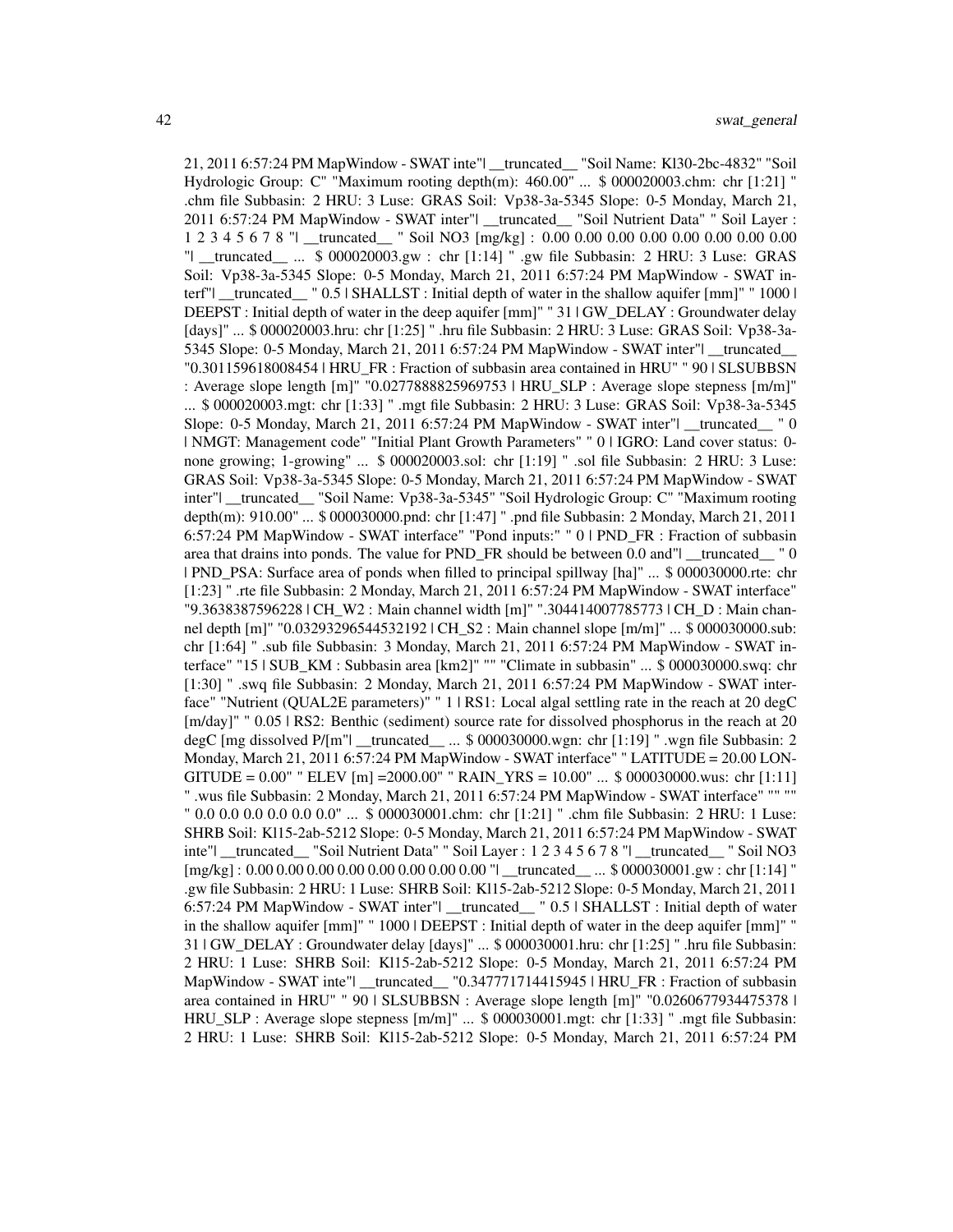MapWindow - SWAT inte"| \_\_truncated\_ " 0 | NMGT: Management code" "Initial Plant Growth Parameters" " 0 | IGRO: Land cover status: 0-none growing; 1-growing" ... \$ 000030001.sol: chr [1:19] " .sol file Subbasin: 2 HRU: 1 Luse: SHRB Soil: Kl15-2ab-5212 Slope: 0-5 Monday, March 21, 2011 6:57:24 PM MapWindow - SWAT inte"| \_\_truncated\_\_ "Soil Name: Kl15-2ab-5212" "Soil Hydrologic Group: C" "Maximum rooting depth(m): 580.00" ... \$ 000030002.chm: chr [1:21] " .chm file Subbasin: 2 HRU: 2 Luse: SHRB Soil: Kl30-2bc-4832 Slope: 0-5 Monday, March 21, 2011 6:57:24 PM MapWindow - SWAT inte"| \_\_truncated\_\_ "Soil Nutrient Data" " Soil Layer : 1 2 3 4 5 6 7 8 "| \_\_truncated\_\_ " Soil NO3 [mg/kg] : 0.00 0.00 0.00 0.00 0.00 0.00 0.00 0.00 "| \_\_truncated\_\_ ... \$ 000030002.gw : chr [1:14] " .gw file Subbasin: 2 HRU: 2 Luse: SHRB Soil: Kl30-2bc-4832 Slope: 0-5 Monday, March 21, 2011 6:57:24 PM MapWindow - SWAT inter"| \_\_truncated\_\_ " 0.5 | SHALLST : Initial depth of water in the shallow aquifer [mm]" " 1000 | DEEPST : Initial depth of water in the deep aquifer [mm]" " 31 | GW\_DELAY : Groundwater delay [days]" ... \$ 000030002.hru: chr [1:25] " .hru file Subbasin: 2 HRU: 2 Luse: SHRB Soil: Kl30-2bc-4832 Slope: 0-5 Monday, March 21, 2011 6:57:24 PM MapWindow - SWAT inte"| \_\_truncated\_\_ "0.351068667576475 | HRU\_FR : Fraction of subbasin area contained in HRU" " 90 | SLSUBBSN : Average slope length [m]" "0.0246108923185198 | HRU\_SLP : Average slope stepness [m/m]" ... \$ 000030002.mgt: chr [1:33] " .mgt file Subbasin: 2 HRU: 2 Luse: SHRB Soil: Kl30-2bc-4832 Slope: 0-5 Monday, March 21, 2011 6:57:24 PM MapWindow - SWAT inte"| \_\_truncated\_\_ " 0 | NMGT: Management code" "Initial Plant Growth Parameters" " 0 | IGRO: Land cover status: 0-none growing; 1-growing" ... \$ 000030002.sol: chr [1:19] " .sol file Subbasin: 2 HRU: 2 Luse: SHRB Soil: Kl30-2bc-4832 Slope: 0-5 Monday, March 21, 2011 6:57:24 PM MapWindow - SWAT inte"| \_\_truncated\_\_ "Soil Name: Kl30-2bc-4832" "Soil Hydrologic Group: C" "Maximum rooting depth(m): 460.00" ... \$ 000030003.chm: chr [1:21] " .chm file Subbasin: 2 HRU: 3 Luse: GRAS Soil: Vp38-3a-5345 Slope: 0-5 Monday, March 21, 2011 6:57:24 PM MapWindow - SWAT inter"| \_\_truncated\_\_ "Soil Nutrient Data" " Soil Layer : 1 2 3 4 5 6 7 8 "| \_\_truncated\_\_ " Soil NO3 [mg/kg] : 0.00 0.00 0.00 0.00 0.00 0.00 0.00 0.00 "| \_\_truncated\_\_ ... \$ 000030003.gw : chr [1:14] " .gw file Subbasin: 2 HRU: 3 Luse: GRAS Soil: Vp38-3a-5345 Slope: 0-5 Monday, March 21, 2011 6:57:24 PM MapWindow - SWAT interf"| \_\_truncated\_\_ " 0.5 | SHALLST : Initial depth of water in the shallow aquifer [mm]" " 1000 | DEEPST : Initial depth of water in the deep aquifer [mm]" " 31 | GW\_DELAY : Groundwater delay [days]" ... \$ 000030003.hru: chr [1:25] " .hru file Subbasin: 2 HRU: 3 Luse: GRAS Soil: Vp38-3a-5345 Slope: 0-5 Monday, March 21, 2011 6:57:24 PM MapWindow - SWAT inter"| \_\_truncated\_\_ "0.301159618008454 | HRU\_FR : Fraction of subbasin area contained in HRU" " 90 | SLSUBBSN : Average slope length [m]" "0.0277888825969753 | HRU\_SLP : Average slope stepness [m/m]" ... \$ 000030003.mgt: chr [1:33] " .mgt file Subbasin: 2 HRU: 3 Luse: GRAS Soil: Vp38-3a-5345 Slope: 0-5 Monday, March 21, 2011 6:57:24 PM MapWindow - SWAT inter"| \_\_truncated\_\_ " 0 | NMGT: Management code" "Initial Plant Growth Parameters" " 0 | IGRO: Land cover status: 0-none growing; 1-growing" ... \$ 000030003.sol: chr [1:19] " .sol file Subbasin: 2 HRU: 3 Luse: GRAS Soil: Vp38-3a-5345 Slope: 0-5 Monday, March 21, 2011 6:57:24 PM MapWindow - SWAT inter"| \_\_truncated\_\_ "Soil Name: Vp38-3a-5345" "Soil Hydrologic Group: C" "Maximum rooting depth(m): 910.00" ... \$ basins.bsn : chr [1:102] "Basin data .bsn file Monday, March 21, 2011 6:57:24 PM MapWindow - SWAT interface" "Modeling Options: Land Area" "Water Balance:" " 1 | SFTMP : Snowfall temperature [ degC]" ... \$ basins.wwq : chr [1:20] "Watershed water quality file .wwq file Monday, March 21, 2011 6:57:24 PM MapWindow - SWAT interface" " 2 | LAO : Light averaging option" " 2 | IGROPT : Algal specific growth rate option" " 50 | AI0 : Ratio of chlorophyll-a to algal biomass [microg-chla/mg algae]" ... \$ crop.dat : chr [1:655] " 1 AGRL 4" " 33.50 0.45 3.00 0.15 0.05 0.50 0.95 0.64 1.00 2.00" " 30.00 11.00 0.0199 0.0032 0.0440 0.0164 0.0128 0.0060 0.0022 0.0018" " 0.250 0.2000 0.0050 4.00 0.750 8.50 660.00 36.00 0.0500 0.000" ... \$ fert.dat : chr [1:54] " 1 Elem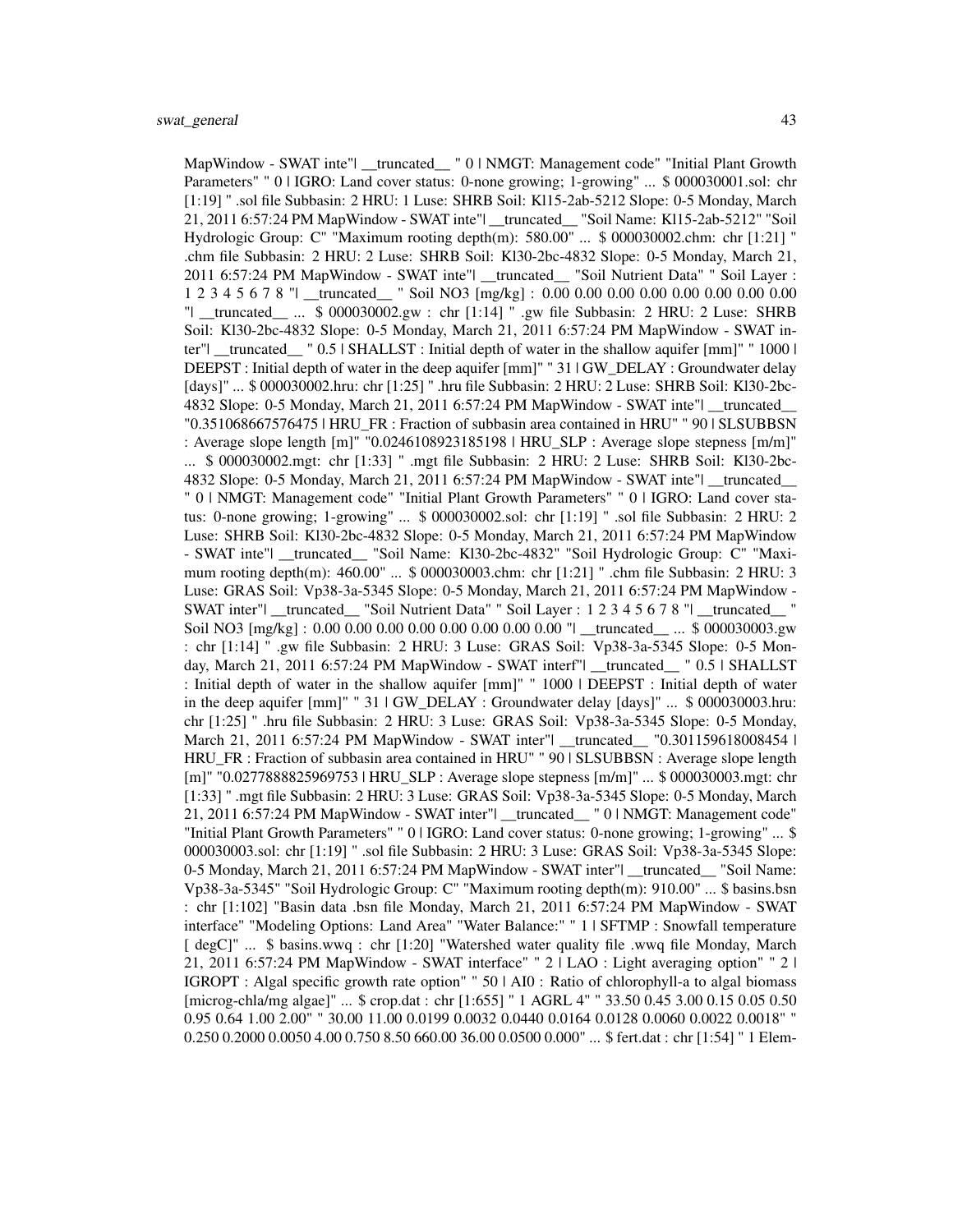<span id="page-43-0"></span>N 1.000 0.000 0.000 0.000 0.0000.00E+000.00E+00 0.000" " 2 Elem-P 0.000 1.000 0.000 0.000 0.0000.00E+000.00E+00 0.000" " 3 ANH-NH3 0.820 0.000 0.000 0.000 1.0000.00E+000.00E+00  $0.000"$  " 4 UREA  $0.460\,0.000\,0.000\,0.000\,1.0000.00E+000.00E+00\,0.000"$  ... \$ fig.fig : chr [1:18] "subbasin 1 1 1" " 000010000.sub" "subbasin 1 2 2" " 000020000.sub" ... \$ file.cio : chr [1:71] "Master Watershed File file.cio" "Project Description:" "General Input/Output section (file.cio):" "Monday, March 21, 2011 6:57:24 PM MapWindow - SWAT interface" ... \$ pcp1.pcp : chr [1:14248] "Pcp" "Lati Not Used" "Long Not Used" "Elev 778" ... \$ pest.dat : chr [1:233] " 1 2,4,5-TP 2600.0 0.40 5.0 20.0 0.75 2.500" " 2 2 Plus 2 20.0 0.95 10.0 21.0 0.75 660000.000" " 3 Aatrex 100.0 0.45 5.0 60.0 0.75 33.000" " 4 Abate 100000.0 0.65 5.0 30.0 0.75 0.001" ... \$ till.dat : chr [1:107] " 61 Dkplge23 0.850 100.000" " 62 Dkpllt23 0.850 100.000" " 63 Mlbdr4-6 0.950 150.000" " 64 Mlbdrge7 0.950 150.000" ... \$ tmp1.tmp : chr [1:14248] "Tmp" "Lati Not Used" "Long Not Used" "Elev 778" ... \$ urban.dat : chr [1:18] " 1 URHD Residential-High Density 0.600 0.440" " 0.240 0.180 225.000 0.750 550.000 223.000 7.200 98.0" " 2 URMD Residential-Medium Density 0.380 0.300" " 0.240 0.180 225.000 0.750 550.000 223.000 7.200 98.0" ...

# Examples

```
data(swat_general)
## maybe str(swat_general) ; plot(swat_general) ...
```
swat\_objective\_function

*A simple example objective function to be modified by user*

#### Description

A simple example objective function to be modified by user

#### Usage

```
swat_objective_function(x, calib_range, calib_params,flowgage)
```
#### Arguments

| $\mathsf{x}$ | x A vector of adjustment factors to be fed into alter_params function |
|--------------|-----------------------------------------------------------------------|
| calib_range  | calib range This will in the future be a range for calibration.       |
| calib_params | See other function to make sure you have this right.                  |
| flowgage     | See other function to make sure you have this right.                  |

#### Author(s)

Daniel Fuka

#### Examples

```
## Not run:
Sorry, this should be custom to your project. Look and determin what you want.
```
## End(Not run)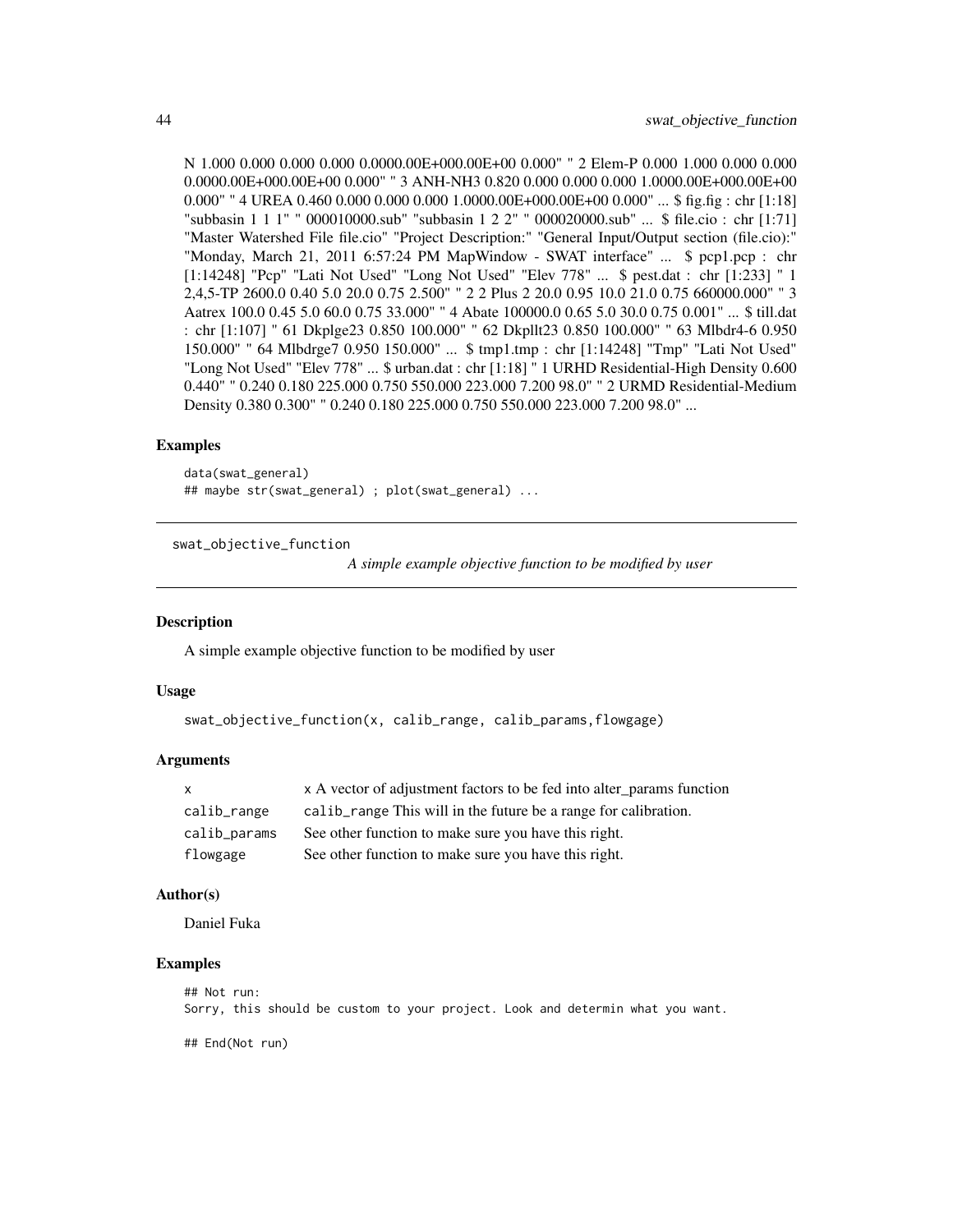<span id="page-44-0"></span>swat\_objective\_function\_rch

*An example objective function for calibrating SWAT2005 model.*

# Description

An example objective function for calibrating SWAT2005 model.

# Usage

```
swat_objective_function_rch(x, calib_range, calib_params, flowgage, rch, save_results = F)
```
# Arguments

| $\boldsymbol{\mathsf{x}}$ | Numeric vector similar to change params\$current defining the scalar states of<br>the parameters to be optimized.             |
|---------------------------|-------------------------------------------------------------------------------------------------------------------------------|
| calib_range               | 2 place vector of begin and end dates for calibration.                                                                        |
| calib_params              | Dataframe in the format of change_params limited to those rows of parameters<br>desired to calibrate. See change_params.      |
| flowgage                  | list of the format of the list returned by the function get_usgs_gage.                                                        |
| rch                       | Number of the reach in the output.rch file you desire to calibrate against                                                    |
| save_results              | Logical to express if you want to copy the optimial solution to the current direc-<br>tory, overwriting the swat input files. |

# Value

abs\(NS - 1\) as needed to be able to minimize to optimal as needed for DEoptim function.

# Author(s)

Daniel R. Fuka

| testSWAT2005 | A function to test the numerical correctness of the SWAT2005 exe due |
|--------------|----------------------------------------------------------------------|
|              | to bad results on some CPUs.                                         |

# Description

A function to test the numerical correctness of the SWAT2005 exe due to bad results on some CPUs.

#### Usage

```
testSWAT2005()
```
#### Author(s)

Daniel Fuka drf28@cornell.edu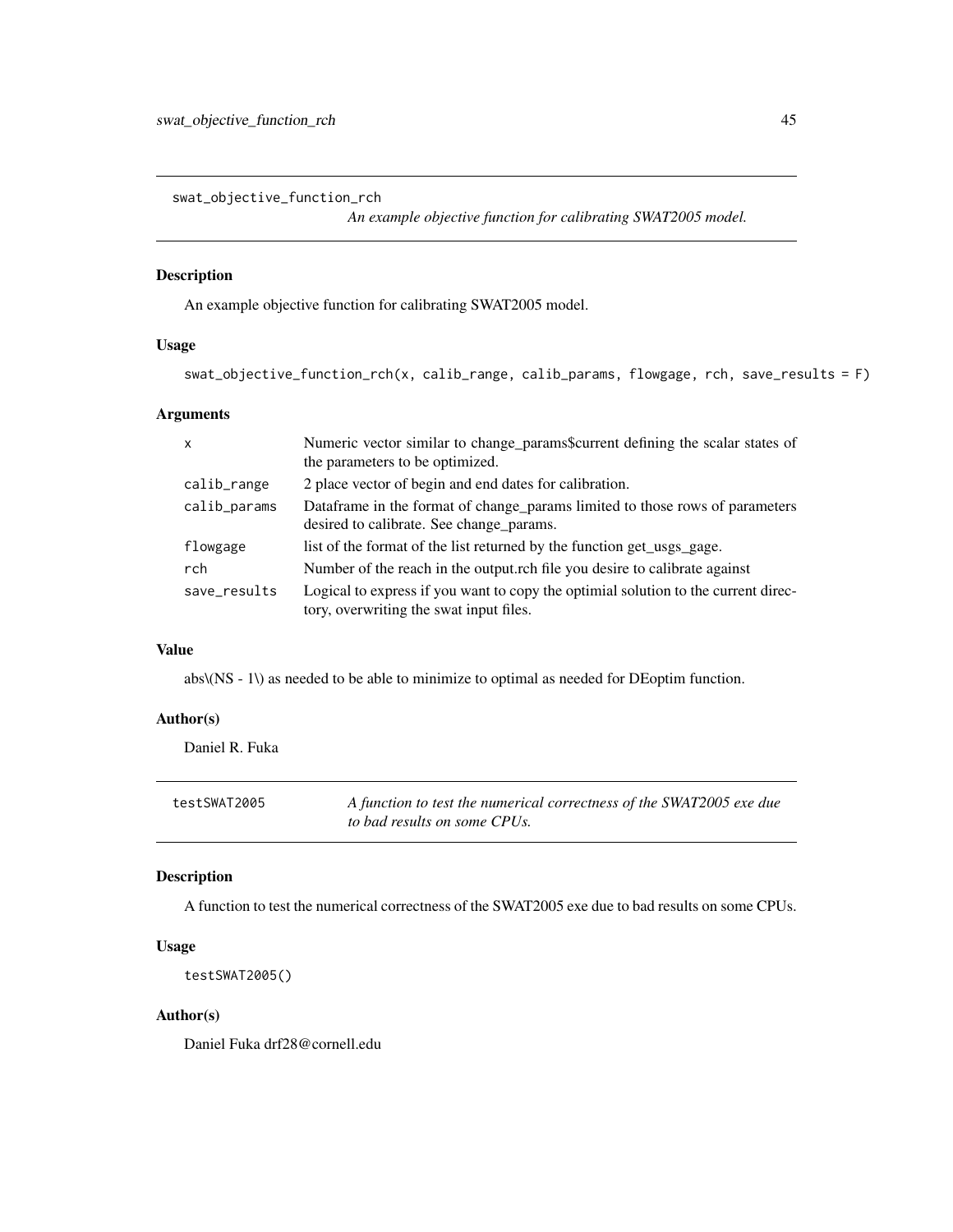# <span id="page-45-0"></span>Description

Transmissivity Fraction of direct solar radiation passing through the atmosphere based on the Bristow-Campbell eqn

#### Usage

```
transmissivity(Tx,Tn, A=0.75, C=2.4, opt="1day", JD=NULL)
```
# Arguments

| Tx  | maximum daily temperature [C]                                                                                                                                                                                                                                                                                                                                                                                                                   |
|-----|-------------------------------------------------------------------------------------------------------------------------------------------------------------------------------------------------------------------------------------------------------------------------------------------------------------------------------------------------------------------------------------------------------------------------------------------------|
| Tn  | minimum daily temperature $[C]$                                                                                                                                                                                                                                                                                                                                                                                                                 |
| A   | Maximum transmissivity in a location, varies with environmental conditions and<br>elevation                                                                                                                                                                                                                                                                                                                                                     |
| C   | Empirical partitioning coefficient - set to 2.4                                                                                                                                                                                                                                                                                                                                                                                                 |
| opt | Options: "Iday" uses the diurnal temperature change as Tx-Tn for any given<br>day; "2day" depends on an average temperature change, i.e. the max temp today<br>minus the average of the min temps of today and tomorrow; Users who do not<br>have a continuous record of daily temperatures should use "missing days" - note<br>that this depends on JD input. If JD is null and "missingdays" is chosen the<br>function will default to "1day" |
| JD  | A vector of julian days corresponding to temp measurements. Only needed if<br>using opt="missingdays"                                                                                                                                                                                                                                                                                                                                           |

# Details

Can accept either single values or vectors for Tx,Tn and JD.

# Author(s)

M. Todd Walter, Josephine Archibald

#### References

Bristow KL, Campbell GS. 1984. On the relationship between incoming solar radiation and daily maximum and minimum temperature. Agric Forest Meteorol; 31:150-166.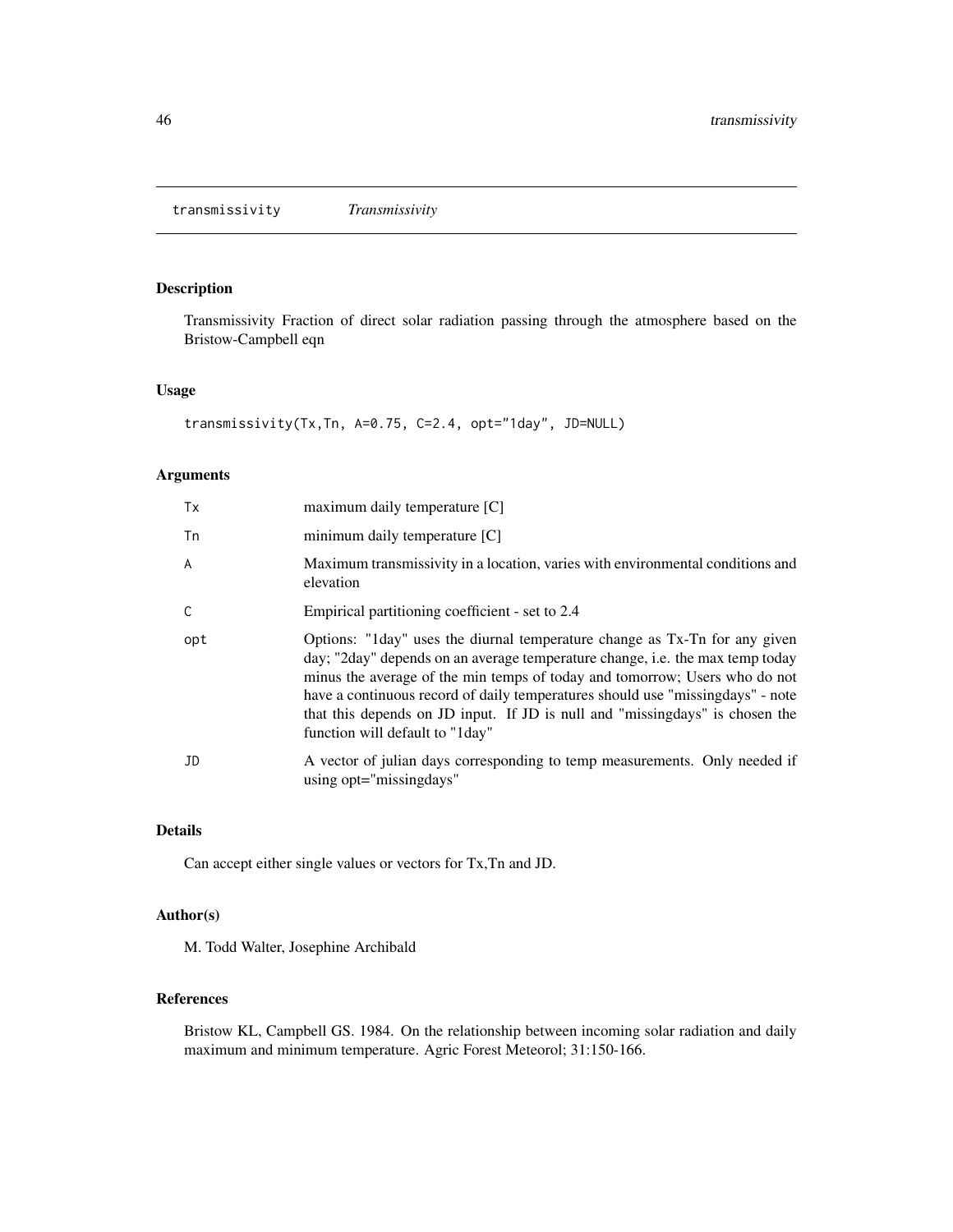# transmissivity 47

# Examples

```
## Assuming the temperature measurements are consecutive days, default option:
transmissivity(Tx=c(10,10,10,10,10), Tn=c(1,2,6,9,2))
## Second option:
transmissivity(Tx=c(10,10,10,10,10), Tn=c(1,2,6,9,2), opt="2day")
## When the days are not consecutive:
transmissivity(Tx=c(10,10,10,10,10), Tn=c(1,2,6,9,2), JD=c(250,265,300,320,321), opt="missingdays")
```